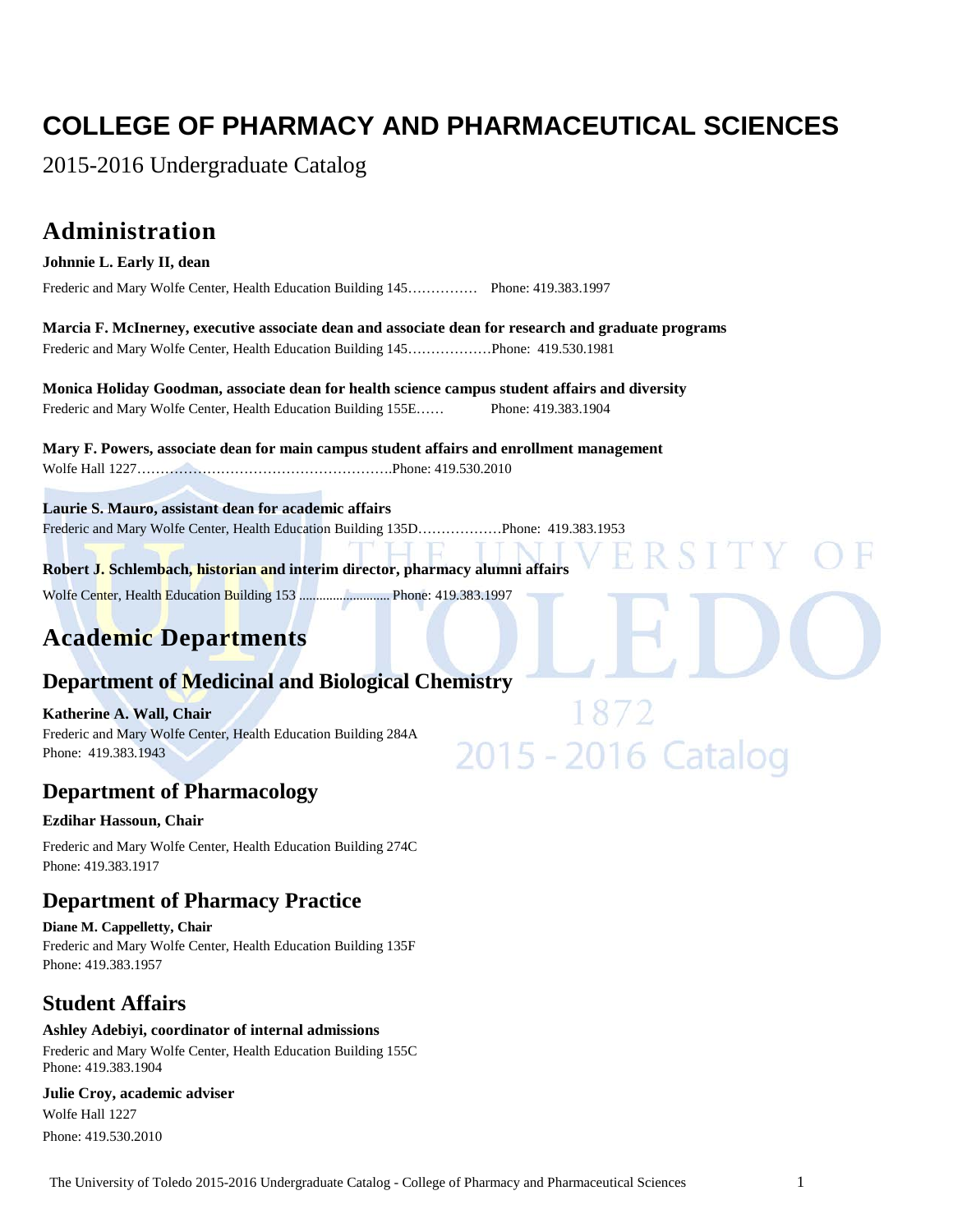#### **Jing Deng-Meyer, director of student services for the professional division**

Frederic and Mary Wolfe Center, Health Education Building 155F Phone: 419.383.1904

#### **Angela Lopez, enrollment management specialist**

Frederic and Mary Wolfe Center, Health Education Building 155 Phone 419.383.1578

#### **Deborah J. Sobczak, director of student services for the pre-professional division**

Wolfe Hall 1227 Phone: 419.530.2010

#### **José Treviño, director of transfer services and recruitment; pharmacy camp director**

Frederic and Mary Wolfe Center, Health Education Building 155D Phone: 419.383.1904

# **Mission Statement**

The mission of the College of Pharmacy and Pharmaceutical Sciences (CPPS) is to educate students to become pharmacists and pharmaceutical scientists, while advancing pharmaceutical knowledge. Guiding principles are personal integrity, respect for humanity and human diversity, and professionalism.

# **Accreditation**

The CPPS holds membership in the American Association of Colleges of Pharmacy, is recognized as an institution in good standing by the Ohio State Board of Pharmacy, and is accredited by the Accreditation Council for Pharmacy Education (ACPE).

# **Programs in Pharmacy and the Pharmaceutical Sciences**

The CPPS prepares students for careers in the pharmaceutical sciences and the profession of pharmacy. Those who do not seek professional licensure may work in the medical, legal and biomedical professions. Those who enter the profession of pharmacy provide direct patient care services.

**Please note effective Fall Semester 2009: professional division curricular requirements for the degree programs will be those listed in the catalog for the year in which the student enters the professional division.**

# **Doctor of Pharmacy – Pharmacy Licensure Program**

The program of study leading to pharmacy licensure for entering freshmen is the entry-level doctor of pharmacy (Pharm.D.). Students seeking a degree that will lead to pharmacy licensure will need to complete two years of course work in the preprofessional division of the CPPS. Following the completion of a core set of required courses, students will apply to the professional division during their second year. Admission to the professional division of the college (third year or P1 year) is competitive.

# **Pharmaceutical Sciences**

The CPPS offers a four-year bachelor of science in pharmaceutical sciences (B.S.P.S.) degree to prepare students for a variety of careers in the pharmaceutical and biotechnological industries. Students seeking the degree will need to complete two years of course work in the preprofessional division of the CPPS. Following the completion of a core set of required courses, students will apply to the professional division during their second year. Admission to the professional division of the college (third year or P1 year) is competitive.

# **Pharmacy Graduate Degree Programs**

The CPPS offers several graduate degrees in the pharmaceutical sciences – the master of science in pharmaceutical sciences degree with program options in pharmacology/toxicology, industrial pharmacy and pharmacy and healthcare administration; the master of science in medicinal chemistry degree; the doctor of philosophy in experimental therapeutics, and the doctor of philosophy in medicinal chemistry degree. Students should contact the CPPS for admission and curricular requirements.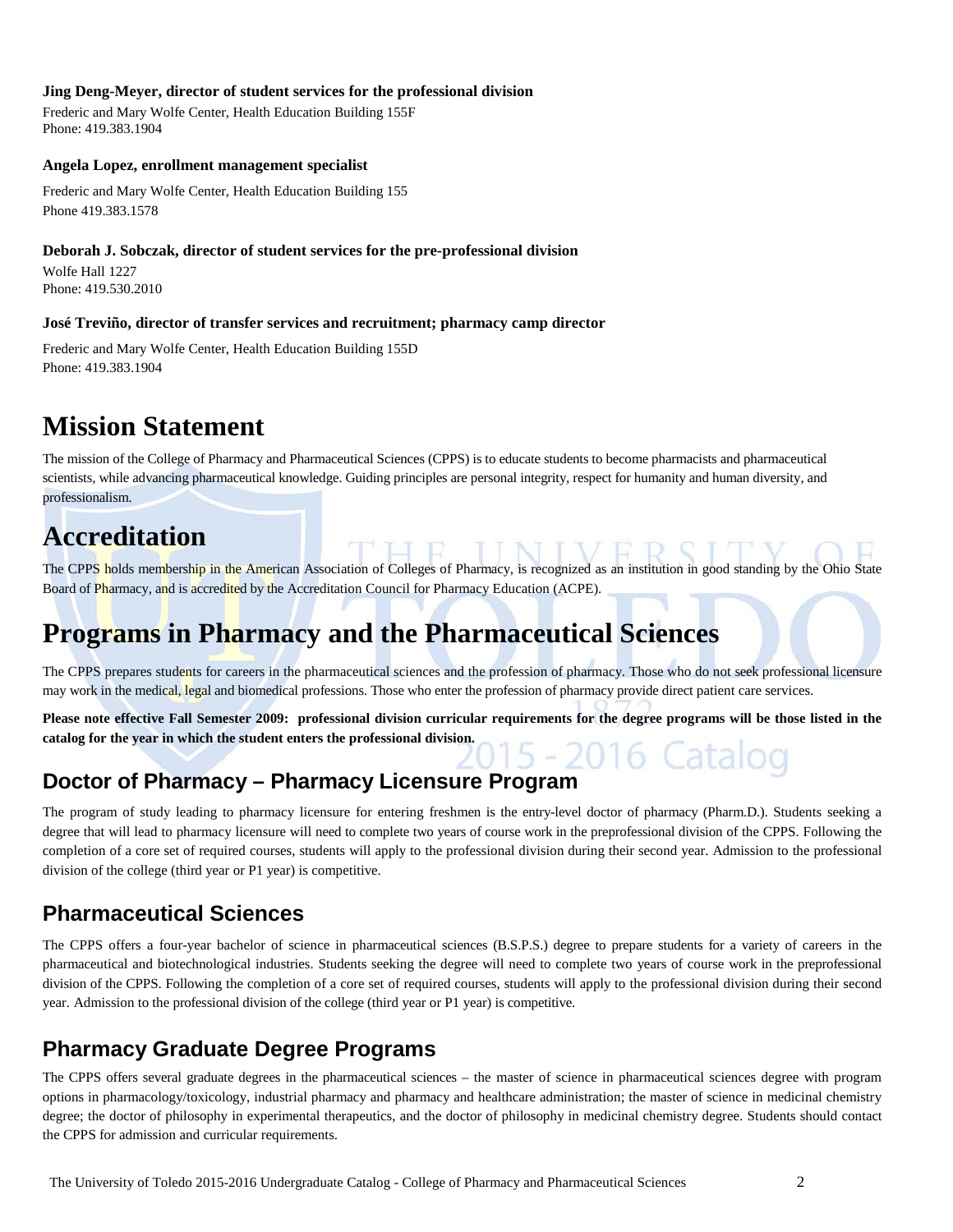# **Admission to the College**

# **New Students**

New students admitted to the CPPS will begin their studies in the preprofessional division. The minimum criteria for Direct from High School students are a high school GPA of 2.50 –OR- a composite ACT of 20 (SAT 950). All undergraduate students in the CPPS will be considered preprofessional division students until admitted to the professional divisions of the Pharm.D. or B.S.P.S. programs. For the entry-level Pharm.D. and the four-year B.S.P.S. programs, the CPPS limits student enrollment into the professional division (third year or P1 year) in accordance with its facilities.

# **Contingent Admission**

A small group of academically exceptional high school graduates may be offered contingent admission to the professional division of the Pharm.D. or the B.S.P.S. programs. Automatic admission to the P1 year of the curriculum will be contingent on successful completion of the first and second preprofessional years, while completing specific standards.

# **Transfer and Change-of-College Students**

In order for a student to transfer from other Ohio universities into the preprofessional division of any of the baccalaureate programs of the CPPS or change from another college within The University of Toledo to the CPPS, the student must have a higher education cumulative grade point average (GPA) of at least 2.7 (this is based on all letter grades attained at all institutions of higher learning and uses the point average scale of A equaling 4 points), be in good standing at the university, and be eligible to return. Evaluation of transcripts from other institutions is not done until a student is admitted to the CPPS. The student may be required to take placement tests in chemistry and/or algebra. A student who has attended another Ohio College of Pharmacy must have a cumulative higher education GPA of 2.7, be in good standing at the university, and be eligible to return to the College of Pharmacy previously attended.

Students with course work from non-Ohio institutions will be evaluated on an individual basis. After a student is admitted, the student may be asked to supply nonreturnable college catalogs so that course equivalencies can be determined. The student also may be required to take placement tests in chemistry and/or algebra.

Transfer students are only admitted to the preprofessional division of the B.S.P.S. or the Pharm. D. programs. For a transfer student to be accepted into the second year of the program, all criteria and prerequisites for second-year class standing must be met. Second-year class standing begins only in the fall semester. Transfer students who wish to apply to the professional division must have been enrolled in The University of Toledo CPPS and registered for 16 semester hours (a letter grade must be received in each course) prior to application to the professional division.

Highly qualified students who will have earned bachelor degrees and will have met all prerequisites may be reviewed for admission directly to the professional division of the Pharm.D. program. Admission may be granted only on a space-available basis after all qualified internal candidates have been admitted. Effective with the Fall 2013 professional division admissions cycle, a select and highly qualified group of **up to five** Undergraduates With Degree (UWDs) will be admitted directly into the professional division of the Pharm.D. program. UWDs are defined as students who have obtained a United States baccalaureate degree before admission to the Pharm.D. program at The University of Toledo.

# **General Criteria for Admission to the Professional Divisions of the Doctor of Pharmacy and the B.S. in Pharmaceutical Sciences**

Success as a pharmacist requires excellence in academic performance in addition to well-developed verbal and written communication skills. Therefore, the College uses several measures to evaluate these attributes in applicants. The admissions process is based on a holistic review that is in alignment with the College mission.

The Pharmacy College Aptitude Test (PCAT) provides a standardized method of assessing the applicant's skills needed for success in a pharmacy program. Academic achievement as assessed by cumulative GPA and science GPA, as defined in the College Catalog, and communication skills, as measured by the essay and interview, are other key components evaluated in the application review process. Although each component serves a unique purpose, none of these is a sole determinant of admission and the predictive value of all components is continually evaluated.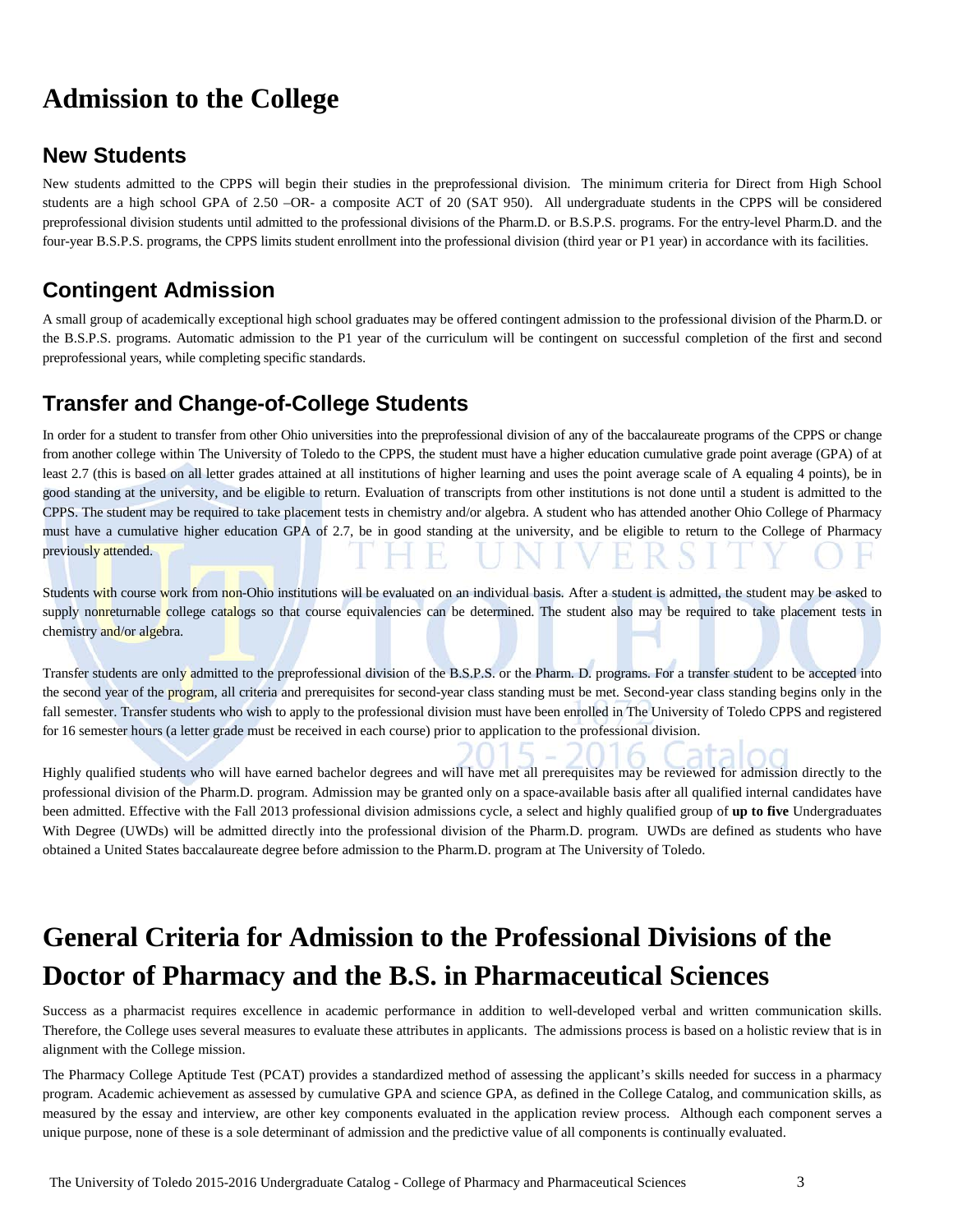The PCAT is required for admission to the PharmD professional division, with the exception of those contingent admit students who have met the specified requirements to the professional division, and those applicants admitted directly to the professional division through the UWD process described above. Effective with Fall 2016 admission, UWD applicants directly admitted to the professional division will also be required to take the PCAT.

Students are admitted to the professional divisions for the fall semester. The number of students who receive final acceptance into the professional divisions will be limited to the space available. Because the number of applicants usually exceeds the number of spaces available, students are admitted on the basis of the following general criteria.

#### Non-Discrimination Policy

The University of Toledo is committed to a policy of equal opportunity in education, employment, membership and contracts, and no differentiation will be made based on race, color, religion, sex, age, national origin, sexual orientation, veteran status or the presence of a disability. The University will take affirmative action as required by federal or state law.

# **Eligibility for Application**

To be eligible to apply for admission into the professional divisions, all applicants must complete the following or their equivalents:

BIOL 2150, 2160, 2170 and 2180

CHEM 1230, 1240, 1280, 1290, 2410 and 2460 MATH 1750 PHCL 2600

PHYS 1750 or 2070

A minimum of 44 earned semester hours

A minimum 2.7 cumulative and science GPA

Matriculated in The University of Toledo CPPS and enrolled in any University of Toledo course(s) during either the fall or spring semester of the academic year in which they apply

Pharmacy College Aptitude Test (PCAT)

# **Application**

Applicants to the Pharm.D. program will provide the Admissions Committee with a personal essay to be written at a designated time, date and location as indicated on the Internal Admissions website. In addition two recommendations must be submitted through the Internal Admissions website. The recommendations may be from professors, employers, clergy, close family friends and health professionals (pharmacist, dentist, and physician), or others. Recommendations from relatives or University of Toledo CPPS faculty or staff are not acceptable.

Applicants to the B.S.P.S. programs will also submit application materials through the Internal Admissions website by the deadline published on this site.

There are no exceptions to the deadlines.

# **Final Admission**

In order to be finally admitted into the professional division, an applicant must have completed the following or their equivalents:

BIOL 2150, 2160, 2170 and 2180 CHEM 1230, 1240, 1280, 1290, 2410, 2420, 2460 and 2470 MATH 1750 and 1760 ECON 1200 PHCL 2600 and 2620 PHYS 1750 or 2070/2080 English Writing/Composition I and II (ENGL 1110 and ENGL 1130 OR 2950) A minimum of 63 earned semester hours Maintain a minimum 2.0 GPA (cumulative and semester) for the spring and, if applicable, summer semesters Must have a valid Social Security number (for the Pharm.D. only) Must complete the health requirements as defined by The University of Toledo CPPS (for the Pharm.D. only)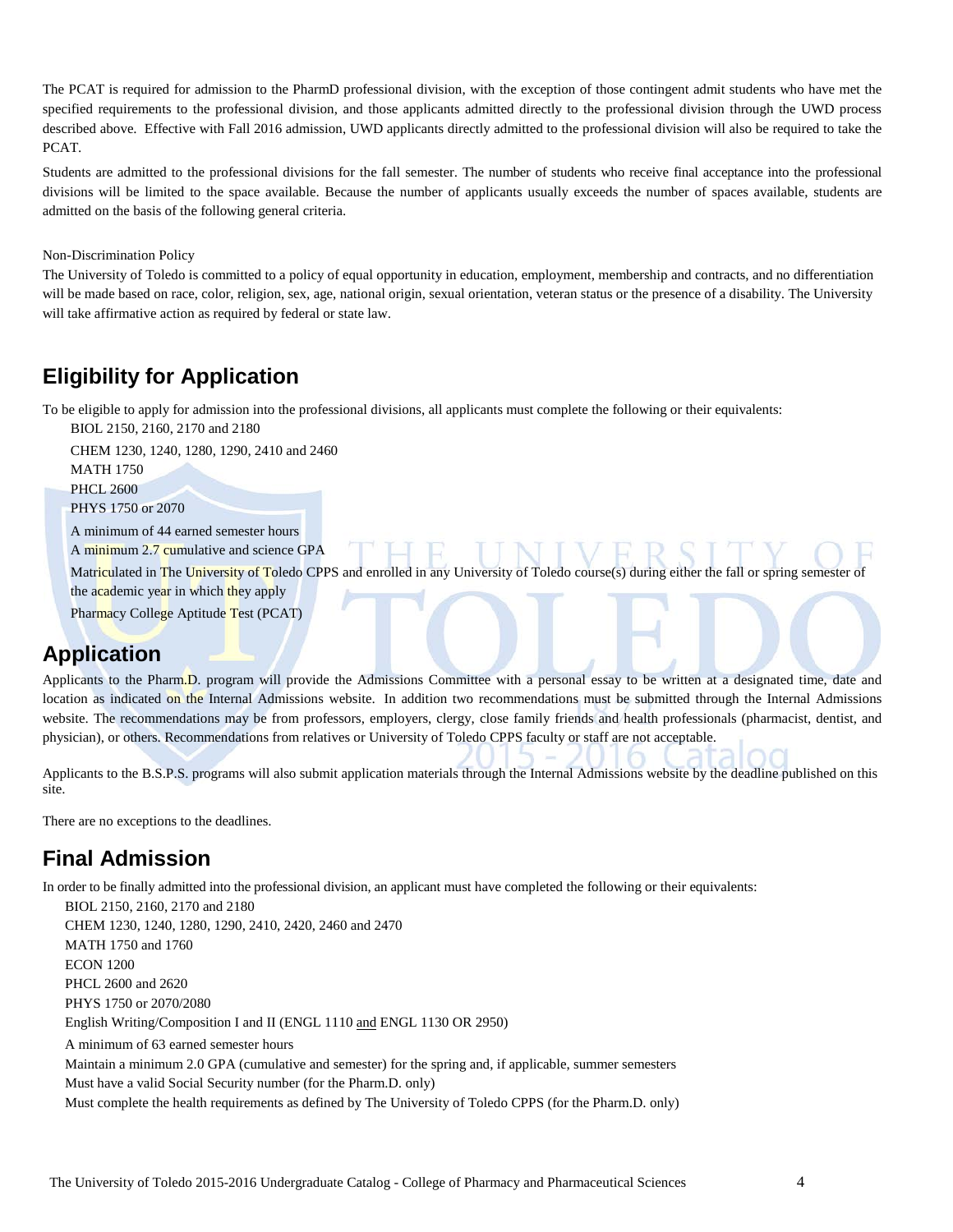If an applicant is accepted into the professional division, the acceptance will be provisional, pending the completion of the above requirements. All course prerequisites for the professional divisions must be completed two weeks before the first day of professional division classes in the fall semester for which the application is made. If the applicant fails to meet the deadline for the completion of prerequisite courses, he/she will lose provisional admission status and must apply again for admission to the professional divisions in a subsequent year. It is the student's responsibility to contact the coordinator of internal admissions in the Office of Student Affairs if he/she plans to complete requirements over the summer prior to the start of the P1 year.

# **Evaluation**

Each application will be evaluated on the basis of the applicant's:

Cumulative GPA Science GPA in the following specified courses: CHEM 1230, 1240 and 2410 BIOL 2150 and 2170 MATH 1750 PHYS 1750 or 2070 PHCL 2600 PCAT Score(s) (For Pharm.D. applicants only) Personal essay (for Pharm.D. applicants only) Personal interview at the discretion of the committee (for Pharm.D. applicants only)

The admissions committee will use the better grade for the first two of all attempts for any science course used in the calculation of the science GPA. This rule applies to all applicants, including transfer students. All transfer or quarter courses equivalent to these specified courses will be evaluated for their respective equivalent semester hours. All applicants must have a cumulative GPA based on a minimum of 16 semester hours at The University of Toledo (a letter grade must be received in each course). If a student has taken fewer than 30 quality hours at The University of Toledo, the higher education GPA will be used in the evaluation in place of the UT cumulative GPA, if the higher education GPA value is less than the UT cumulative GPA. If the higher education GPA is greater than the UT cumulative GPA, the latter will be used.

# **Transfer Students**

Specific criteria have been approved by the faculty of the CPPS for the application of transfer students or of change-of-college students to the professional divisions. These are outlined as follows:

- a) Transfer students who wish to apply to the professional division must have been enrolled in The University of Toledo CPPS and registered for 16 hours (a letter grade must be received in each course) prior to application.
- b) The general criteria for admission to the professional divisions will be applied to the transfer student in the same manner as for the continuing CPPS student, i.e., cumulative GPA, science GPA, essential courses or their equivalents through the fall semester of the second year, personal essay, personal interview and PCAT scores (for Pharm.D. applicants), and an accumulation of at least 44 earned semester hours. The applicant's cumulative GPA from The University of Toledo or higher education GPA (as described previously), science GPA based on equivalent specified courses (UT or otherwise) as stated above, personal essay and personal interview (for Pharm.D. applicants) will be used in determining admission.
- c) The essential courses for final admission to the professional divisions consist of those listed previously. Equivalencies must be determined and appear on the student's transcript and/or in the student's degree audit prior to application. In general, a three-quarter course sequence is necessary to fulfill a two-semester course sequence. See an adviser for further information.
- d) In surveying the essential courses, the admissions committee has observed that equivalency is almost automatic for courses in general chemistry, general biology, organic chemistry and physics. Difficulty in determining equivalency has occurred with the mathematics sequence and the functional anatomy and pathophysiology sequence.
- e) The only pharmacy courses a preprofessional student is permitted to take through the CPPS are PHPR 1000 and PHPR 2040 and PHCL 2220, 2600, 2620, and 2900 and MBC 2960, until final admission to the professional divisions is achieved.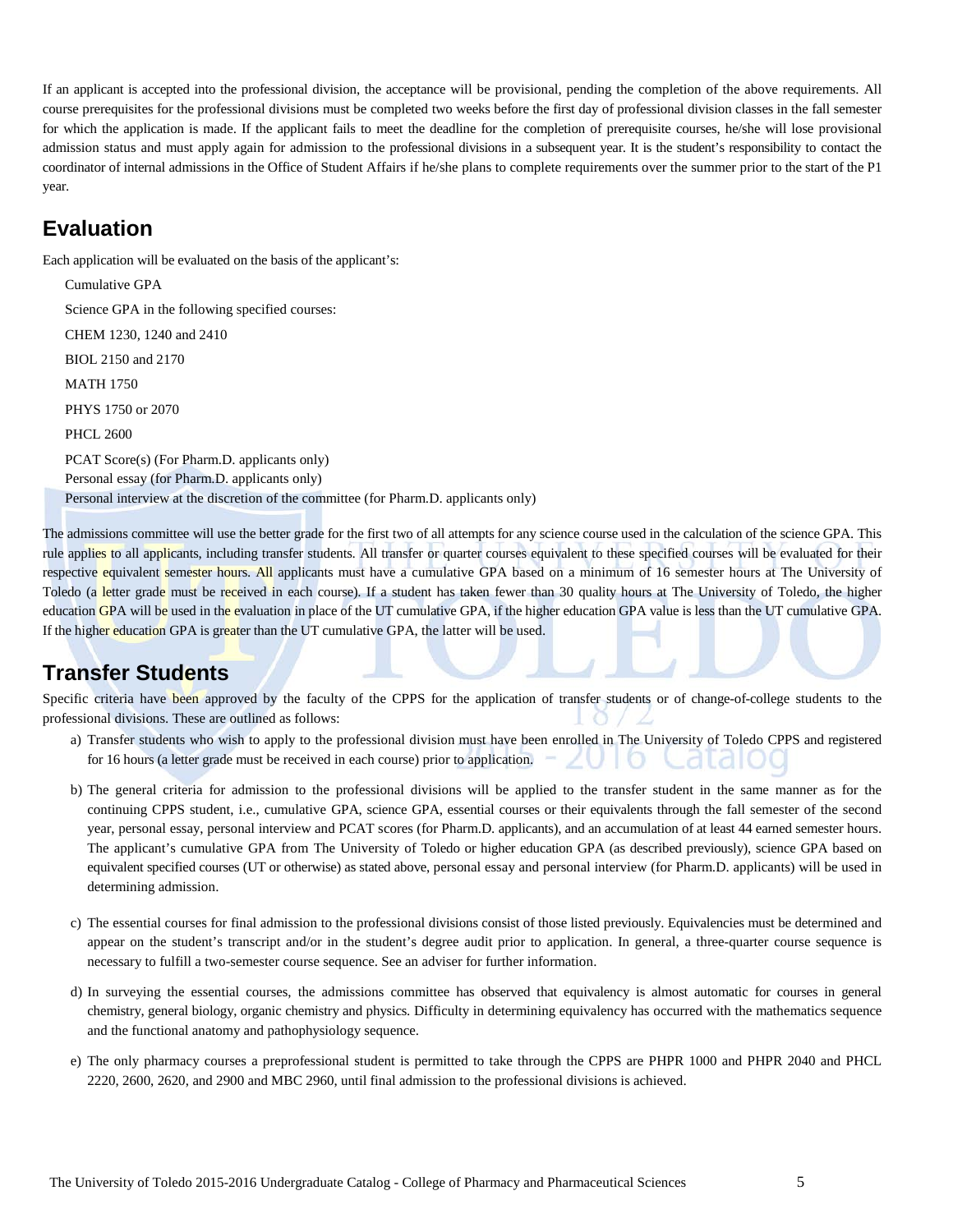# **CPPS Honors Program**

The CPPS offers an Honors Program for eligible students in all of its undergraduate programs as part of the Jesup Scott Honors College. Highly qualified students entering the University in the CPPS will be considered for entry into honors courses and honors sections of major courses offered in the first two years. Decisions regarding entry of students into the Honors College will be made after evaluation of the honors application by the Honors College and the CPPS honors advisers. Normally, entering students with an ACT composite score of 25 and above, coupled with a 3.50/4.00 high school GPA, will be considered for entry into honors courses. During the first two years of study, the CPPS offers courses that orient the student toward the profession of pharmacy and the pharmaceutical sciences. Many honors students take most of their honors course work (required and elective courses) during the first two years of the curriculum.

A variety of required and elective courses also are offered with honors sections in the professional divisions. A specific honors seminar course and an honors thesis option are offered to fulfill the requirements for graduation with the Honors College medallion. These courses also can fulfill requirements for major electives.

The bachelor of science in pharmaceutical sciences with the Honors College medallion is attainable by all students who complete at least 33 semester hours of honors course work with a grade of B or better and who have a minimum cumulative GPA of 3.3. In addition, at least five hours of the 33 must be taken within the honors thesis project and honors seminar. These courses are to be taken within the departments of medicinal and biological chemistry, pharmacology, or pharmacy practice. Graduation with departmental honors is also available to students who are not members of the Honors College, but who meet departmental honors requirements. These departmental honors requirements are a GPA of 3.2 or higher and completion of eight hours of honors course work in one department, including the honors thesis and seminar.

# **Academic and Conduct Policies**

The CPPS adheres to all of The University of Toledo policies and procedures. Please refer to the [UT Policy web site](http://utoledo.edu/policies/) for additional information on academic and conduct policies governing all students enrolled at the University. In any case in which University, college and/or departmental policies conflict, the most stringent policy applies, unless waived by the college. Students should consult with the college for a complete listing of all policies and procedures specifically related to the CPPS.

# **Attendance Requirements**

Students in a professional school, as responsible individuals, are expected to attend all class meetings. The maximum number of permissible absences in a course is at the discretion of the individual faculty member. The penalty for excessive absences will be determined by the faculty member in accordance with the University's Missed Class Policy.

# **Withdrawal, GPA Recalculation and Audit Policies**

Refer to the University General Academic Policies for Withdrawal, GPA Recalculation and Audit policies that apply to all students. Withdrawal from an experiential course for which a final grade has already been determined will not be permitted.

# **Pass/No Credit (P/NC) Grade Option**

Refer to the University General Academic Polices for General Academic Policies that apply to all students. P/NC grading is not available for courses taught in the CPPS. In addition to courses for which P/NC grading is used exclusively, a student may elect P/NC grading for an additional seven credit hours, excluding course work in the natural sciences (biology, chemistry, physics and mathematics with the exception of developmental math). These seven P/NC hours are applicable only to courses in English composition, humanities/fine arts, diversity studies and social sciences. Once the petition is filed, the request is irrevocable.

# **Technology Requirements**

Specific computer hardware/mobile devices and software are required of CPPS students and are described in the Student Handbook.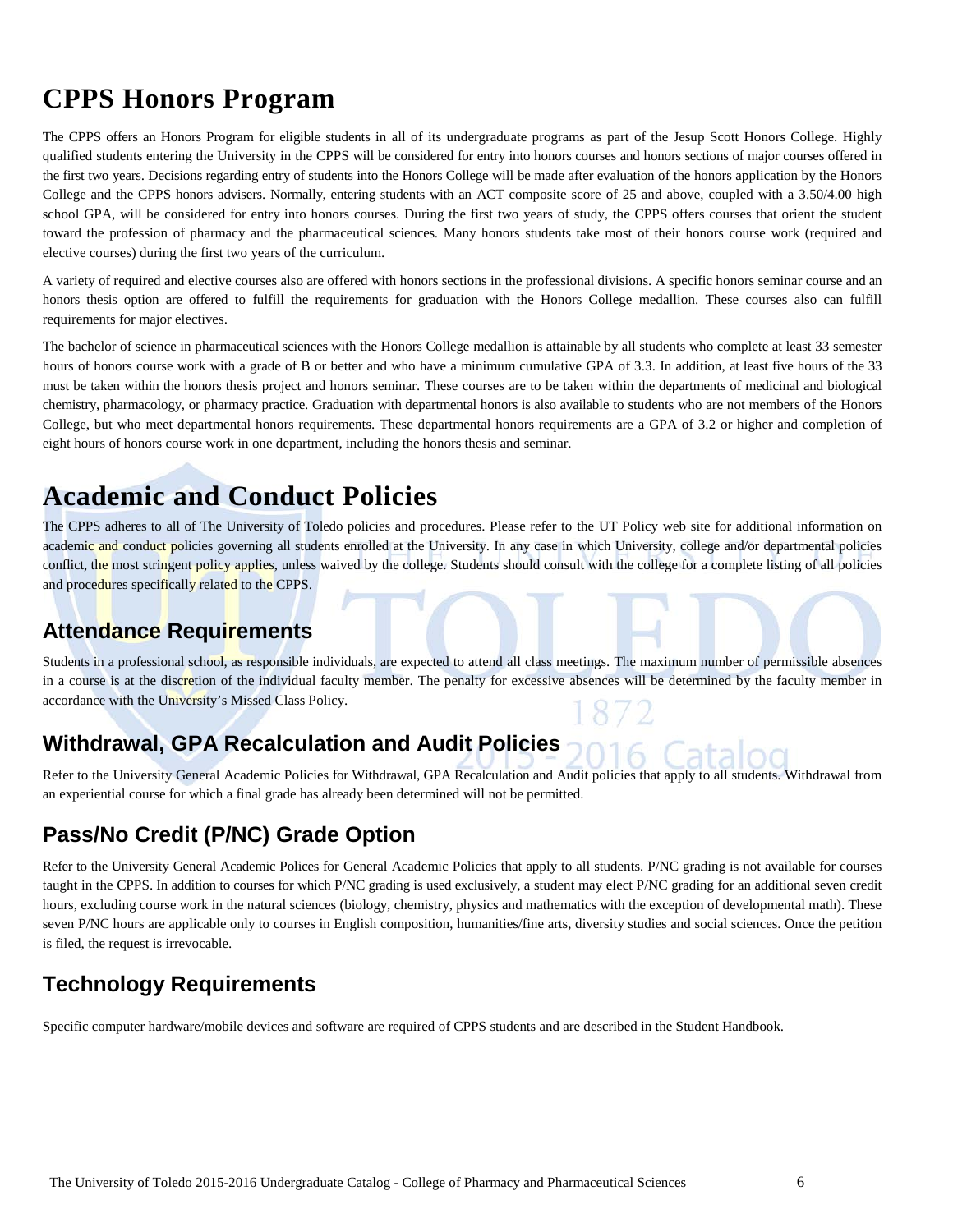# **Personal Fitness**

The emotional and psychological stability of those practicing or preparing to practice in pharmacy or the pharmaceutical sciences is considered to be very important for the proper performance of professional responsibility. The faculty of the CPPS recognizes that, if a student exhibits behavior suggesting an emotional or psychological abnormality bearing a reasonable relation to that student's ability to function competently in health-care delivery systems, experiential education, and professional employment, such behavior may present a hazard not only to the student, but also to patients, coworkers and clients. If any behavior pattern provides reason to believe that a student's psychological or emotional state may have rendered that student incompetent or unsafe, the dean of the college shall meet with that student and attempt to resolve the situation by referral to the University Health Service, University Counseling Center and/or withdrawal from the pharmacy program.

# **Ethical Responsibility**

The most serious offense with which pharmacy students may become involved is the misuse of and/or dependence upon dangerous drugs. The CPPS views the admitted or proven personal abuse of such drugs, their transmittal or sale to other individuals, or the use of drug documents to illegally obtain controlled or legend drugs as unprofessional conduct, which may result in dismissal from the CPPS. In addition, boards of pharmacy may revoke the internship license and/or deny licensure for various drug offenses. Drug abuse in any form and/or misuse of drug documents must be avoided.

# **Student Code of Professional Conduct**

#### PURPOSE

The Student Code of Professional Conduct gives general notice of prohibited conduct and of the sanctions to be imposed if such conduct occurs. The Student Code of Professional Conduct should be read broadly, and is not designed to define misconduct in exhaustive terms. The Student Code of Professional Conduct specifies the rights and responsibilities of the students, student organizations, the college, and the rights of other parties to the procedure.

Students and student organizations are required to engage in responsible social and professional conduct that reflects credit upon the CPPS community and to model good citizenship in any community. Actions by students or student organizations, which interfere with the orderly functions of the college, or actions, which endanger the health or safety of members of the college community, will not be tolerated.

Delegation of Authority. The dean of the CPPS or designee shall administer and implement this policy, including the promulgation of the standards of conduct, to be published and distributed as "The Student Code of Professional Conduct," with procedures and standards governing student conduct at UTCPPS. The Professional Conduct Committee is authorized to hear each matter and provide a final decision as to whether the code has been violated and a sanction if warranted. The dean of the College will assure that the sanction is implemented.

Application. This policy, along with the University of Toledo "The Student Code of Conduct" (see [http://www.utoledo.edu/policies/main\\_campus/student\\_life/pdfs/3364\\_30\\_04\\_Student\\_code\\_of\\_conduct.pdf\)](http://www.utoledo.edu/policies/main_campus/student_life/pdfs/3364_30_04_Student_code_of_conduct.pdf), applies to all students and student organizations of the CPPS. In areas of overlap, this policy supersedes the University of Toledo "The Student Code of Conduct".

Rules of Student Professional Conduct. The following are the Rules of Student Professional Conduct.

- I. Academic Rules.\*
	- A. Examinations.
		- 1. A student shall follow all instructions and procedures established by the CPPS or by its instructors concerning the administration of examinations.

Additionally:

- a) A student shall not begin an examination before the announced appointed time or continue working on an examination after the announced conclusion of the examination period.
- b) At the conclusion of an examination, a student shall submit all questions, answers, or other materials as required by the instructor.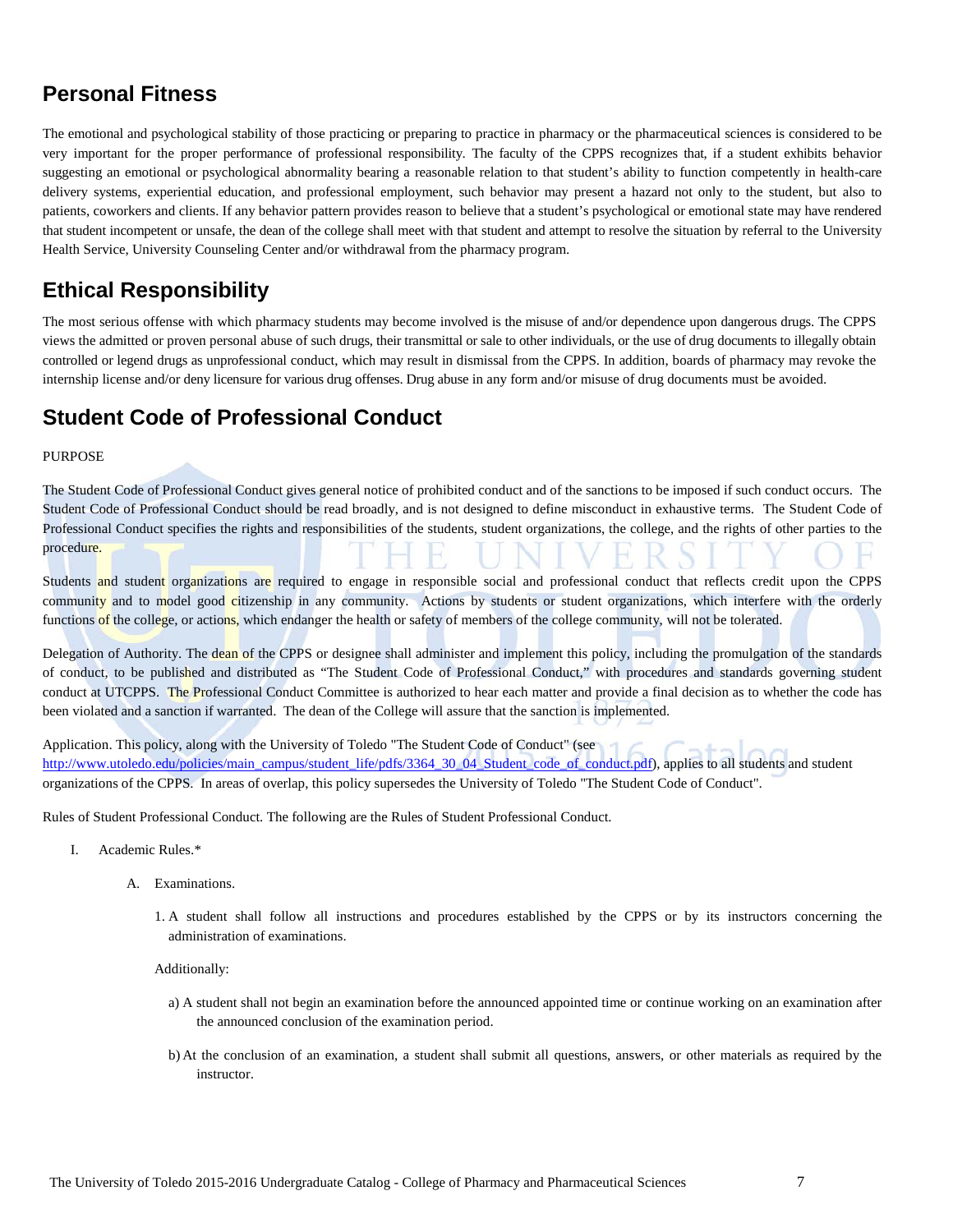- 2. If a student learns of information other than that released or authorized by the instructor which concerns an examination, the student shall notify the instructor, or, if the instructor is unavailable, the chairman of the department in which the course resides. The student shall not take the scheduled examination unless specifically authorized by the instructor or the department chairman.
- 3. Except insofar as may be specifically authorized by the College, instructor, or exam proctor, a student shall not at any time receive or obtain any information concerning the content of an examination, and shall not, during the course of an examination, receive or obtain any form of aid or refer to any materials or sources other than the examination materials.
- 4. Except insofar as may be specifically authorized by the College, instructor, or exam proctor, a student shall not at any time give or communicate any information concerning the content of an examination, or give or communicate any aid to a person taking an examination, and shall not, during the examination, display any materials inside or outside of the examination room.
- 5. Once an examination begins, a student shall not communicate in any manner with any unauthorized person, except insofar as may be reasonably required by a personal emergency.
- 6. A student who is taking or has taken an examination shall not discuss any part of that examination with a person who the student has reason to believe is taking or will take an examination in that course, or with any other person under circumstances in which the student should reasonably know that the discussion is likely to endanger the security of the examination questions.
- 7. A student shall not take an examination for another, or permit another to take an examination in his or her place.
- 8. A student shall not attempt to invade the security maintained for the preparation and storage of an examination.
- B. Assignments. A student shall follow the instructions given by the instructor or other authorized persons concerning papers or other assignments for academic credit and shall not consult with persons or receive aid in any form contrary to specific instructions.
- C. Plagiarism. A student shall not represent the work of another as his or her own, or use a passage or idea from the written work of another without proper quotation marks, citation, or other explanatory insert.
- D. Interference with Academic Materials. A student shall not take, convert, conceal, misfile, misrepresent, deface, damage, or destroy any property related to academic assignments, research, or examinations.
- II. Non-Academic Rules
	- A. Individual performance
		- 1. A student shall demonstrate independent and self-directed learning and develop habits for lifelong learning.
		- 2. A student shall recognize personal limitations and seek appropriate help.
		- 3. A student shall accept constructive feedback and make changes accordingly.
		- 4. A student shall fulfill all educational assignments and responsibilities on time (including health requirements and immunizations).

 $-2016$  (

- 5. A student shall be punctual for all educational experiences (i.e., exams, clinic, small group sessions, site visits).
- 6. A student shall not use fatigue, stress, or personal problems to justify unprofessional behavior.
- 7. A student shall adhere to a dress code consistent with institutional or site specific standards.
- B. Relationships with students, faculty, staff, patients and community
	- 1. A student shall be responsible for establishing and maintaining appropriate boundaries in all learning situations.
	- 2. A student shall be respectful at all times of all parties involved.
	- 3. A student shall demonstrate respect for the professional competence, knowledge, qualifications, and services of faculty, preceptor, or colleague.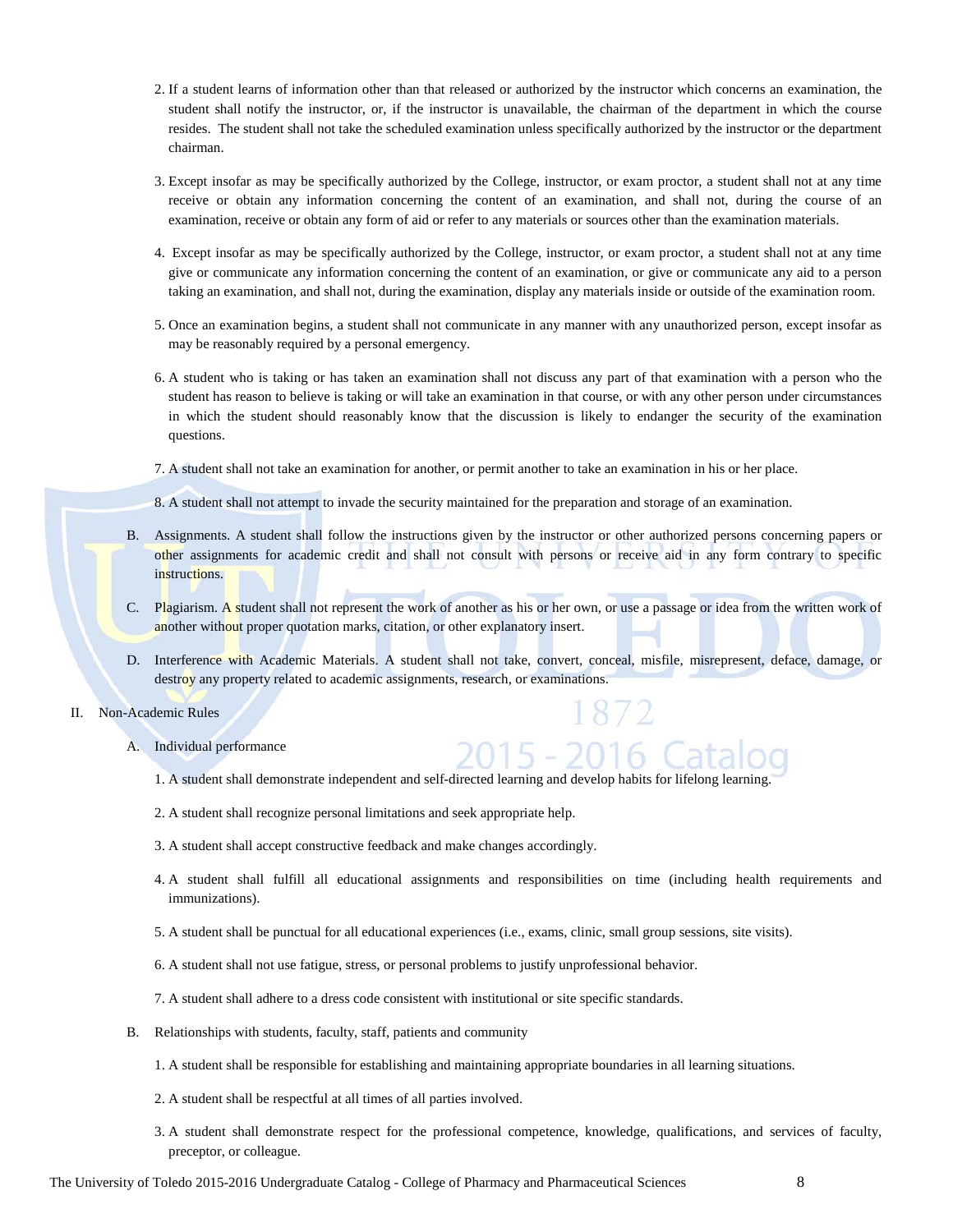- 4. A student shall demonstrate respect for diversity of race, gender, religion, sexual orientation, age, disability and socioeconomic status.
- 5. A student shall strive to resolve conflict in a manner that respects the dignity of every person involved.
- 6. A student shall maintain awareness and adapt to individual differences in all parties involved, including those related to culture and pharmacy literacy.
- C. Support of ethical principles of the pharmacy profession
	- 1. A student shall maintain honesty and empathy in all interactions.
	- 2. A student shall promote patient safety and care at all times.
	- 3. A Pharm.D. student shall acquire a valid Ohio Pharmacy Intern License by December 31 of the P1 year and maintain the license throughout the program.
	- 4. A student shall contribute to an atmosphere conducive to learning and be committed to advancing scientific knowledge.
	- 5. A student shall protect patient confidentiality.
	- 6. A student shall abide by the University policy on Research Misconduct (Policy number 3364-70-00 available at http://www.utoledo.edu/policies/academic/research/pdfs/3364\_70\_00.pdf).
	- 7. A student shall not engage in any illegal activity whatsoever.

#### III. Procedures and Appeals. Students in the CPPS are held to the highest standards of professionalism as outlined above.

- A. Allegations
	- 1. Any person who has evidence that a student in the CPPS has violated this code, may submit a written statement describing the allegation and supporting evidence to the chair of the Professional Conduct Committee. The statement must be signed and include appropriate contact information.
- B. Due Process
	- 1. Due process will be provided to a student accused of violating this code. The Professional Conduct Standing Committee chair will do the following:
		- a) Notify in writing the student of the charge(s), the date, time, and location of the hearing. Notice of the hearing must allow the student the opportunity to be present. The student may waive the right to such appearance at his/her sole discretion.
		- b) Provide the student (by way of a statement or other summary) any relevant information or evidence that a complainant plans to bring or that will be considered by the committee relating to the allegations before the committee. The complainant may present affidavits of persons unavailable to come before the committee, exhibits, witnesses and any other similar information for the committee. All written materials must be provided to the student least three (3) business days prior to the hearing.
		- c) Notify in writing the student of the specific protocols to be followed in the investigation/hearing and to provide a copy of this policy to the student. The student is entitled to have an individual acting as an adviser be present at the hearing.

d)Invite the complainant(s) to the hearing.

- e) Preside at the hearing, for which minutes will be kept, and at the committee chair's request, which may be recorded or transcribed.
- f) Assure that the hearing is not, and should not be construed to be a legal proceeding. Both the complainant(s) and the student will be permitted to make any statement relevant to the issue(s) being addressed.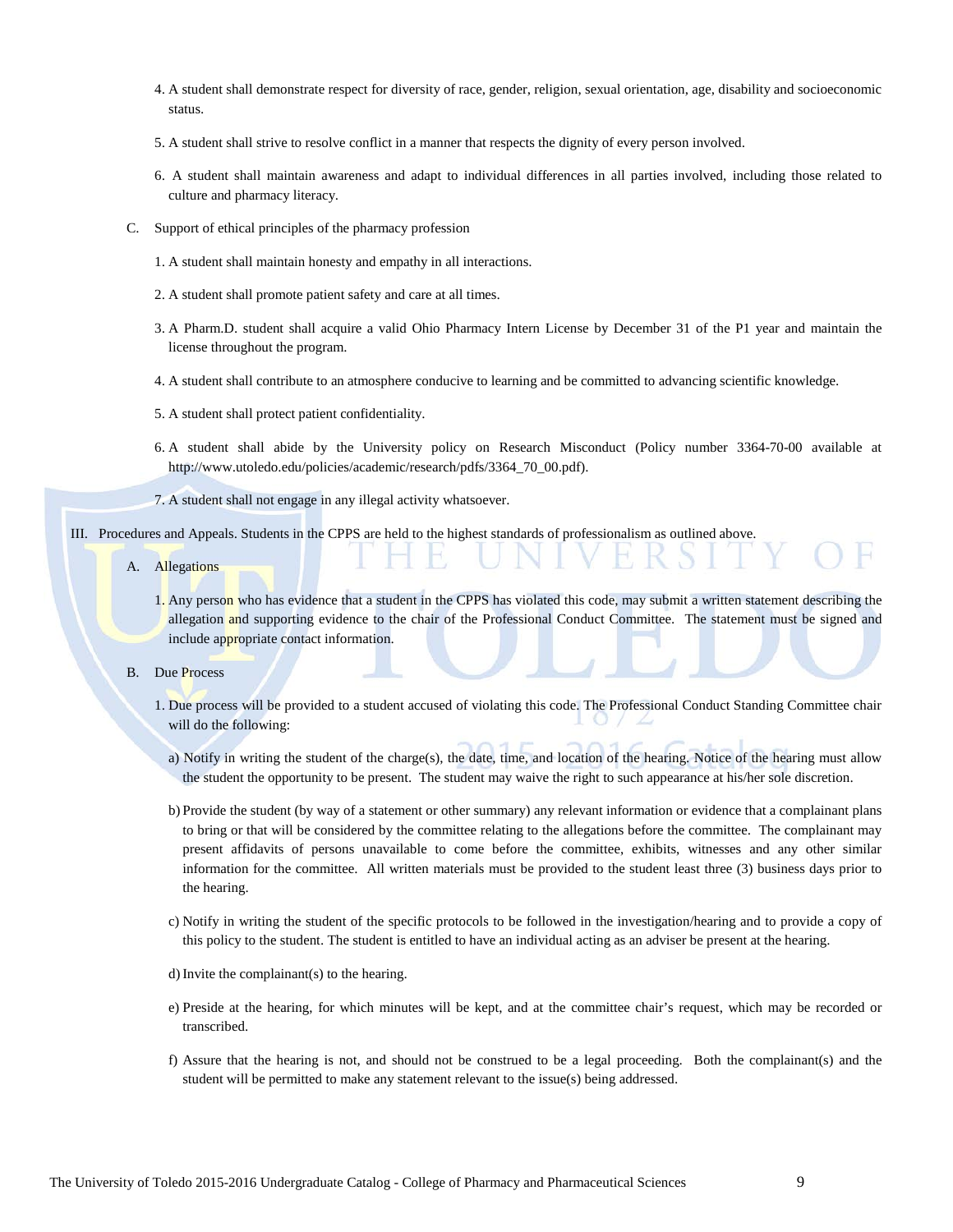- g) Provide the student a full opportunity to present any relevant information to the committee relating to the allegations before the committee. The student may present affidavits of persons unavailable to come before the committee, exhibits, witnesses and any other similar information for the committee to consider. If the student desires to distribute written materials to the committee members, he/she must present them at least three business days prior to the meeting.
- h) Make it known that the student is expected to cooperate in the investigation/hearing. The complainant is expected to cooperate in the investigation/hearing and cannot be guaranteed anonymity.
- i) Assure that any decision for student sanctions will be based on the deliberations of the committee. The findings and conclusions shall be provided in a written statement of findings and actions signed by the chair of the committee and delivered via email followed by certified mail to the student (with a copy to the dean of the CPPS) within three business days after the hearing.
- C. Appeal
	- 1. The student may appeal the committee's decision to the dean of the CPPS in writing, requesting a review related to the following that apply: (1) the failure of process; or (2) a review of the evidence concerning the charges and/or sanctions.
		- a) A written request for appeal must be received within ten days following the issuance of the written recommendation, or any further right to appeal is waived.
		- b) The dean of the CPPS may review all of the evidence presented in the hearing; the applicable process matters raised by the student (if any), and the specific concerns about the evidence concerning the charges and/or sanctions.
		- c) After completing such review, the dean of the CPPS may ask for a meeting with the student.
	- d) Upon completion of the review of the appeal, the dean of the CPPS may choose to uphold or reverse, or modify the committee decision. The dean shall inform the committee of the outcome. The dean's decision will be final.
	- e) The dean of the CPPS will inform the student of his decision regarding the appeal within ten days from the date in which the appeal was first filed by the student.
- D. Pendency of Action
	- 1. Generally, implementation of sanctions will be suspended until all appeals made by the student have been exhausted. However, the dean of the CPPS may, in his/her discretion, impose interim suspensions and/or restrictions on the student if the dean of the CPPS believes that the alleged conduct in any way concerns patient and/or public (including faculty and other student) safety, or when dismissal from UTCPPS is a possible sanction.
- E. Sanctions
	- 1. General. A student who has been found guilty of violating this Code will be subject to such sanctions as may be determined by the Professional Conduct Committee and implemented by the dean of the CPPS. General reports on the activities of the Professional Conduct Committee will be provided to faculty, staff and students of the CPPS.
	- 2. Types of Sanctions. The Professional Conduct Committee may impose whatever sanctions they deem appropriate under the circumstances. Sanctions may include:
		- a) Permanent expulsion from the CPPS;
		- b) Suspension from the CPPS for a specified time, or until the Professional Conduct Committee revokes the suspension;
		- c) Loss of credit (i.e., the grade of "F") for any course to which the violation was directly related;
		- d)Restitution to the University, organization, or person of the property, or the monetary value of the property, taken, misappropriated, damaged, destroyed, or otherwise interfered with;
		- e) Probation for a specified time, which shall include removal from, and denial of eligibility for all offices or positions in Pharmacy student government and organizations and University student government;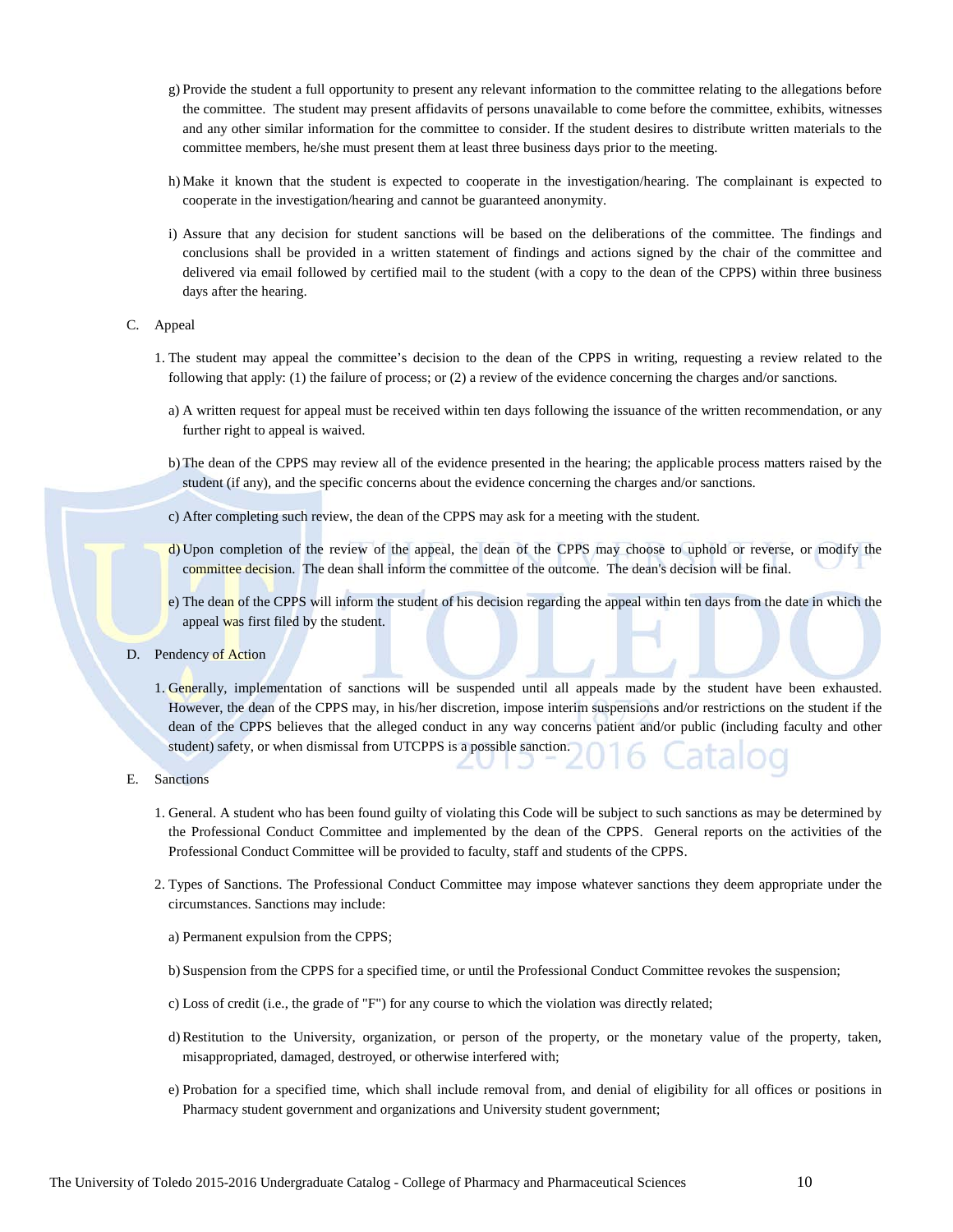- f) Loss of CPPS or University services or privileges, such as the use of the Student Lounge and computing facilities or University computer facilities, for a specified period of time, so far as consistent with the nature of the violation;
- g) Recommendation to the President and, with his or her approval, to the Board of Trustees, that a granted degree be withdrawn, in the event that a final determination that this Code was violated is not made by the Professional Conduct Committee until after the degree has been awarded;
- h) Any other sanction deemed appropriate by the Professional Conduct Committee;
- i) Any combination of the sanctions listed above.
- F. Interpretation and Revision
	- 1. Any question of interpretation or application of the Student Code of Professional Conduct shall be referred to the chair of the Professional Conduct Committee or his/her designee for final determination.
	- 2. The Student Code of Professional Conduct shall be reviewed for consistency and procedure every 2 years under the direction of the chair of the Professional Conduct Committee.
	- 3. Recommendations for change will be submitted in writing to the chair of the Professional Conduct Committee for final review.

\* modified from The University of Toledo College of Law Code of Student Professional Conduct with permission

# **Licensure Requirement**

A valid Ohio Intern license is required of all students entering the professional division of the Pharm.D. program. Any P1 student who does not obtain a valid Ohio intern license by December 31st of the P1 year will be withdrawn from all spring semester courses and will not be allowed to register for or take classes until a valid Ohio intern license is obtained. Depending upon the circumstances and length of time needed to resolve the issue, failure to obtain a valid Ohio intern license may result in forfeiture of the student's seat in the P1 class, necessitating reapplication to the professional division.

In addition any student in the professional division of the Pharm.D. program who does not annually renew his/her license before September 15th will be withdrawn from all courses effective immediately. Depending upon the circumstances and length of time needed to resolve the issue, failure to renew an Ohio intern license may result in forfeiture of the student's seat in the Pharm.D. class, necessitating reapplication to the professional division.

All cases of students without a valid Ohio Intern license will be reviewed by the professional conduct committee. The committee will provide its assessment and recommendations to the dean of the college. 2015 - 2016 Catalog

# **Academic Performance Standards**

Please refer to th[e UT Policy web site](http://utoledo.edu/policies/) for additional information on academic policies.

**The Academic Performance Standards as outlined in the current catalog are subject to modifications with immediate implementation to keep pace with changing trends in pharmaceutical education and in accordance with accreditation standards.**

For all undergraduate students in the preprofessional division and in the professional division of the bachelor of science in pharmaceutical sciences, pharmacology/toxicology, medicinal and biological chemistry, pharmaceutics, cosmetic science and pharmacy administration majors in the CPPS:

- a) Any student who fails to achieve a semester or cumulative GPA of 2.0 or greater at the end of any semester will automatically be placed on probation.
- b) Any student who fails to achieve a semester or cumulative GPA of 1.0 or greater at the end of any semester will automatically be placed on probation, will undergo a record review by the CPPS Academic Performance Committee, and may be suspended (see section on suspension below) from the University without a preliminary probationary semester.
- c) Any student who fails to achieve a semester or cumulative GPA of 2.0 or greater for any two of three consecutive semesters in attendance will undergo a record review by the CPPS Academic Performance Committee, and may be suspended (see section on suspension below) from the University.
- d) GPA recalculation for undergraduate courses will be allowed, in accordance with the policies of The University of Toledo.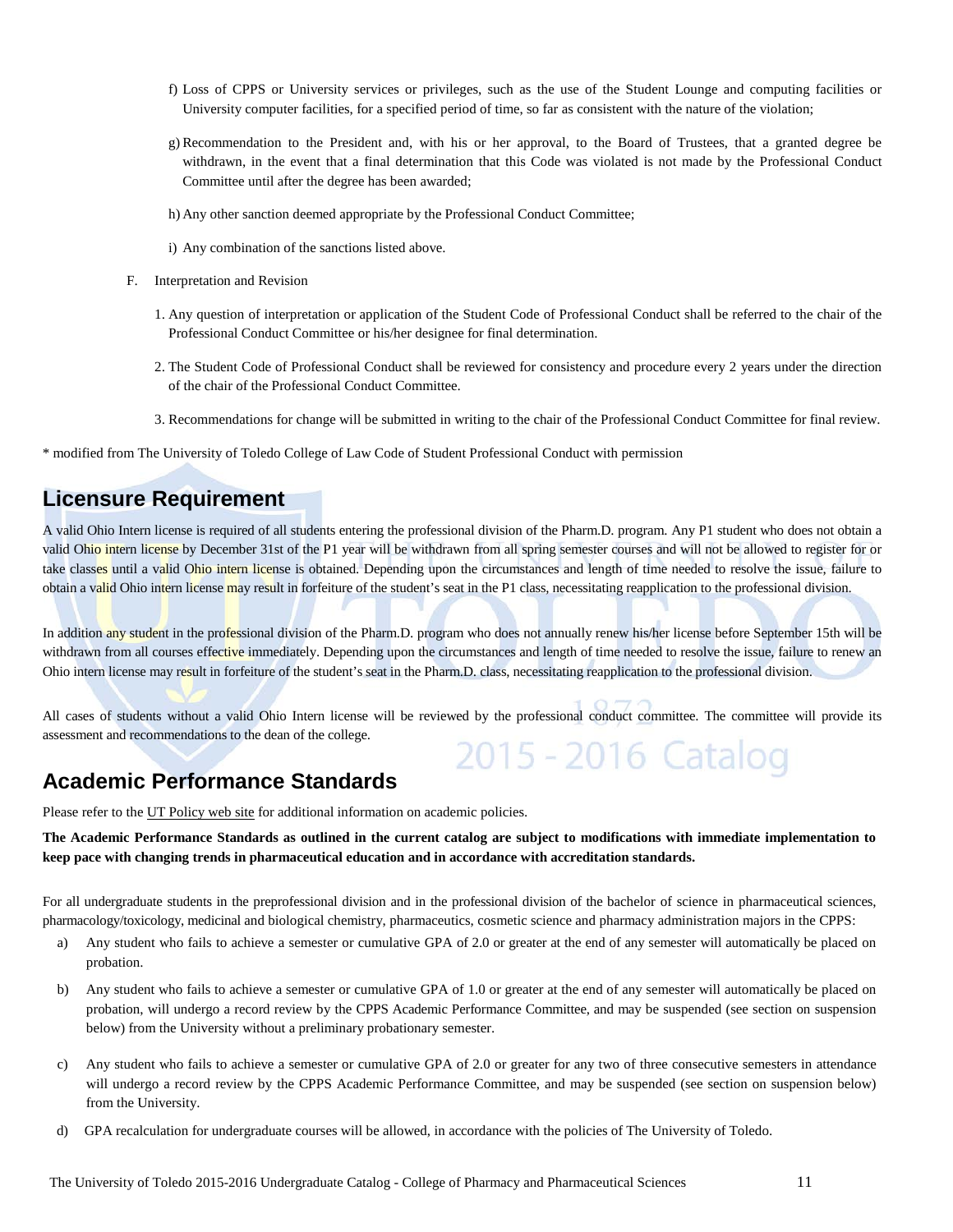For students entering into the professional division (P1-P2) of the B.S.P.S. Pharm.D. major program:

- a) Students must maintain a cumulative pharmacy core-curriculum GPA of 3.0. Beginning in the first year of the professional division, students whose semester or cumulative pharmacy core-curriculum (see below) GPA falls below 3.0 will be given an academic warning. A student with two of three consecutive semesters with a semester or cumulative pharmacy core-curriculum GPA of less than 3.0 will be placed on probation and undergo a record review by the CPPS Academic Performance Committee that may result in dismissal from the Pharm.D. program.
- b) A grade below a C (2.0) in any pharmacy core-curriculum course is unsatisfactory and will not be considered a passing grade for the course in the Pharm.D. curriculum (i.e., courses for which grades of less than a C are earned must be repeated). Earning a grade below a C in two or more pharmacy core-curriculum courses during a single semester or total for a professional year (eg., P1, P2) will lead to academic probation and a delay in progression to the subsequent professional semester (if earned grades less than a C in more than one course in a single semester) or year (if earned grades less than a C in more than one course in a professional year) coursework. If delay in progression is mandated, a grade of C or better must be earned in all pharmacy core curriculum coursework in which a grade of less than a C was previously earned before moving on to subsequent pharmacy core curriculum coursework.
- c) GPA recalculation for undergraduate courses will be allowed, in accordance with the policies of The University of Toledo.
- d) To assure matriculation into the post B.S.P.S. portion (P3-P4) of the Pharm.D. curriculum, students must have an undergraduate cumulative pharmacy core-curriculum GPA of 3.0 or better and earned a C or better in all pharmacy core-curriculum courses. Students failing to achieve these two requirements will undergo a record review by the CPPS Academic Performance Committee that, if it does not result in the student's dismissal from the Pharm.D. program, will most likely result in the student needing to enhance his/her undergraduate academic performance prior to being matriculated into the post B.S.P.S. portion (P3-P4) of the Pharm.D. curriculum.

For students entering the post B.S.P.S. portion **(**P3-P4) of the Pharm.D. curriculum:

- a) Students must maintain a pharmacy core-curriculum cumulative GPA of 3.0. Beginning in the Fall semester of the P3 year, students whose semester pharmacy core-curriculum GPA falls below 3.0, but who maintain a cumulative pharmacy core-curriculum GPA of 3.0 or higher will be given an academic warning. Students whose pharmacy core-curriculum cumulative GPA falls below 3.0 will be placed on probation and allowed one semester to restore their cumulative pharmacy core-curriculum GPA to a level of 3.0 or better. A student with two or more consecutive semesters of either a pharmacy core-curriculum semester GPA (this may include P2 Spring semester, but will not include the P3 Summer Semester) or cumulative pharmacy core-curriculum GPA of less than 3.0 will undergo a record review by the CPPS Academic Performance Committee that may result in dismissal from the Pharm.D. program. *The pharmacy core-curriculum cumulative GPA for the P3- P4 years will be computed beginning from the first semester of the post-bachelor of science in pharmaceutical sciences course work and will include all post-B.S.P.S.-level pharmacy courses and pharmacy approved electives (those listed below or those preapproved by CPPS Curriculum Committee).*
- b) A grade below a C (2.0) in any pharmacy core-curriculum course is unsatisfactory and will not be considered a passing grade for the course in the Pharm.D. curriculum (i.e., courses for which grades of less than a C are earned must be repeated). Earning a grade below a C in two or more pharmacy core-curriculum courses during a single semester in the P3 year (excluding summer) will lead to academic probation and a delay in the progression to the subsequent professional semester. If delay in progression is mandated, a grade of C or better must be earned in all pharmacy core curriculum coursework in which a grade of less than a C was previously earned before moving on to subsequent pharmacy core curriculum coursework or Advanced Pharmacy Practice Experiences (APPE).
- c) Refer to "Experiential Performance Standards" for policies concerning students who fail to pass an Advanced Pharmacy Practice Experience (APPE). A grade of "Unsatisfactory" in any APPE will not have a negative impact on a student's post baccalaureate GPA, however.

d) **GPA RECALCULATION POLICY FOR REPEATED COURSES IN THE POST-BACCALAUREATE COMPONENT (P3-P4) OF THE PHARM.D. PROGRAM:**

Students within the P3-P4 years of the Pharm.D. program who have retaken a course and earned a higher grade may petition to have the first grade excluded from grade point average computation. **However, no grade is removed or erased from a transcript by retaking a course and having the GPA recalculated.**

Credit will only be awarded once for repeated courses. All course grades for all attempts will appear on the student's official transcript regardless of whether the grade has been deleted. **If a grade has been deleted, that grade will not be used in determining the UT grade point average.** However, all grades, including those for repeated courses, will be included in the determination of eligibility for graduation honors, fellowships, or other distinctions awarded on the basis of GPA. A copy of the approved petition will become part of the student's permanent record file.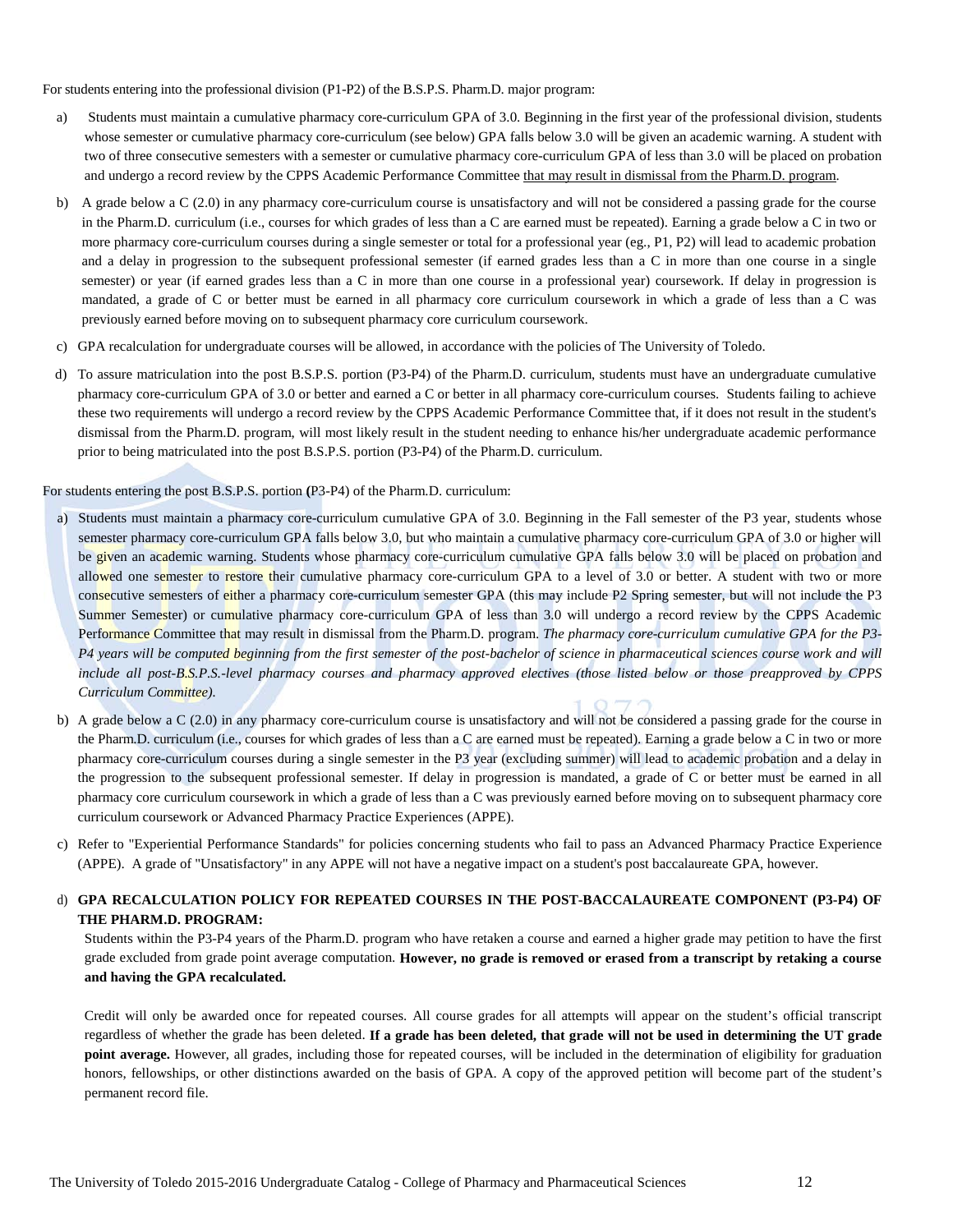**A student may petition to have a grade of less than B (<3.00) for required P3-P4 level non-Advanced Pharmacy Practice Experience (APPE) courses\* excluded from UT GPA computation under the following conditions:** 

- 1. Before petitioning, a student must have retaken the **same course** (or the renumbered substitute for that course) in the same department at The University of Toledo and earned a grade of B (3.00) or higher in the course retaken. If a grade of B (3.00) or higher is not earned when the course is retaken, grades from both attempts will be included in the GPA calculation.
- 2. No more than two courses, regardless of credit hours, may be deleted from the student's transcript.
- 3. This policy applies only to the first recorded grade in a course that a student has repeated.
- 4. If a student retakes three or more courses, he/she may elect which courses to petition for GPA recalculation. Once the petition is approved, the choice of courses is final and may not be changed.
- 5. A course may only be petitioned once for GPA recalculation.
- 6. The GPA recalculation allowances provided by this policy are in addition to any GPA recalculation allowances that students may have used during the baccalaureate portion of their Pharm.D. program.

**\*Required P3-P4 Level Non-APPE Courses**

| <b>MBC 5300</b>  | <b>PHPR 5300</b> | PHPR 6120 | PHPR 6160        | PHPR 6280        | PHPR 6610 |
|------------------|------------------|-----------|------------------|------------------|-----------|
| MBC 6320         | <b>PHPR 6070</b> | PHPR 6130 | PHPR 6250        | PHPR 6310        | PHPR 6920 |
| <b>PHCL 6320</b> | <b>PHPR 6080</b> | PHPR 6140 | <b>PHPR 6260</b> | <b>PHPR 6340</b> |           |

e) Graduation requirements for Doctor of Pharmacy: Must have a cumulative post-baccalaureate GPA of 3.0 or better and earned a "C" or better in all post-baccalaureate pharmacy core-curriculum courses.

# **Suspension**

Suspension from the CPPS may occur after review of academic performance by the Academic Performance Committee. Suspension is from the University. The period of suspension is at least one semester, exclusive of the summer terms. A student who is suspended may appeal the Academic Performance Committee decision to the dean. A student who serves the suspension must petition for readmission, in writing, at least five weeks prior to the beginning of the semester to which the petition is directed. If the petition is accepted, the college will determine the conditions under which the student will be permitted to re-enroll. If a student is readmitted and does not perform satisfactorily, permanent dismissal from the CPPS may result. A student who is on academic or disciplinary probation or suspension will be required to relinquish the duties of any office in the CPPS organizations until the student is in "good academic standing," as defined below.

If a student is suspended, and therefore is ineligible to attend classes in a subsequent semester, that student must drop all of the courses for that semester.

# **Dismissal**

Dismissal from the CPPS may occur after review of academic performance by the Academic Performance Committee. Dismissal is from the CPPS and, depending on the circumstances, not necessarily from the University. A student who is dismissed may petition the dean for readmission. If the petition is accepted, the college will determine the conditions under which the student will be permitted to re-enroll. If a student is readmitted and does not perform satisfactorily, permanent dismissal from the CPPS may result.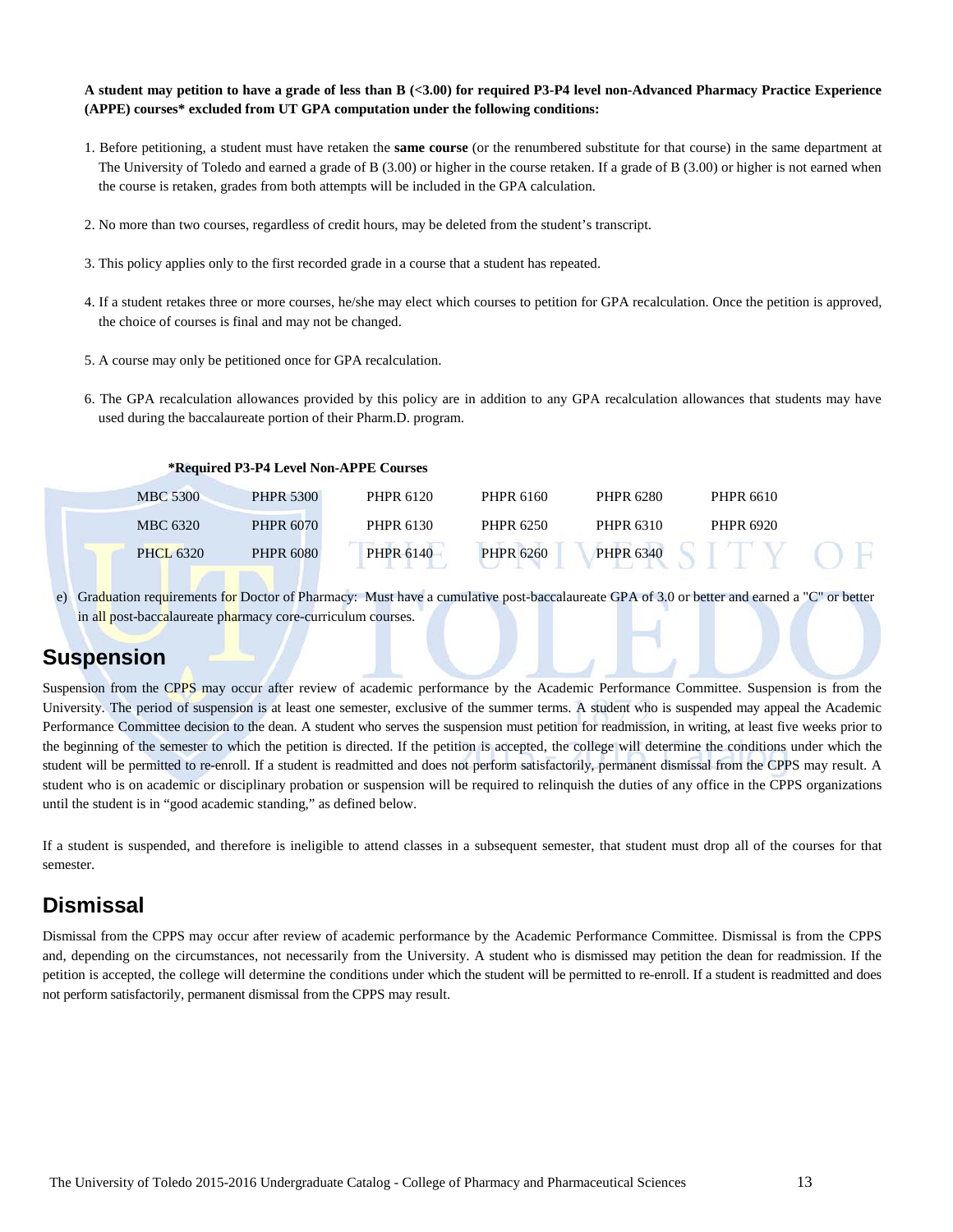# **Appeal Procedure for Individual Final Course Grades**

All pre-professional division students in the college will follow the current UT undergraduate academic grievance policy. All M.S. and Ph.D. students in the college will follow the graduate student academic grievance policy.

#### *Professional division (P1-P4) of CPPS appeals process for final course grades*

To initiate resolution of final course grade grievances, the student shall formally dispute the grade in writing to the faculty member responsible for assigning the grade. The written dispute should include the student's name and Rocket number, date, course number and section, semester, the specific issue in dispute, and the student's request for resolution. The written request should be delivered (email or hard copy) within 7 days of the grade posting. The faculty member then has 7 days in which to respond in writing (email or hard copy) back to the student.

If resolution is not achieved, the student may forward the written dispute (as described above and with the response of the faculty member) to the chair of the faculty member's department. The student has 7 days in which to appeal to the department chairperson following the receipt of the faculty member response. The department chairperson then has 7 days in which to respond in writing (email or hard copy) back to the student.

If resolution is still not achieved, the student may submit the same written dispute (as outlined above and with the response of the department chairperson) to the CPPS dean. The student has 7 days in which to appeal to the dean following the receipt of the department chairperson's response. The dean then has 7 days in which to respond in writing (email or hard copy) back to the student. The decision of the dean is final and without appeal.

# **Appeal Procedure for Academic Performance and Degree Progression for the Professional Division of the CPPS**

The Academic Performance Committee reviews and administers CPPS Academic Performance Standards. In the case of all action taken by the Academic Performance Committee, including probation, suspension, dismissal, and progression decisions, appeal is available to the student.

To initiate resolution of Academic Performance Committee decisions, the student shall formally dispute the decisions in writing to the CPPS dean. The written dispute should include the student's name and Rocket number, date, semester, decisions in dispute, the specific issue regarding the decision in dispute, and the student's request for resolution. The written request should be delivered (email or hard copy) within 7 days of the notification of the Committee's decision to the dean. At the dean's discretion, the dean may convene an ad hoc appeal committee to review the matter, which could include faculty and students from the CPPS or other health science campus colleges, to review and advise on the dispute. The appeal review may include a hearing with the student. The student is permitted to have a faculty member or fellow CPPS student attend the hearing as his/her advisor, but legal counsel will not be permitted. Both the student and the CPPS will be permitted to make a statement and present any information pertinent to the matter before the dean or appeal committee. Should an ad hoc appeals committee be involved, its recommendations to the dean are advisory. The dean then has 7 days in which to respond in writing (email or hard copy) back to the student. The decision of the dean is final and without appeal.

# **Good Standing**

The CPPS defines "good academic standing" in the following manner:

- a) For all preprofessional students, and professional division students in the bachelor of science in pharmaceutical sciences program (pharmacology/toxicology, medicinal and biological chemistry, pharmaceutics, cosmetic science and formulation design, and pharmacy administration majors): a minimum cumulative GPA of 2.0 and a minimum GPA of 2.0 for the semester.
- b) For all P1 and P2 professional division students in the Pharm.D. program: a minimum cumulative pharmacy core-curriculum GPA of 3.0 and a minimum GPA of 3.0 for the semester.
- c) For students in the post-baccalaureate portion of the Pharm.D. program: a minimum pharmacy core-curriculum semester and cumulative GPA of 3.0.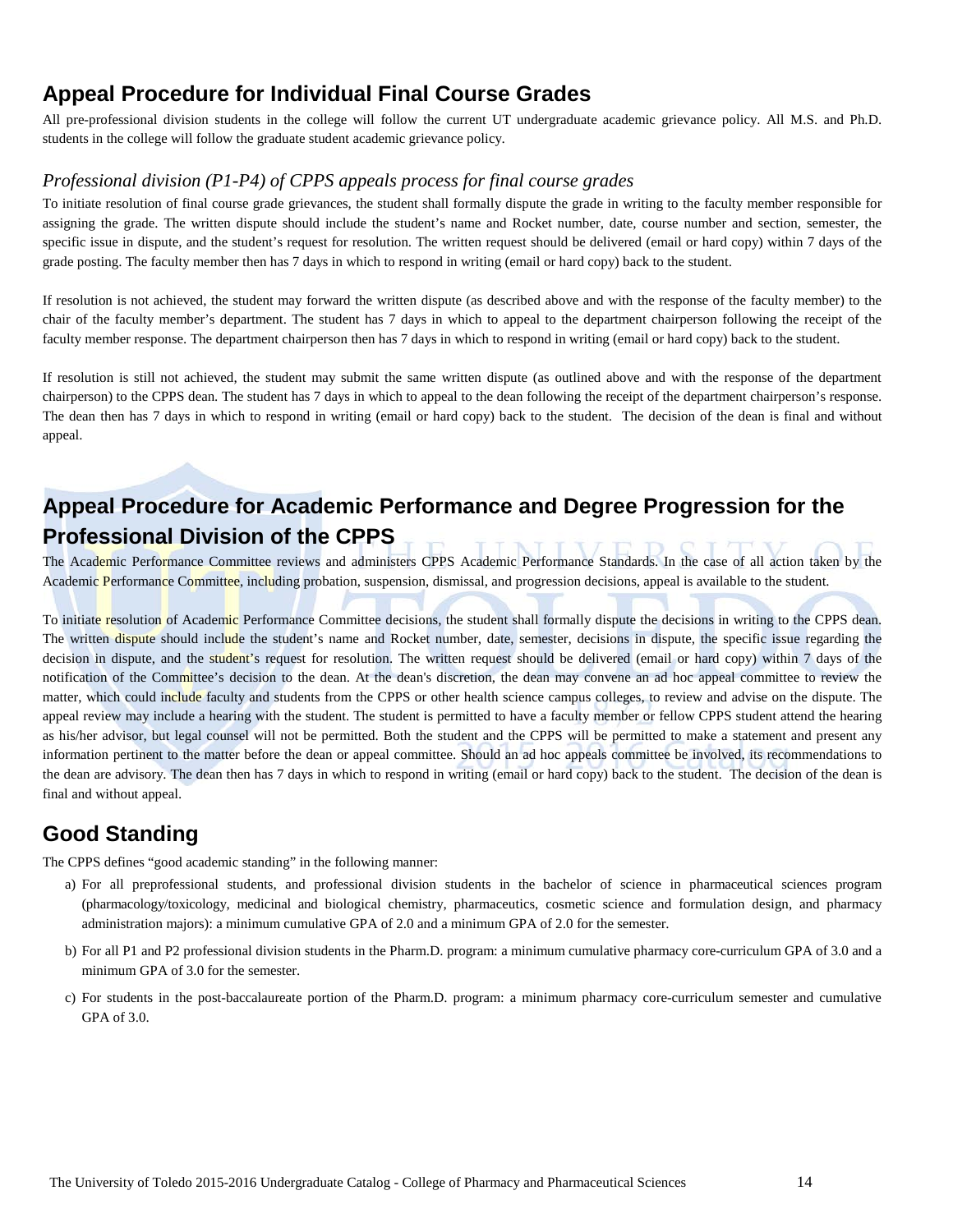# **Pharmacy Core-Curriculum**

Undergraduate core-curriculum courses taught in the CPPS beginning in the P1 year of the Pharm.D. professional division:

MBC 3310, 3320, 3550, 3560, 3800, 3850 and 4300 PHCL 3700, 3720, 4700 and 4720 PHPR 3070, 3080, 3130, 3140, 3260, 3920, 3930, 4070, 4080, 4130, 4140, 4160, 4330, 4520, 4920 and 4930

Post-B.S.P.S. core-curriculum courses taught in the CPPS beginning in the P3 year of the Pharm.D. professional division:

MBC 5300 and 6320 PHCL 6320 PHPR 5300, 6070, 6080, 6120, 6130, 6140, 6160, 6250, 6260, 6280, 6310, 6340, 6610 and 6920

Any approved Pharm.D. electives. Additional graduate level electives may be considered but must be preapproved by the CPPS Curriculum committee.

# **Experiential Performance Standards**

The experiential series allows students to gain an appreciation of the role of the pharmacist through visiting actual pharmacy practice sites and participating in direct patient care activities. Throughout the course of the experiential series each student will be required to complete a number of health and regulatory requirements. These regulatory requirements must be originally completed and kept up to date at all times in order to remain in the experiential program. These requirements may include immunizations and other certain health documentation as well as licensures, certifications and background checks.

Specific details regarding the above requirements will be provided to all students upon admission into the Pharm.D. program and throughout the experiential series. Additional requirements and expectations will be included in the experiential manual. The experiential manual will be made available to all students on an annual basis. Students are responsible for reading, understanding and adhering to **all** policies and procedures outlined therein. All students in the professional division of the Pharm.D. program will be required to successfully complete the IPPE series and have a Pharmacy Core Curriculum GPA at or above 3.0 prior to beginning APPEs.

# **Student Grievances**

Student complaints specifically related to Accreditation Council for Pharmacy Education (ACPE) standards should be submitted on the appropriate form to the CPPS Office of Student Affairs (Wolfe Hall Room 1227 or Wolfe Center, Heath Education Building 155) in care of the associate dean for student affairs. Forms and a copy of the ACPE standards are available in the Office of Student Affairs and on the college website. Students can also find the ACPE standards at the ACPE web site. The associate dean will meet with the dean of the College to review the complaint and consult with the student complainant and individuals involved. A formal response will be issued by the dean. If the issue is not resolved at the College level, the student complainant can submit the complaint directly to ACPE. In addition, a student may submit a complaint directly to ACPE without submission to the College. Se[e http://www.acpe-accredit.org/complaints/default.asp](http://www.acpe-accredit.org/complaints/default.asp) for more information.

 $201F$ 

 $20161$ 

Student issues or complaints regarding specific courses should be resolved via discussion with the course instructor. If further resolution is required, the departmental chair should be consulted. Please refer to the UT Policy web site for additional information on academic policies.

# **College Level Examination Program Credit (CLEP)**

The CPPS grants up to a maximum of 30 semester CLEP credits. Credits earned in the natural sciences and mathematics section of the CLEP examination will count toward the degree as free electives, but do not replace the requirement for any specific course in biology, chemistry, physics or mathematics. Credits earned with other sections of the CLEP examination will count only toward meeting other general education requirements.

# **Credit by Exam**

Refer to the University General Academic Policies for Credit by Exam policies that apply to all students.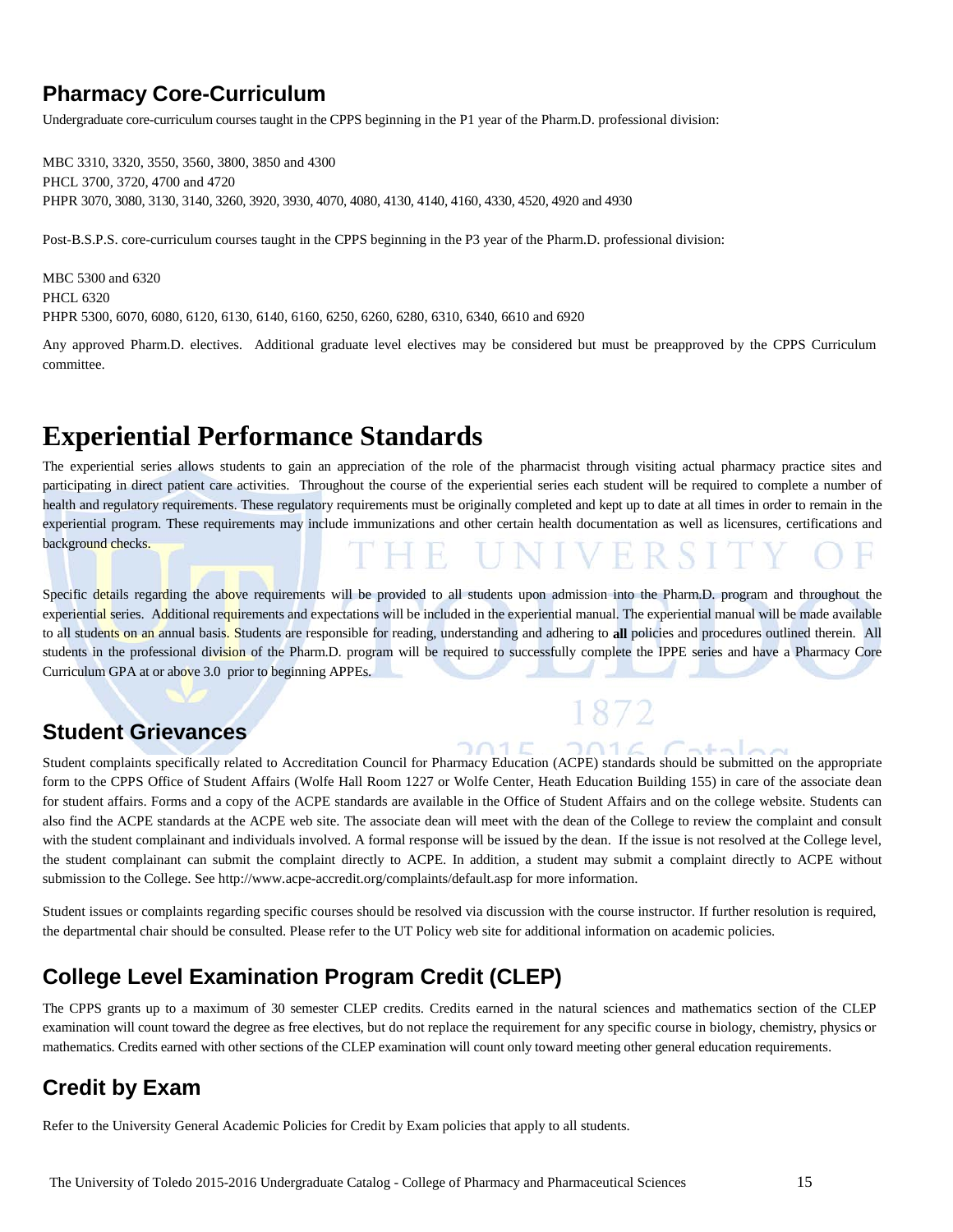# **Criteria for Class Standing in the CPPS**

**Year Criteria**

First (PP1) Earned less than 30 semester hours.

Second (PP2) Earned at least 30 semester hours, have a UT GPA of 2.5 or greater and enrolled for or completed organic chemistry, physics and functional anatomy and pathophysiology.

Third (P1) Earned at least 63 semester hours and officially accepted into the professional division.

# **Undergraduate and Professional Programs of Study**

Note: The student is responsible for the correct selection of the program of study each semester and for the fulfillment of the requirements given here. Although advisers will assist wherever possible, the final responsibility rests with the student. The CPPS reserves the right to change its policies and procedures at any time. These changes will be binding on the date they are approved by faculty action. Courses taken at other colleges of pharmacy will not substitute for required professional division courses. The only pharmacy courses a preprofessional student is permitted to take through the CPPS are PHPR 1000 and 2040 and PHCL 2220, 2600, 2620, and 2900, and MBC 2960. Only students admitted to the professional division will be allowed to take 3000- or 4000-level courses in the college.

# **Degree Requirements**

**The curriculum as outlined in the current catalog is subject to modifications with immediate implementation to keep pace with changing trends in pharmaceutical education and in accordance with accreditation standards.**

#### NIVERS **Bachelor of Science in Pharmaceutical Sciences Degree Requirements**

In response to the increasing demand for scientists, researchers, administrators, and professional sales representatives in the pharmaceutical fields, The University of Toledo CPPS offers the bachelor of science in pharmaceutical sciences degree program as one of the first in Ohio. The bachelor of science in pharmaceutical sciences degree is a four-year baccalaureate program. Pharmaceutical sciences represent the collective basic sciences that underlie pharmacy. There are five majors under this degree program – medicinal and biological chemistry, pharmacology/toxicology, pharmaceutics, cosmetic science and formulation design, and pharmacy administration.

This degree program is designed for students who wish to pursue careers related to the pharmaceutical industry, pharmaceutical science and research, pharmacy administration and sales, the biomedical industry, the personal products industry, forensic science, as well as health-care administration. It also prepares students to pursue graduate studies or enter professional schools including medicine, dentistry, law and physician assistant programs.

# **General Program Requirements**

A minimum of 126 semester hours is required for graduation with all the bachelor of science in pharmaceutical sciences non-Pharm.D. majors.

# **Double Major within the B.S.P.S. Program Requirements**

- All program requirements for both majors have to be successfully fulfilled.
- Internship for both majors should be taken at different semesters and student will pay a total of 6 terms of practicum fees.
- A minimum of 150 semester hours for any dual majors is required. For MBC and PTOX dual majors, a minimum of 38 major elective hours is required.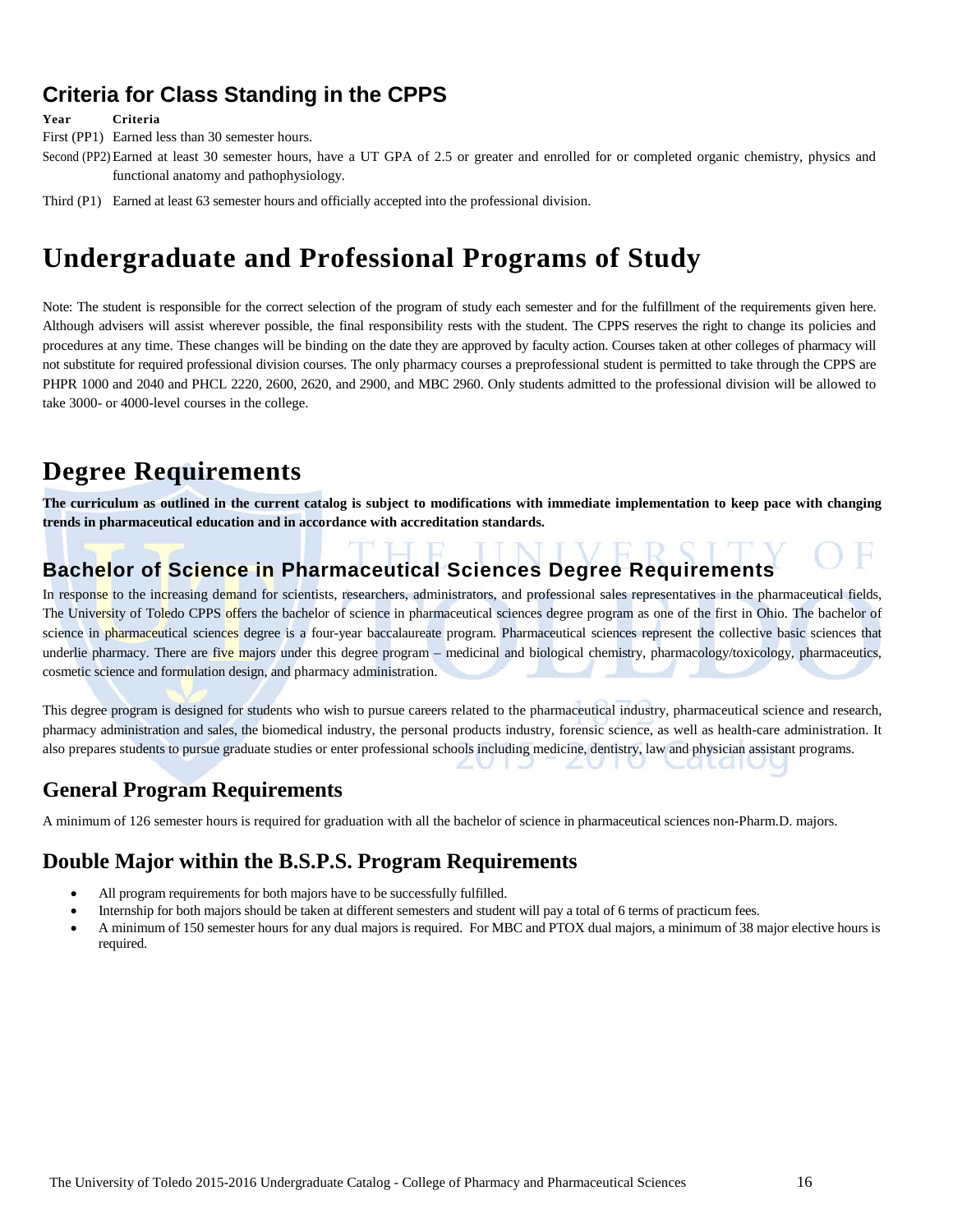# **Preprofessional Division Requirements**

In the preprofessional division, the first two years of the bachelor of science in pharmaceutical sciences program, students will be broadly trained in the arts, humanities and social sciences – although the natural sciences will receive emphasis. The curriculum of the preprofessional division of the CPPS is similar for the Pharm.D. and the B.S.P.S. degrees.

#### **First Year**

#### *First Semester*

| BIOL 2150 |  |  |
|-----------|--|--|
| BIOL 2160 |  |  |
| CHEM 1230 |  |  |
| CHEM 1280 |  |  |
|           |  |  |
|           |  |  |
|           |  |  |

#### *Second Semester*

| BIOL 2170 |  |  |
|-----------|--|--|
| BIOL 2180 |  |  |
| CHEM 1240 |  |  |
|           |  |  |
|           |  |  |
|           |  |  |

UT Gen Ed Requirement (Humanities/Fine Arts)\*\* ............................ 3

#### **Second Year**

|  | <b>First Semester</b> |  |  |
|--|-----------------------|--|--|
|  |                       |  |  |

\* Suggested sequence

| 1 <i>.</i>  |                        |                                                                                                                                                                               |
|-------------|------------------------|-------------------------------------------------------------------------------------------------------------------------------------------------------------------------------|
| <b>CHEM</b> | 2410                   |                                                                                                                                                                               |
| CHEM        | 2460                   |                                                                                                                                                                               |
| PHCL        | 2600                   | ERSITI<br>Funct. Anat. & Pathophysiology I 4                                                                                                                                  |
| <b>PHYS</b> | 1750                   |                                                                                                                                                                               |
| <b>PHPR</b> | 2040                   |                                                                                                                                                                               |
|             |                        |                                                                                                                                                                               |
|             |                        |                                                                                                                                                                               |
|             |                        |                                                                                                                                                                               |
|             | <b>Second Semester</b> |                                                                                                                                                                               |
| <b>CHEM</b> | 2420                   |                                                                                                                                                                               |
| <b>CHEM</b> | 2470                   |                                                                                                                                                                               |
| PHCL        | 2620                   | Funct. Anat. & Pathophysiology II  4                                                                                                                                          |
| <b>BUAD</b> | 1010                   |                                                                                                                                                                               |
|             |                        |                                                                                                                                                                               |
|             |                        | 5 - 2016 Catalog                                                                                                                                                              |
|             |                        | <b>TIP <math>C_{\text{out}}</math> P.1 D <math>\ldots</math> is seen in a (Higgs see if <math>\ldots</math> /Pin <math>\ldots</math> A <math>\ldots</math> )<sup>88</sup></b> |

\*\*Select a course that will simultaneously fulfill a UT diversity studies Gen Ed Curriculum requirement.

# For Bachelor of Science in Pharmaceutical Sciences Cosmetic Science and Formulation Design Major Only

## **Bachelor of Science in Pharmaceutical Sciences Professional Division Requirements**

In the professional division of the bachelor of science in pharmaceutical sciences degree program, the last two years of the program, advanced courses of study and internship in each major lead to a unique concentration in the pharmaceutical fields. Admission requirements are listed under General Criteria for Admission to the professional divisions.

# **Cosmetic Science and Formulation Design (PHCS) Major**

This major is organized around the theme of cosmetic and personal care product formulation design, broadly defined to include the theory, formulation, manufacture and stability of therapeutic ingredient incorporation into a patient acceptable product dosage form which is palatable, eye appealing, stable and therapeutically effective.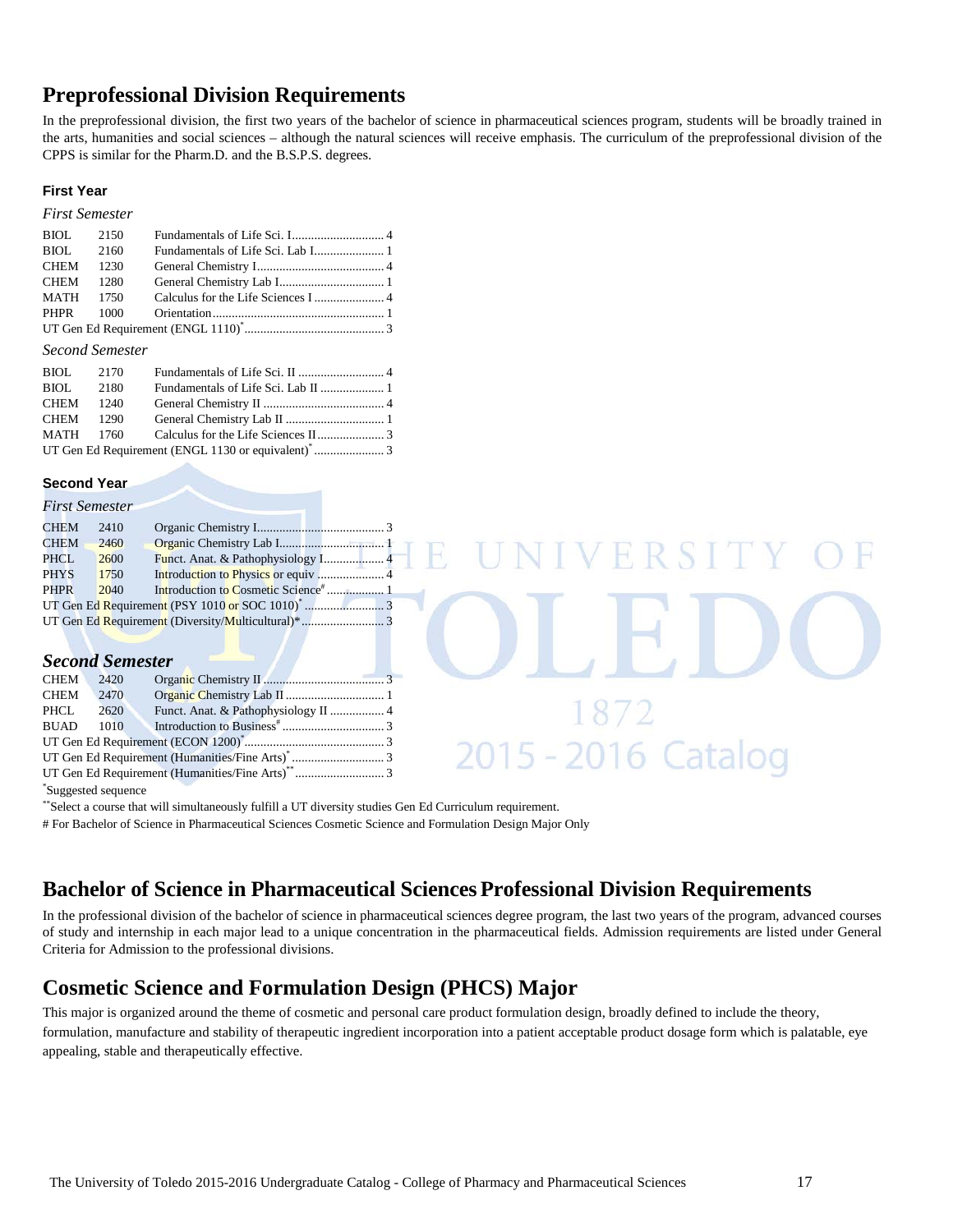#### **Cosmetic Science and Formulation Design Professional Division Curriculum**

All requirements listed below must be fulfilled with a minimum of 126 semester hours required for graduation.

#### **P1 Year**

|             | <b>Fall Semester</b> |                                   |  |
|-------------|----------------------|-----------------------------------|--|
| <b>PHPR</b> | 3010                 |                                   |  |
| PHPR        | 3020                 |                                   |  |
| PHCL        | 3700                 |                                   |  |
| <b>MBC</b>  | 3550                 |                                   |  |
| <b>MBC</b>  | 3330                 | Techniques in Pharmaceutical and  |  |
|             |                      |                                   |  |
| <b>MBC</b>  | 3340                 | Techniques in Pharmaceutical and  |  |
|             |                      | Medicinal Chemistry Laboratory  1 |  |

#### *Spring Semester*

| PHPR        | 3030 |  |
|-------------|------|--|
| <b>PHPR</b> | 3040 |  |
| MBC         | 3560 |  |
| <b>MBC</b>  | 3800 |  |
| <b>MBC</b>  | 3850 |  |
| <b>PHPR</b> | 2040 |  |

#### *Summer Semester*

PHPR 4890 Internship in Cosmetic Science....................... 6

#### **P2 Year**

| Fall Semester |      |  |
|---------------|------|--|
| <b>PHPR</b>   | 4160 |  |
| <b>PHPR</b>   | 4730 |  |
| <b>PHPR</b>   | 4740 |  |
| <b>ECON</b>   | 1150 |  |
|               |      |  |
|               |      |  |
| <b>BUAD</b>   |      |  |

#### *Spring Semester*

| <b>PHPR</b> 4750 |                                  |  |
|------------------|----------------------------------|--|
| PHPR 4760        | Cosmetic Science Laboratory II 1 |  |
| <b>BUAD</b> 3010 |                                  |  |
|                  |                                  |  |
|                  |                                  |  |

\*If not taken during pre-professional division

<sup>1</sup> Choose from Cosmetic Science and Formulation Design Elective list

#### **Cosmetic Science and Formulation Design Electives**

A total of 5 hours of course work must be selected from the list of elective courses below. Other electives require approval of the Cosmetic Science and Formulation Design adviser.

| PHCL.       | 4250 | Pharmacology & Toxicology of          |  |
|-------------|------|---------------------------------------|--|
|             |      |                                       |  |
| <b>PHPR</b> | 4900 | Honors Seminar Pharmacy Practice 1-3  |  |
| <b>PHPR</b> | 4910 |                                       |  |
| <b>PHPR</b> | 4960 | Honors Thesis in Pharmacy Practice2-5 |  |
| <b>CHEM</b> | 3730 |                                       |  |
| <b>CHEM</b> | 3740 |                                       |  |
| <b>ECON</b> | 4750 |                                       |  |
| <b>MBC</b>  | 4380 |                                       |  |
| <b>MATH</b> |      |                                       |  |
| HEAL        | 2800 |                                       |  |
| BIOI.       | 3030 |                                       |  |
| BIOL        | 3040 |                                       |  |
|             |      |                                       |  |

VERSITY

 $\frac{1872}{2015 - 2016}$  Catalog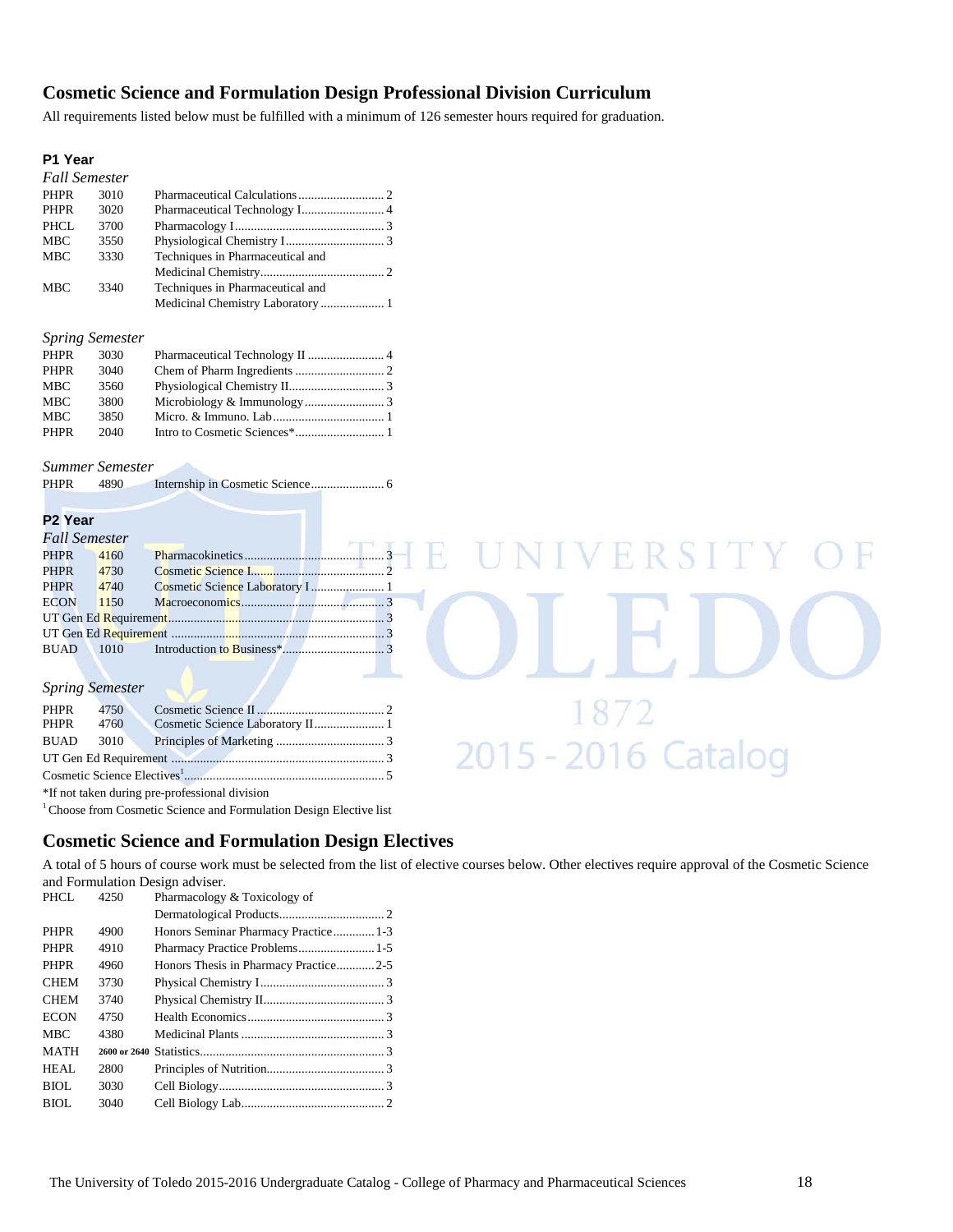# **Medicinal and Biological Chemistry (MBC) Major**

Medicinal and biological chemistry is an interdisciplinary science. This major focuses on synthetic organic chemistry, biochemistry, molecular biology, biotechnology, pharmacology and pharmaceutical chemistry underlying the design, synthesis and development of drugs.

#### **Medicinal and Biological Chemistry Professional Division Curriculum**

All requirements listed below must be fulfilled with a minimum of 126 semester hours required for graduation.

#### **P1 Year**

| <b>First Semester</b>       |      |                                  |  |
|-----------------------------|------|----------------------------------|--|
| <b>MBC</b>                  | 3310 |                                  |  |
| <b>MBC</b>                  | 3330 | Techniques in Pharmaceutical and |  |
|                             |      |                                  |  |
| <b>MBC</b>                  | 3340 | Techniques in Pharmaceutical and |  |
|                             |      |                                  |  |
| <b>PHCL</b>                 | 3700 |                                  |  |
| <b>MBC</b>                  | 3550 |                                  |  |
|                             |      |                                  |  |
| Major Elective <sup>2</sup> |      |                                  |  |

#### *Second Semester*

| MBC  | 3100 |  |
|------|------|--|
| MBC  | 3320 |  |
| MBC  | 3560 |  |
| PHCL |      |  |
|      |      |  |
|      |      |  |

#### **P2 Year**

| First Semester |
|----------------|
|----------------|

| <b>MBC</b> | 4710 |                                                                     |  |
|------------|------|---------------------------------------------------------------------|--|
|            |      |                                                                     |  |
|            |      | MBC Laboratory (Recommend MBC 4880) <sup>1</sup> or Major Elective3 |  |

#### *Second Semester*

MBC 4780 Internship in Med. & Biol. Chem<sup>4</sup> .............. 6-12

<sup>1</sup>The MBC major requires that 3 semester hours of laboratory instruction be taken at the 3000 level or higher in a course taught by the MBC Department. Completion of 3 semester hours of any of the following courses will satisfy this requirement: MBC 3880, MBC 4850, MBC 4870, MBC 4880, MBC 4900, MBC 4950, or MBC 4960. MBC 3850 Microbiology & Immunology Lab, 1 semester hour credit does not satisfy this requirement *unless* it is taken with an additional 2 credit hours of any of the other approved laboratories listed above.

 $H \cdot R$ 

<sup>2</sup>To be chosen from the MBC electives list.

<sup>3</sup>MBC 4720, Advances in Drug Design, when offered, will also fulfill the requirement.

<sup>4</sup>Internship can be taken in the summer before the P2 year. The internship sites require an average 3.0 GPA in all chemistry related courses (MBC 3310, MBC 3320, MBC 3550 and MBC 3560).

#### **MBC Electives**

A total of 20 hours of course work must be selected from the list of elective courses below. Other electives require approval of the MBC adviser.

| BIOL        | 3010 |                                            |  |
|-------------|------|--------------------------------------------|--|
| <b>BIOL</b> | 3020 |                                            |  |
| BIOL        | 3030 |                                            |  |
| BIOL        | 3040 |                                            |  |
| BIOL        | 4010 |                                            |  |
| <b>BIOL</b> | 4030 |                                            |  |
| BIOL        | 4050 |                                            |  |
| BIOL        | 4110 |                                            |  |
| BIOL.       | 4330 |                                            |  |
| <b>CHEM</b> | 3310 |                                            |  |
| <b>CHEM</b> | 3360 |                                            |  |
| <b>CHEM</b> | 3560 |                                            |  |
| <b>CHEM</b> | 3610 |                                            |  |
| <b>CHEM</b> | 3710 | Physical Chemistry for the Biosciences I3  |  |
| <b>CHEM</b> | 3720 | Physical Chemistry for the Biosciences II3 |  |
| <b>CHEM</b> | 3730 |                                            |  |
| <b>CHEM</b> | 3740 |                                            |  |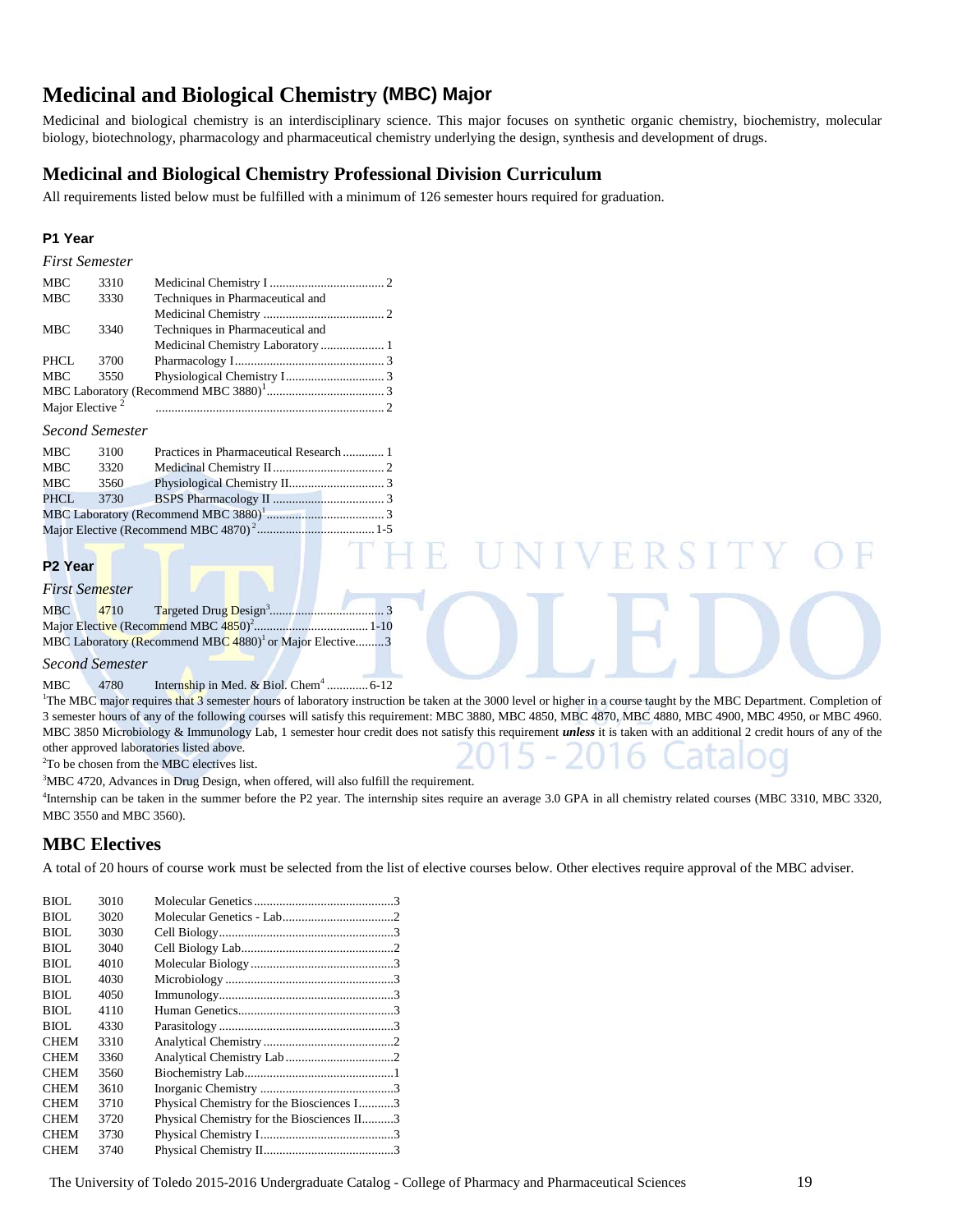| <b>CHEM</b> | 3860         |                                             |
|-------------|--------------|---------------------------------------------|
| <b>CHEM</b> | 3870         |                                             |
| <b>CHEM</b> | 4300         |                                             |
| <b>CHEM</b> | 4620         |                                             |
| <b>CHEM</b> | 4880         |                                             |
| <b>CHEM</b> | 4980         | Advanced Organic Chemistry2                 |
| <b>EEES</b> | 4150         |                                             |
| <b>EEES</b> | 4300         |                                             |
| <b>EEES</b> | 4450         | Hazardous Waste Management3                 |
| <b>EEES</b> | 4510         | Environmental Microbiology3                 |
| <b>EEES</b> | 4800         |                                             |
| <b>MATH</b> | 2600 or 2640 |                                             |
| <b>MBC</b>  | 3800         | Microbiology & Immunology3                  |
| <b>MBC</b>  | 3850         | Microbiology & Immunology Laboratory1       |
| <b>MBC</b>  | 3880         | Synthetic Medicinal Chemistry Laboratory 3  |
| <b>MBC</b>  | 4300         | Chemotherapy and Immunotherapy2             |
| <b>MBC</b>  | 4470         | Advanced Immunotherapeutics2                |
| <b>MBC</b>  | 4720         |                                             |
| <b>MBC</b>  | 4850         | Adv Immunology & Tissue Culture Lab 1-10    |
| <b>MBC</b>  | 4870         |                                             |
| <b>MBC</b>  | 4880         |                                             |
| <b>MBC</b>  | 4900         | Hnrs Seminar in Medic/Bio Chem  1-3         |
| <b>MBC</b>  | 4910         | Problems in Bio-medicinal Chem  1-3         |
| <b>MBC</b>  | 4950         | Research in Medicinal Chemistry  3-8        |
| <b>MBC</b>  | 4950         | Research in Medicinal Chemistry -Honors 3-8 |
| <b>MBC</b>  | 4960         |                                             |
| <b>MBC</b>  | 4980         |                                             |
| <b>PHCL</b> | 4140         | Interpretation of Pharmaceutical Data3      |
| <b>PHCL</b> | 4150         | Biopharmaceutics/Pharmacokinetics4          |
| <b>PHCL</b> | 4630         |                                             |
| <b>PHCL</b> | 4810         | ERSIT                                       |
| <b>PHCL</b> | 4820         |                                             |
| <b>PHCL</b> | 4730         |                                             |
| <b>PHCL</b> | 4750         |                                             |
| <b>PHCL</b> | 4760         |                                             |
| <b>PHCL</b> | 4800         | Human-Xenobiotic Interactions3              |

# **Medicinal and Biological Chemistry (MBC) Major & Master of Science (M.S.) in Medicinal Chemistry (MC) Option**

# Medicinal and Biological Chemistry Professional Division Curriculum<br>P1 Year<br>First Semester

#### **P1 Year**

*First Semester*

| 1 <i>use sentester</i>      |      |                                  |  |
|-----------------------------|------|----------------------------------|--|
| <b>MBC</b>                  | 3310 |                                  |  |
| <b>MBC</b>                  | 3330 | Techniques in Pharmaceutical and |  |
|                             |      |                                  |  |
| <b>MBC</b>                  | 3340 | Techniques in Pharmaceutical and |  |
|                             |      |                                  |  |
| PHCL                        | 3700 |                                  |  |
| <b>MBC</b>                  | 3550 |                                  |  |
|                             |      |                                  |  |
| Major Elective <sup>2</sup> |      |                                  |  |
|                             |      |                                  |  |

#### *Second Semester\**

| MBC  | 3100 |  |
|------|------|--|
| MBC  | 3320 |  |
| MBC  | 3560 |  |
| PHCL | 3730 |  |
|      |      |  |
|      |      |  |
|      |      |  |
|      |      |  |

*Third semester (Summer)* 

MBC 4780 Internship in Med. & Biol. Chem<sup>4</sup> .............. 6-12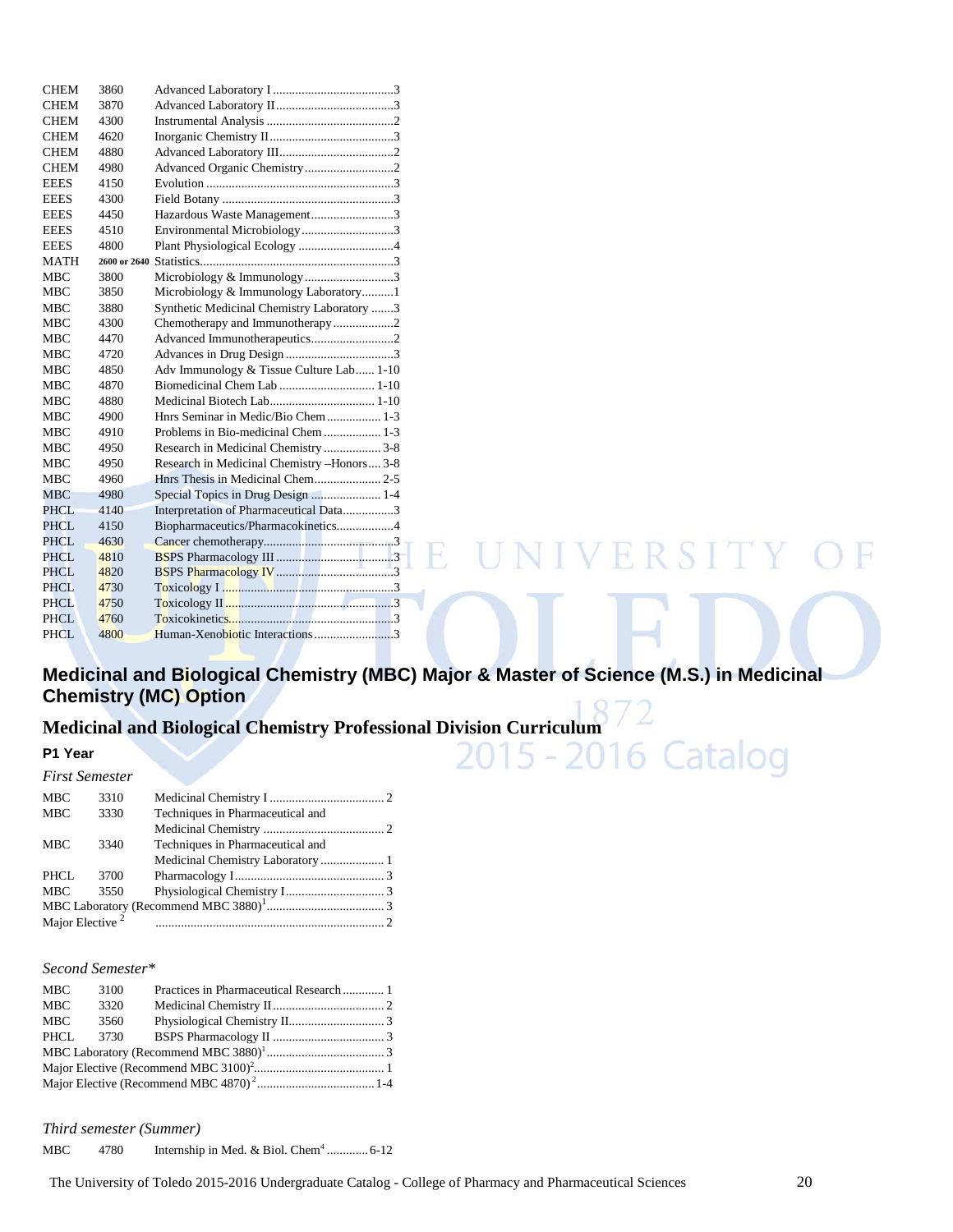#### **P2 Year**

#### *First Semester*

| MBC 4710 |                                                                     |  |
|----------|---------------------------------------------------------------------|--|
|          |                                                                     |  |
|          | MBC Laboratory (Recommend MBC 4880) <sup>1</sup> or Major Elective3 |  |

Graduation December giving 3.5 years for the B.S.P.S. MBC degree completion +

<sup>1</sup>The MBC major requires that 3 semester hours of laboratory instruction be taken at the 3000 level or higher in a course taught by the MBC Department. Completion of 3 semester hours of any of the following courses will satisfy this requirement: MBC 3880, MBC 4850, MBC 4870, MBC 4880, MBC 4900, MBC 4950, or MBC 4960. MBC 3850 Microbiology & Immunology Lab, 1 semester hour credit does not satisfy this requirement *unless* it is taken with an additional 2 credit hours of any of the other approved laboratories listed above.

 $2^2$ To be chosen from the MBC electives list. (These are the same as listed above)

<sup>3</sup>MBC 4720, Advances in Drug Design, when offered, will also fulfill the requirement.

\* In the beginning of the second semester the student identifies a MBC faculty mentor for an in house internship and applies for provisional acceptance to the graduate school

<sup>4</sup>Internship must be taken in the summer before the P2 year with an in house MBC faculty mentor who will then be the mentor for the M.S. degree.

+ Once the B.S.P.S. degree is awarded the student can move from provisional to accepted in the graduate program.

Information on and requirements for the M.S. portion of the B.S.P.S. MBC Major & M.S. MC option is in the CPPS Graduate

Catalogue in the section entitled: Master of Science in Medicinal Chemistry

The student would begin the master's portion in the spring semester following the B.S.P.S. MBC graduation at the end of the Fall term, and could complete the M.S. degree by the end of the spring semester of the following year. Therefore the two degrees, B.S.P.S. MBC and M.S. MC, could be accomplished in 5 calendar years.

#### **Pharmaceutics (PHAR) Major**

Pharmaceutics is a multidisciplinary applied science that studies the physical and chemical attributes of drugs. It places a strong emphasis on the design and evaluation of drug delivery systems and dosage forms and also on the understanding and control of the factors influencing clinical response to drug therapy.

1872<br>2015 - 2016 Catalog

#### **Pharmaceutics Professional Division Curriculum**

All requirements listed below must be fulfilled with a minimum of 126 semester hours required for graduation.

#### **P1 Year**

#### *First Semester*

| MBC                          | 3310 |  |
|------------------------------|------|--|
| MBC                          | 3550 |  |
| PHCL.                        | 3700 |  |
| PHPR                         | 3010 |  |
| PHPR                         | 3020 |  |
| Major Electives <sup>1</sup> |      |  |

#### *Second Semester*

| <b>MBC</b> | 3320 |  |
|------------|------|--|
| <b>MBC</b> | 3560 |  |
| MBC        | 3800 |  |
| PHCL       | 3730 |  |
| PHPR       | 3030 |  |
|            |      |  |

#### **P2 Year**

#### *First Semester*

| <b>MBC</b>                   | 3330 | Techniques in Pharmaceutical and |  |
|------------------------------|------|----------------------------------|--|
|                              |      |                                  |  |
| <b>MBC</b>                   | 3340 | Techniques in Pharmaceutical and |  |
|                              |      |                                  |  |
| <b>PHPR</b>                  | 4160 |                                  |  |
| PHCL.                        | 4810 |                                  |  |
| BIOL                         | 3030 |                                  |  |
| BIOL                         | 3040 |                                  |  |
| Major Electives <sup>1</sup> |      |                                  |  |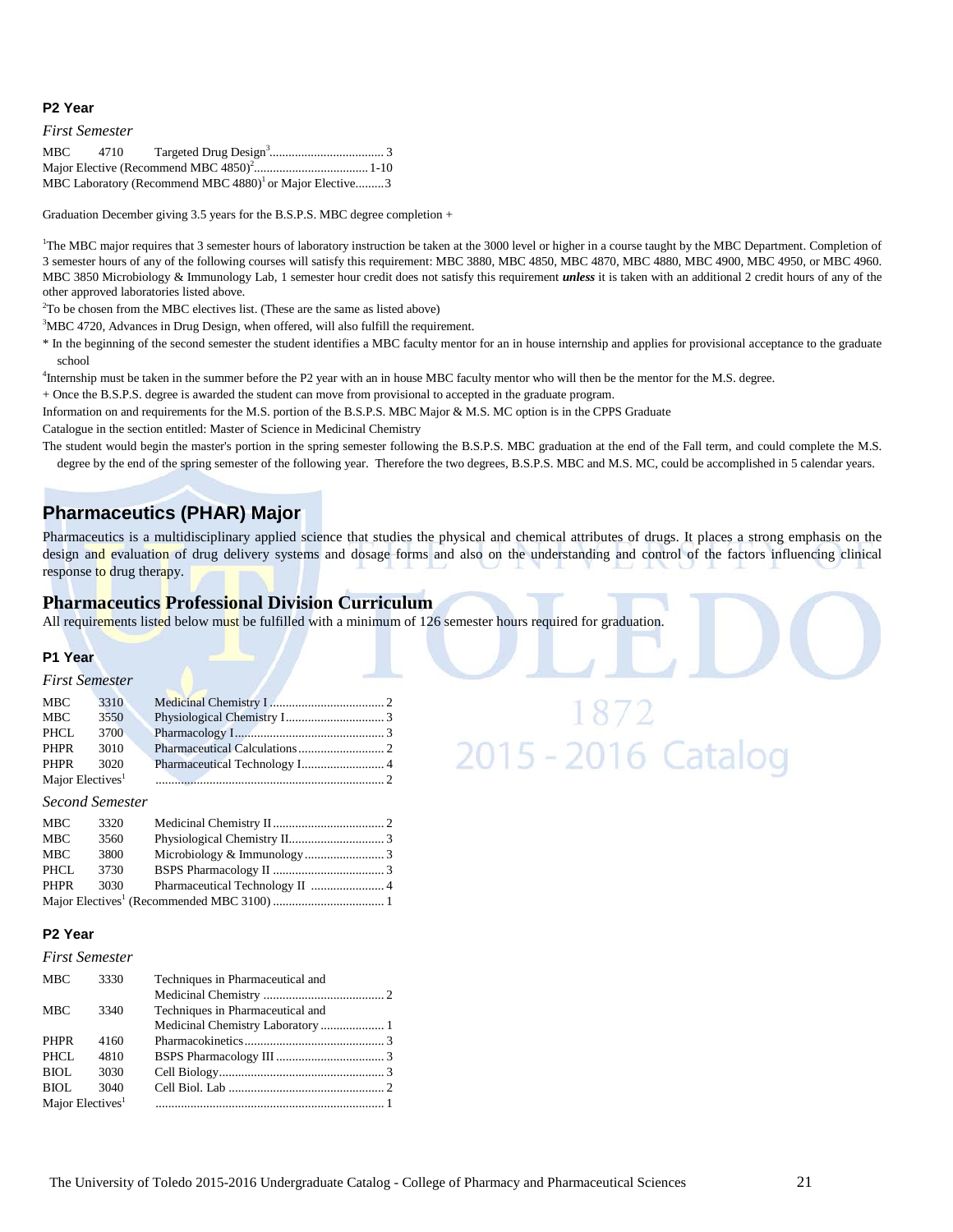PHPR 4880 Internship in Pharmaceutics2 ............. …….6-12

1 To be chosen from the pharmaceutics major electives list below. Need a minimum of 4 credit hours major electives. **2** Internship can be taken in the summer before P2 year

#### **PHAR Electives**

Other electives require approval of the PHAR major adviser.

| <b>PHPR</b> | 4680 |                                    |  |
|-------------|------|------------------------------------|--|
| <b>PHPR</b> | 4690 |                                    |  |
| <b>PHPR</b> | 4710 | Selected Topics in Pharm. Tech.* 3 |  |
| <b>PHPR</b> | 4720 |                                    |  |
| <b>PHPR</b> | 4900 | Honors Seminar Pharmaceutics  1-3  |  |
| <b>PHPR</b> | 4910 | Pharmacy Practice Problems 1-5     |  |
| <b>PHPR</b> | 4960 | Honors Thesis Pharmacy Practice2-5 |  |
| PHCL        | 4820 |                                    |  |
| <b>BIOL</b> | 3010 |                                    |  |
| BIOL        | 3020 |                                    |  |
| <b>BIOL</b> | 4110 |                                    |  |
| BIOL        | 4330 |                                    |  |
| <b>CHEM</b> | 3730 |                                    |  |
| <b>CHEM</b> | 3740 |                                    |  |
| <b>ECON</b> | 4750 |                                    |  |
| MBC         | 4380 |                                    |  |
| MBC         | 3850 |                                    |  |
| MATH        |      |                                    |  |
| HEAL        | 2800 |                                    |  |
|             |      |                                    |  |

Taught every other year for those undergraduates not planning to apply to UT's industrial pharmacy graduate program.

#### **Pharmacology/Toxicology (PTOX) Major**

Pharmacology and toxicology are biomedical sciences that study how to develop safe, effective drugs and prevent the harmful effects of chemicals. Pharmacology focuses on the way drugs interact with various living systems, including the properties, effects and mechanisms of drug action. Toxicology focuses on the interaction of toxic compounds in the body, including exposure assessment, dose response assessment and hazard identification.

#### **Pharmacology/Toxicology Professional Division Curriculum**

Catalog All requirements listed below must be fulfilled with a minimum of 126 semester hours required for graduation.

#### **P1 Year**

*First Semester*

| MBC  | 3310      |                                                                        |  |
|------|-----------|------------------------------------------------------------------------|--|
| MBC  | 3550      |                                                                        |  |
| PHCL | 3700      |                                                                        |  |
|      | PHCL 4730 |                                                                        |  |
|      |           | Major Electives (Recommend BIOL 3010 & 3020 MBC 3330) <sup>1</sup> 5-6 |  |

#### *Second Semester*

| <b>MBC</b>     | 3320 |  |
|----------------|------|--|
| <b>MBC</b>     | 3560 |  |
| PHCL           | 3730 |  |
| PHCL           | 3810 |  |
| PHCL           | 4750 |  |
|                |      |  |
| Major Elective |      |  |
|                |      |  |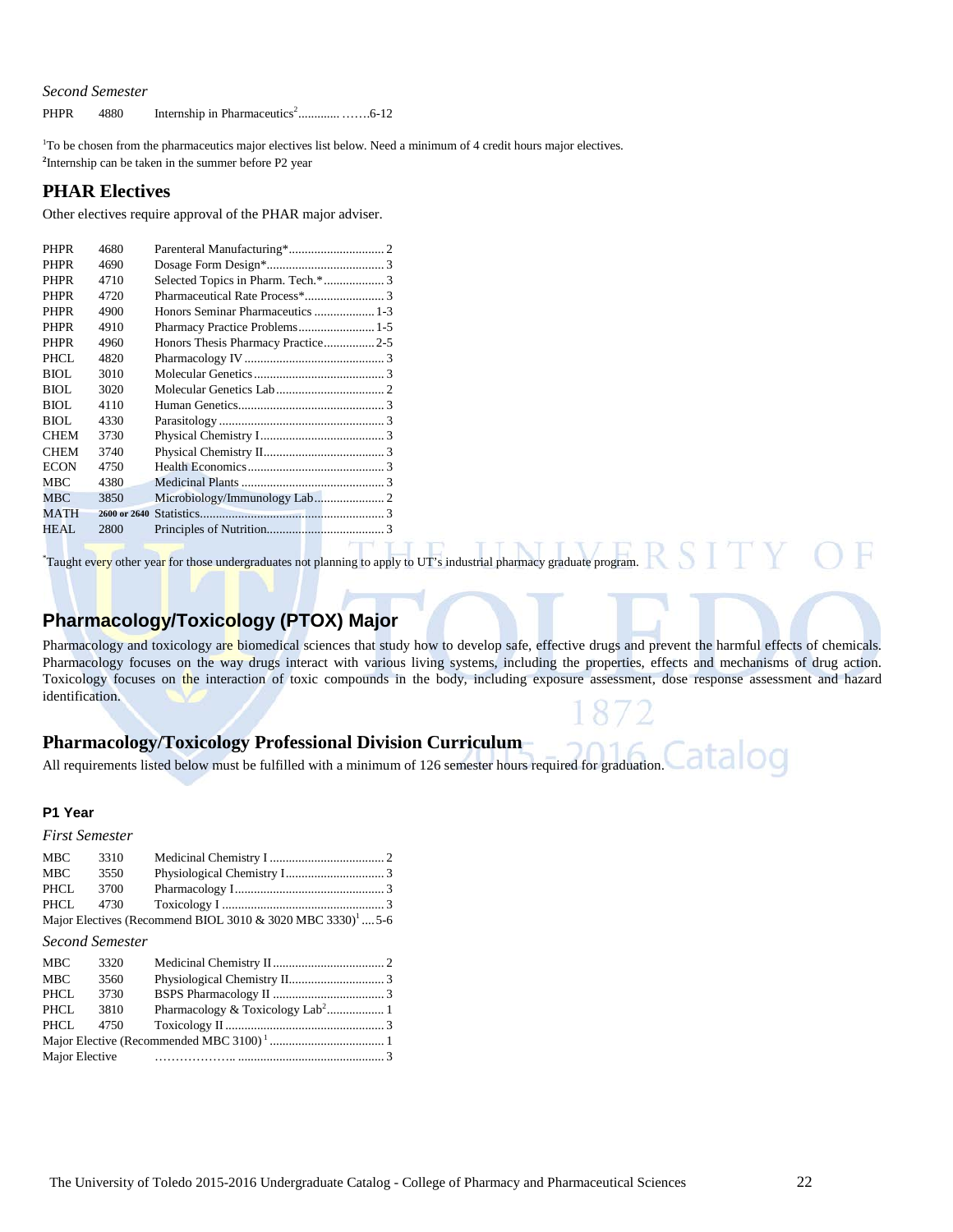#### **P2 Year**

*First Semester*

| <b>MBC</b>                  | 4710 |  |
|-----------------------------|------|--|
| PHCL 4810                   |      |  |
| Major Elective <sup>1</sup> |      |  |

*Second Semester*

PHCL 4780 Internship in Pharmacology/Toxicology<sup>3</sup>... 6-12

1 To be chosen from the PTOX electives list.

<sup>2</sup>Required for internship and only offered in spring.

<sup>3</sup>Internship can be taken in the summer before the P2 year.

#### **PTOX Electives**

A total of 18 hours of course work must be selected from the list of elective courses below. Other electives require approval of the PTOX adviser.

| <b>BIOL</b>         | 3010 |                                                                                      |
|---------------------|------|--------------------------------------------------------------------------------------|
| BIOL                | 3020 |                                                                                      |
| <b>BIOL</b>         | 3030 |                                                                                      |
| BIOL                | 3040 |                                                                                      |
| BIOL                | 4010 |                                                                                      |
| <b>BIOL</b>         | 4030 |                                                                                      |
| <b>BIOL</b>         | 4050 |                                                                                      |
| <b>BIOL</b>         | 4110 |                                                                                      |
| BIOL                | 4330 |                                                                                      |
| <b>CHEM</b>         | 3310 |                                                                                      |
| <b>CHEM</b>         | 3360 |                                                                                      |
| <b>CHEM</b>         | 3710 | Physical Chemistry for the Biosciences I 3                                           |
| <b>CHEM</b>         | 3720 | Physical Chemistry for the Biosciences II 3                                          |
| <b>CHEM</b>         | 3730 |                                                                                      |
| <b>CHEM</b>         | 3740 |                                                                                      |
| <b>CHEM</b>         | 4300 |                                                                                      |
| <b>CHEM</b>         | 4880 |                                                                                      |
| <b>MATH</b>         |      |                                                                                      |
| <b>MBC</b>          | 3800 |                                                                                      |
| <b>MBC</b>          | 3100 | Practices in Pharmaceutical Research  1                                              |
| <b>MBC</b>          | 3330 | Techniques in Pharmaceutical and                                                     |
|                     |      |                                                                                      |
| MBC                 | 3340 | Techniques in Pharmaceutical and                                                     |
|                     |      | Medicinal Chemistry Lab 1                                                            |
| MBC                 | 3850 | Microbiology & Immunology Laboratory 1                                               |
| <b>MBC</b>          | 4300 |                                                                                      |
| <b>MBC</b>          | 4470 |                                                                                      |
| <b>MBC</b>          | 4880 | Medicinal Biotech Lab 1-10                                                           |
| <b>MBC</b>          | 4980 | Special Topics in Drug Design  1-4                                                   |
| PHCL                | 4140 | Interpretation of Pharmaceutical Data 3                                              |
| <b>PHCL</b>         | 4150 | Biopharmaceutics/Pharmacokinetics 4                                                  |
| PHCL                | 4300 |                                                                                      |
| <b>PHCL</b>         | 4630 |                                                                                      |
| <b>PHCL</b>         | 4820 |                                                                                      |
| PHCL                | 4760 |                                                                                      |
| <b>PHCL</b>         | 4800 |                                                                                      |
| <b>PHCL</b>         | 4900 | Hnrs Seminar Pharmacology/Toxicology  1-3                                            |
|                     |      |                                                                                      |
| PHCL<br><b>PHCL</b> | 4910 | Problems in Pharmacology/Toxicology1-3<br>Honors Thesis Pharmacology/Toxicology  2-5 |

# E UNIVERSITY 1872<br>2015 - 2016 Catalog

#### **Pharmacy Administration (PHAM) Major**

Pharmacy administration focuses on the corporate and managerial aspects of the pharmacy profession. Students may earn a minor in business administration, international business, or professional sales, in addition to the bachelor of science in pharmaceutical sciences degree. See below for options. With one year of additional graduate study, students in the M.B.A. track options can receive a master of business administration degree.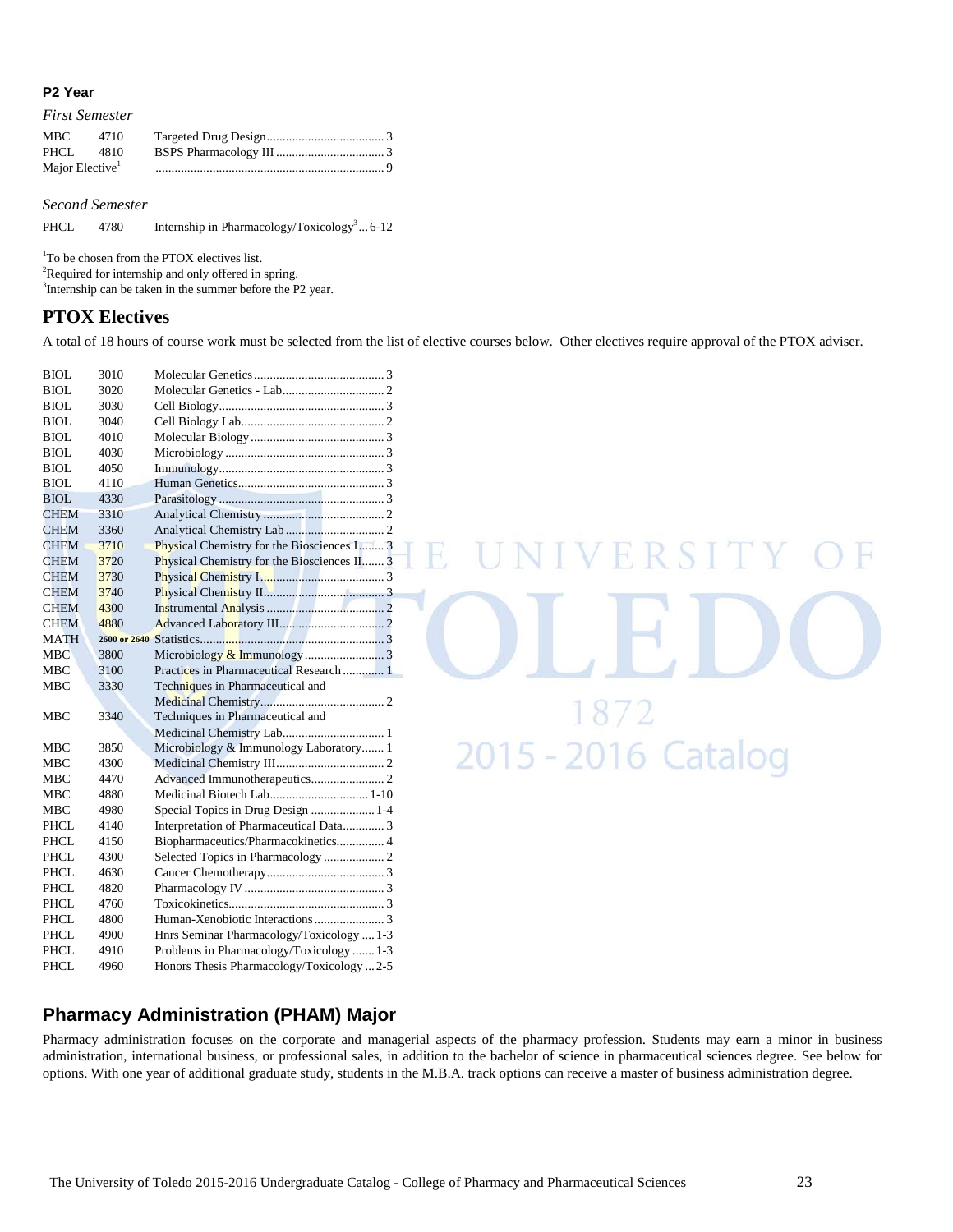#### **Pharmacy Administration Major Professional Division Curriculum:**

All requirements listed below must be fulfilled with a minimum of 126 semester hours required for graduation. The options for this major are shown below.

#### **P1 Year**

| 3310 |                                         |
|------|-----------------------------------------|
| 3550 |                                         |
| 3700 |                                         |
| 1150 |                                         |
| 3260 |                                         |
| 2060 |                                         |
|      |                                         |
|      | Pharmacy Healthcare Administration I  2 |

#### *Second Semester*

| <b>MBC</b>                  | 3320 |  |
|-----------------------------|------|--|
| <b>MBC</b>                  | 3560 |  |
| PHCL                        | 3730 |  |
| PHPR                        | 4550 |  |
| ACTG                        | 1040 |  |
| <b>BUAD</b>                 | 2040 |  |
| Major Elective <sup>1</sup> |      |  |

#### **P2 Year**

| <b>First Semester</b>       |      |                                           |  |
|-----------------------------|------|-------------------------------------------|--|
| <b>PHCL</b>                 | 4810 |                                           |  |
| <b>PHPR</b>                 | 4600 | Seminar in Pharmacy Administration  1     |  |
| <b>BUAD</b>                 | 3010 |                                           |  |
| <b>BUAD</b>                 | 3030 |                                           |  |
| <b>BUAD</b>                 | 3040 |                                           |  |
| <b>ACTG</b>                 | 1050 | Principles of Management Accountingor     |  |
| <b>BUAD</b>                 | 2050 | Accounting for Business Decision-Making 3 |  |
| Major Elective <sup>1</sup> |      |                                           |  |

#### *Second Semester*

PHPR 4780 Internship in Pharmacy Adm<sup>2</sup> .................... 6-12

|           | $1$ Major Electives : (a minimum of 5 hours of electives is required) |  |
|-----------|-----------------------------------------------------------------------|--|
| PHPR 4590 | Readings in Access & Cultural Competence 2                            |  |
| PHPR 4610 |                                                                       |  |
| PHPR 4630 | Research Methods Pharmacy Administration  3                           |  |
|           | Any course used to complete a minor degree in the                     |  |
|           | College of Business and Innovation                                    |  |

2 Internship can be taken in summer before the P2 year.

#### **Business Administration Minor Option**

#### **P1 Year**

#### *First Semester*

| MBC         | 3310 |                                         |  |
|-------------|------|-----------------------------------------|--|
| <b>MBC</b>  | 3550 |                                         |  |
| PHCL        | 3700 |                                         |  |
| PHPR        | 3260 | Pharmacy Healthcare Administration I  2 |  |
| <b>ECON</b> | 1150 |                                         |  |
| <b>BUAD</b> |      |                                         |  |
|             |      |                                         |  |

# NIVERSITY  $E$ 1872<br>2015 - 2016 Catalog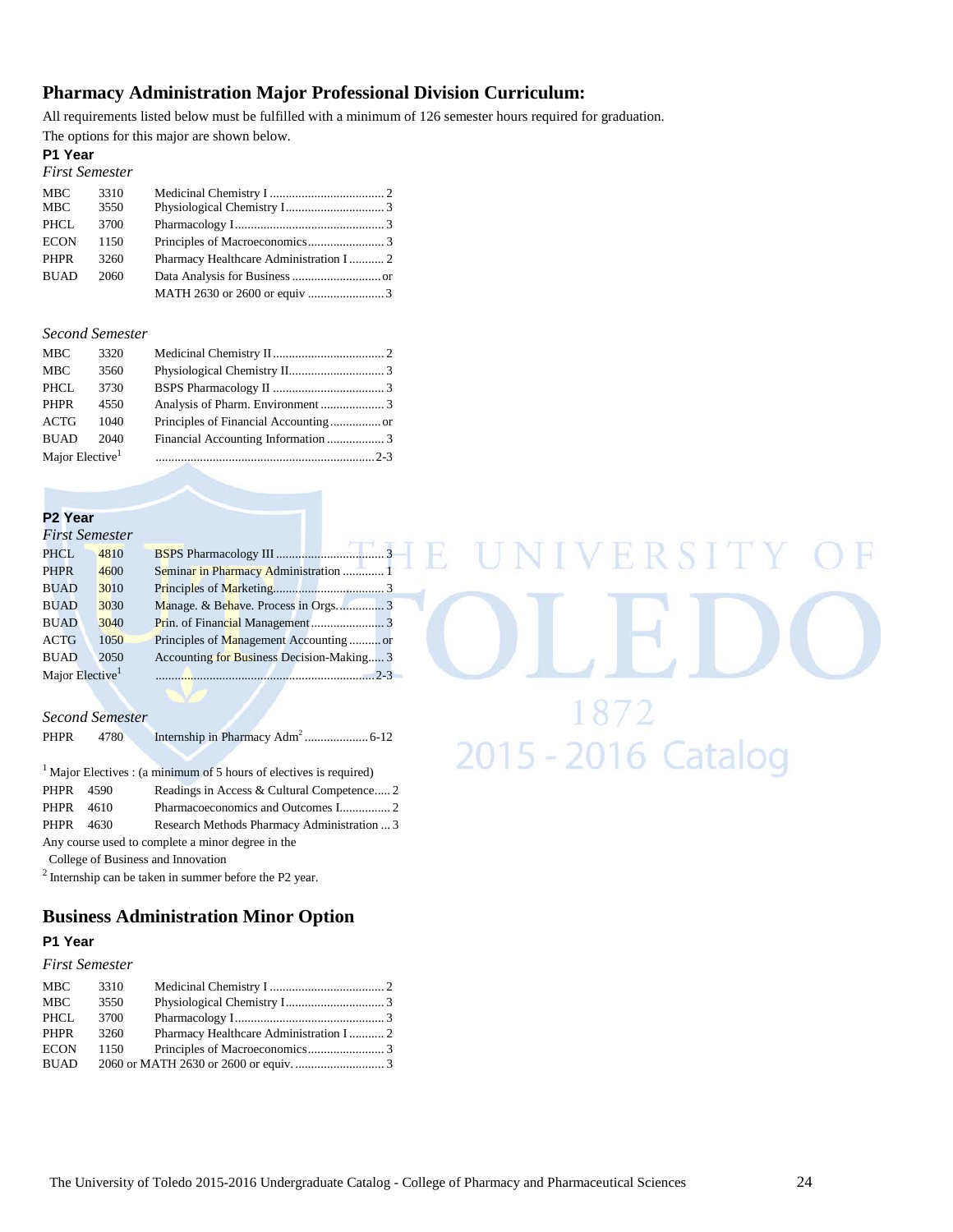| <b>MBC</b>  | 3320 |  |
|-------------|------|--|
| <b>MBC</b>  | 3560 |  |
| PHCL        | 3730 |  |
| <b>PHPR</b> | 4550 |  |
| ACTG        | 1040 |  |
| <b>BUAD</b> | 2040 |  |
|             |      |  |

*Summer Between P1 and P2 Years*

PHPR 4780 Internship in Pharmacy Administration ..... 6-12

#### **P2 Year**

#### *First Semester*

| PHCL        | 4810     |                                                         |  |
|-------------|----------|---------------------------------------------------------|--|
| <b>PHPR</b> | 4600     | Seminar in Pharmacy Administration  1                   |  |
| <b>BUAD</b> | 3030     |                                                         |  |
| <b>BUAD</b> | 3040     |                                                         |  |
| <b>BUAD</b> | 2050     | Accounting for Business Decision Making <sup>1</sup> or |  |
| <b>ACTG</b> | $1050^1$ | Principles of Management Accounting  3                  |  |
|             |          |                                                         |  |

#### *Second Semester*

| <b>BUAD</b> 3010 |  |  |
|------------------|--|--|
|                  |  |  |

\*This course is only offered in spring semester.

<sup>1</sup>A grade of C or higher is required for the minor.<br><sup>2</sup>Choose from business administration minor requirements listed by the College of Business and Innovation. Recommend BUAD 3020.

#### . **Professional Sales Minor Option P1 Year**

#### *First Semester*

| Pharmacy Healthcare Administration I  2 |
|-----------------------------------------|
|                                         |
|                                         |
|                                         |

#### *Second Semester*

| <b>MBC</b>  | 3320 |  |
|-------------|------|--|
| MBC         | 3560 |  |
| <b>PHCL</b> | 3730 |  |
| <b>BUAD</b> | 3010 |  |
| ACTG        | 1040 |  |
| <b>BUAD</b> | 2040 |  |
|             |      |  |

#### *Summer Between P1 and P2 Years*

| <b>PHPR</b> | 4780 | Internship in Pharmacy Administration 6-12 |  |
|-------------|------|--------------------------------------------|--|
|             |      |                                            |  |

#### **P2 Year**

|             | <b>First Semester</b> |
|-------------|-----------------------|
| $- - - - -$ | $\cdots$              |

| PHCL        | 4810 |                                           |  |
|-------------|------|-------------------------------------------|--|
| <b>PHPR</b> | 4600 | Seminar in Pharmacy Administration  1     |  |
| <b>BUAD</b> | 3030 |                                           |  |
| <b>PSLS</b> | 3440 |                                           |  |
| <b>PSLS</b> | 3450 |                                           |  |
| <b>ACTG</b> | 1050 | Principles of Management Accountingor     |  |
| <b>BUAD</b> | 2050 | Accounting for Business Decision-Making 3 |  |

1872<br>2015 - 2016 Catalog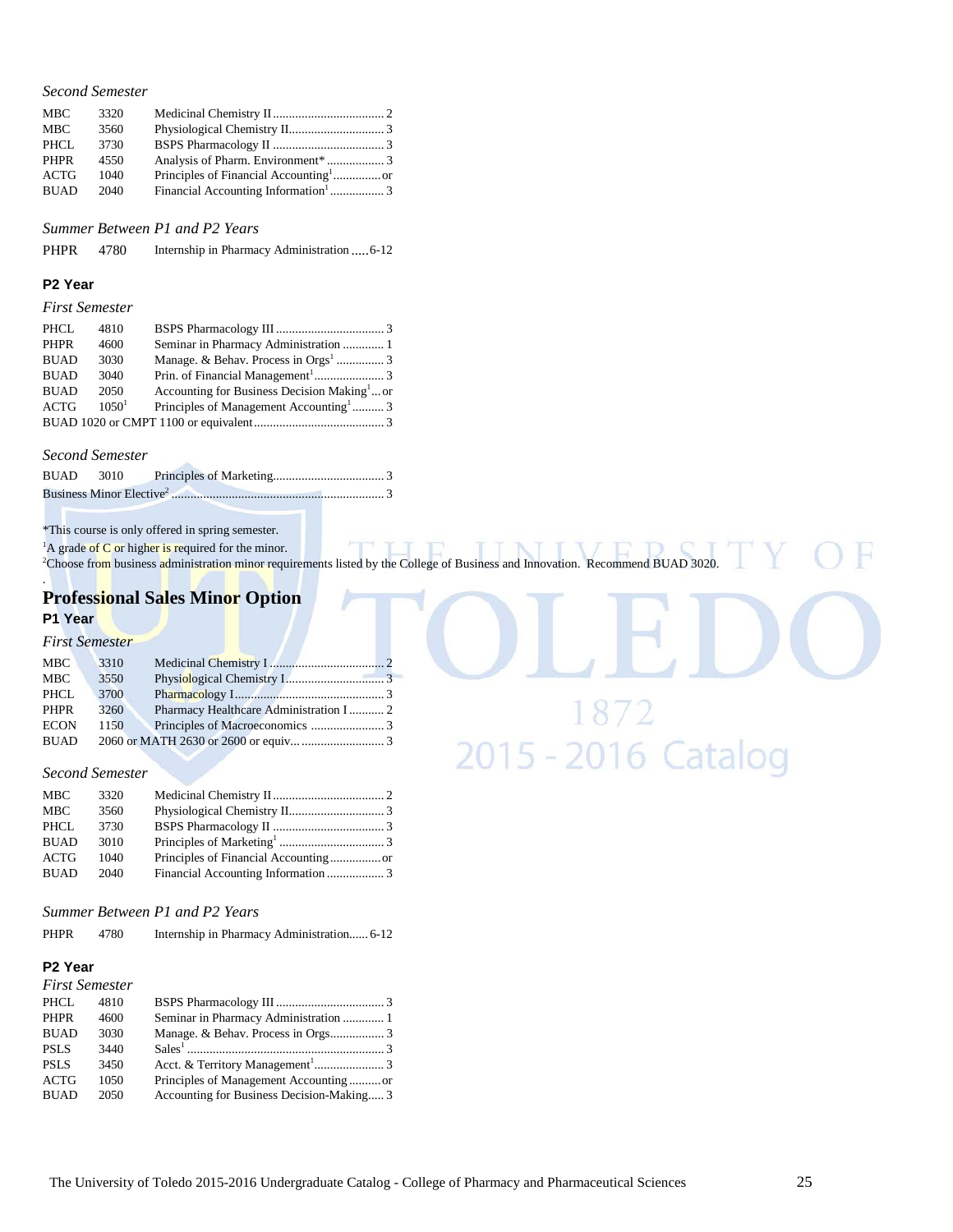| <b>BUAD</b> | 3040 |                                           |  |
|-------------|------|-------------------------------------------|--|
| <b>PSLS</b> | 4740 |                                           |  |
| <b>PSLS</b> | 3080 |                                           |  |
| <b>PSLS</b> | 4710 |                                           |  |
| <b>PHPR</b> | 4550 | Analysis of Pharmaceutical Environment  3 |  |

<sup>1</sup>A grade of C or higher is required for the minor.

#### **International Business Minor Option P1 Year**

#### *First Semester*

| MBC         | 3310 |                                        |  |
|-------------|------|----------------------------------------|--|
| MBC         | 3550 |                                        |  |
| PHCL        | 3700 |                                        |  |
| PHPR        | 3260 | Pharmacy Healthcare Administration I 2 |  |
| <b>ECON</b> | 1150 |                                        |  |
| <b>BUAD</b> | 2080 |                                        |  |

#### *Second Semester*

| <b>MBC</b>  | 3320 |  |
|-------------|------|--|
| MBC         | 3560 |  |
| PHCL        | 3730 |  |
| ACTG        | 1040 |  |
| <b>BUAD</b> | 2040 |  |
| BUAD        | 3030 |  |

#### *Summer Between P1 and P2 Years*

| <b>PHPR</b> | 4780 | <b>Internship in Pharmacy Administration 6-12</b> |
|-------------|------|---------------------------------------------------|

#### **P2 Year**

|             | First Semester |                                           |  |
|-------------|----------------|-------------------------------------------|--|
| <b>PHCL</b> | 4810           |                                           |  |
| PHPR        | 4600           | Seminar in Pharmacy Administration  1     |  |
| <b>ACTG</b> | 1050           | Principles of Management Accountingor     |  |
| <b>BUAD</b> | 2050           | Accounting for Business Decision-Making 3 |  |
| <b>BUAD</b> |                |                                           |  |
| <b>BUAD</b> | 3010           |                                           |  |
| <b>BUAD</b> | 3040           |                                           |  |

#### *Second Semester*

| PHPR        | 4550 | Analysis of Pharmaceutical Environment 3 |  |
|-------------|------|------------------------------------------|--|
| <b>BUAD</b> | 2070 |                                          |  |
| <b>FINA</b> | 3500 |                                          |  |
| <b>IBUS</b> | 3600 |                                          |  |
| <b>MKTG</b> | 3140 |                                          |  |

### Business Administration Minor & M.B.A. Track Option<sup>1</sup>

#### **P1 Year**

|             | <b>First Semester</b> |                                         |  |
|-------------|-----------------------|-----------------------------------------|--|
| <b>MBC</b>  | 3310                  |                                         |  |
| MBC.        | 3550                  |                                         |  |
| <b>PHCL</b> | 3700                  |                                         |  |
| <b>PHPR</b> | 3260                  | Pharmacy Healthcare Administration I  2 |  |
| <b>BUAD</b> | 3030                  |                                         |  |
| <b>ECON</b> | 1150                  |                                         |  |

VERSITY

1872<br>2015 - 2016 Catalog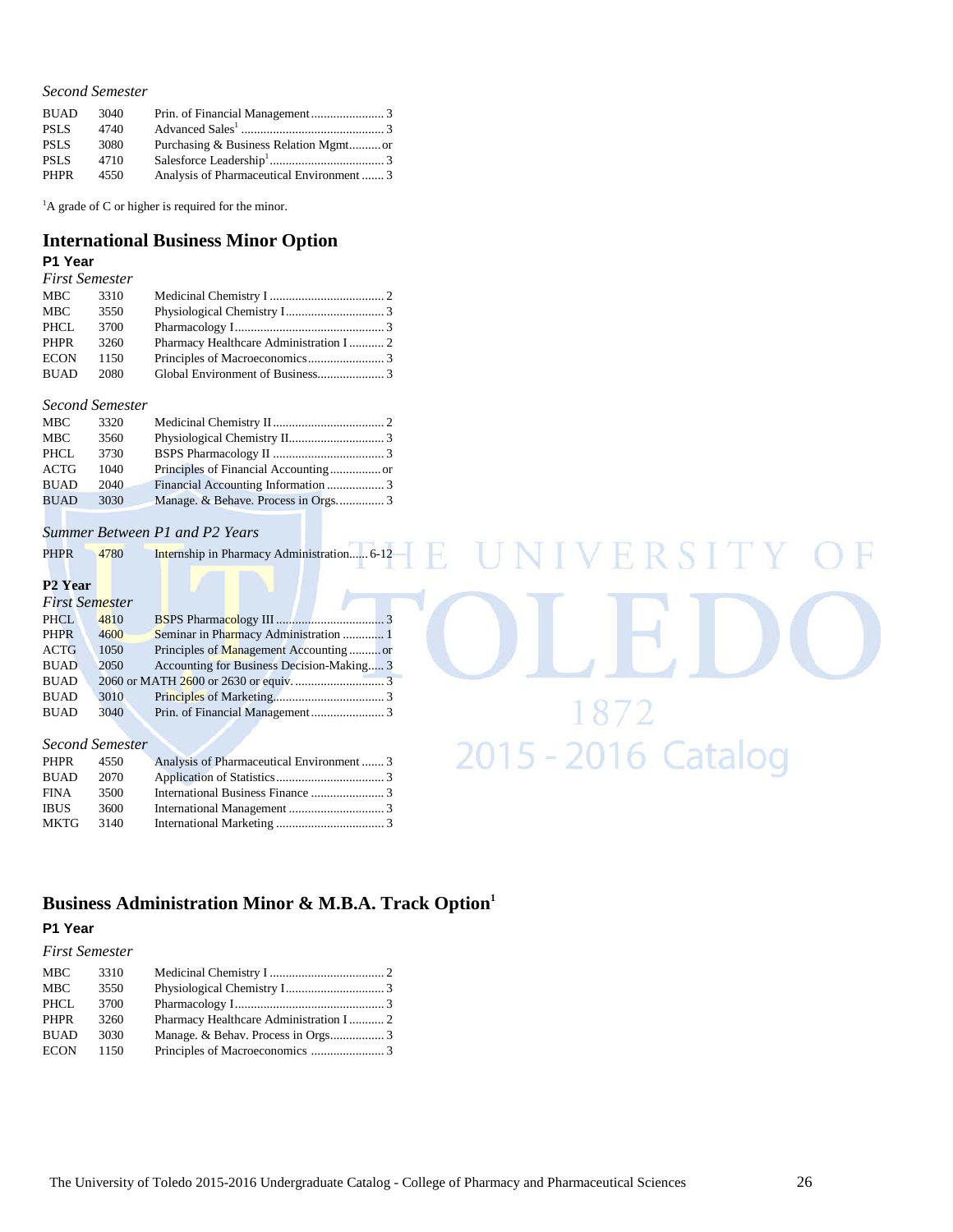| <b>MBC</b>  | 3320 |  |
|-------------|------|--|
| <b>MBC</b>  | 3560 |  |
| PHCL        | 3730 |  |
| ACTG        | 1040 |  |
| <b>BUAD</b> | 2040 |  |
| <b>BUAD</b> | 2060 |  |
|             |      |  |

*Summer Between P1 and P2 Years*

| <b>PHPR</b> | 4780 |  |  |
|-------------|------|--|--|
|-------------|------|--|--|

#### **P2 Year**

#### *First Semester*

| PHCL        | 4810 |                                           |
|-------------|------|-------------------------------------------|
| PHPR        | 4600 |                                           |
| <b>BUAD</b> | 3010 |                                           |
| <b>ACTG</b> | 1050 | Principles of Management Accountingor     |
| <b>BUAD</b> | 2050 | Accounting for Business Decision Making 3 |

#### *Second Semester*

| <b>PHPR</b> | 4550 |                                           |
|-------------|------|-------------------------------------------|
| BUAD        | 3020 |                                           |
| <b>BUAD</b> | 3040 |                                           |
| <b>BUAD</b> | 1020 | Microcomputer Applications in Business or |
| <b>CMPT</b> | 1100 |                                           |

<sup>1</sup>This track will enable students to fulfill the prerequisites for the M.B.A. program with grades of C (2.0) or higher in all BUAD courses listed in this curriculum. To be admitted to the M.B.A. program in the College of Business and Innovation, students must successfully complete the GMAT prior to application.

#### **Professional Sales/Business Administration Minors and M.B.A. Track Option1**

#### **P1 Year**

| <b>First Semester</b> |      |                                         |  |
|-----------------------|------|-----------------------------------------|--|
| MBC                   | 3310 |                                         |  |
| MBC                   | 3550 |                                         |  |
| PHCL                  | 3700 |                                         |  |
| <b>PHPR</b>           | 3260 | Pharmacy Healthcare Administration I  2 |  |
| <b>BUAD</b>           | 3030 |                                         |  |
| <b>ECON</b>           | 1150 |                                         |  |

#### *Second Semester*

| <b>MBC</b>  | 3320 |  |
|-------------|------|--|
| <b>MBC</b>  | 3560 |  |
| <b>PHCL</b> | 3730 |  |
| <b>BUAD</b> | 3010 |  |
| <b>ACTG</b> | 1040 |  |
| <b>BUAD</b> | 2040 |  |
| <b>BUAD</b> | 2060 |  |
| MATH        |      |  |
|             |      |  |

#### *Summer Between P1 and P2 Years*

PHPR 4780 Internship in Pharmacy Administration…….6-12

**NIVERSITY** 

H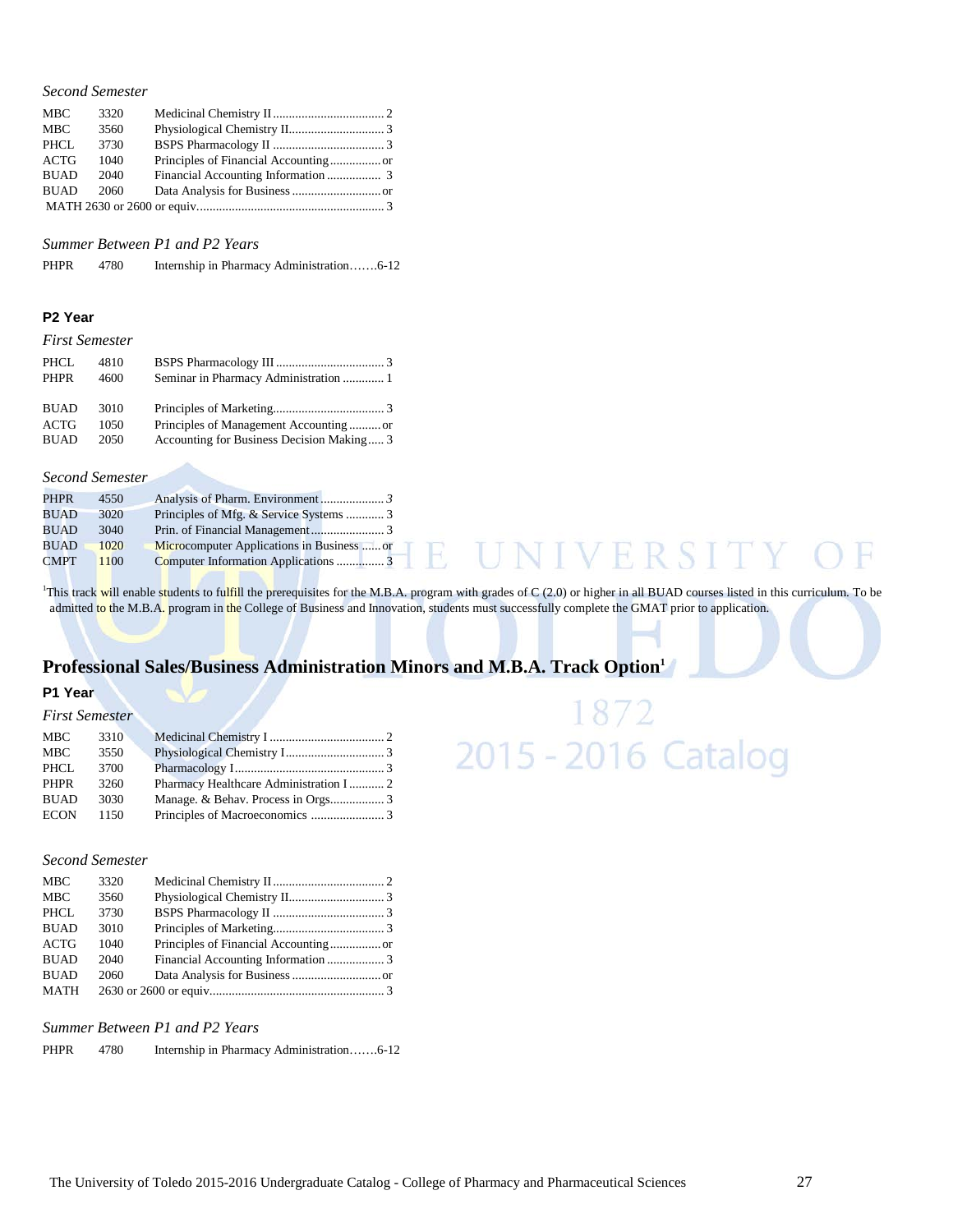#### **P2 Year**

#### *First Semester*

| PHCL.       | 4810 |                                           |  |
|-------------|------|-------------------------------------------|--|
| <b>PHPR</b> | 4600 |                                           |  |
| <b>PSLS</b> | 3440 |                                           |  |
| <b>PSLS</b> | 3450 |                                           |  |
| <b>ACTG</b> | 1050 | Principles of Management Accountingor     |  |
| <b>BUAD</b> | 2050 | Accounting for Business Decision Making 3 |  |

#### *Second Semester*

| <b>PHPR</b> | 4550 |                                            |  |
|-------------|------|--------------------------------------------|--|
| <b>BUAD</b> | 3020 |                                            |  |
| <b>BUAD</b> | 3040 |                                            |  |
| <b>PSLS</b> | 4740 |                                            |  |
| <b>PSLS</b> | 3080 |                                            |  |
| <b>PSLS</b> | 4710 |                                            |  |
| <b>BUAD</b> | 1020 | Microcomputer Applications in Business  or |  |
| <b>CMPT</b> | 1100 | Computer Information Appli or equivalent 3 |  |

CMPT 1100 Computer Information Appli or equivalent..... 3<br><sup>1</sup>This track will enable students to have double minors and fulfill the prerequisites for the M.B.A. program with grades of "C" (2.0) or higher in all BUAD and PSL courses listed in this curriculum. To be admitted to the M.B.A. program students must successfully complete the GMAT prior to application.

#### **International Business/Business Administration Minors & M.B.A. Track Option1**

| P1 Year     |                        |                                             |  |
|-------------|------------------------|---------------------------------------------|--|
|             | <b>First Semester</b>  |                                             |  |
| MBC         | 3310                   |                                             |  |
| MBC         | 3550                   | UNIVERSITY C                                |  |
| <b>PHCL</b> | 3700                   |                                             |  |
| <b>PHPR</b> | 3260                   | Pharmacy Healthcare Administration I  2     |  |
| <b>BUAD</b> | 2080                   |                                             |  |
| <b>ECON</b> | 1150                   |                                             |  |
|             | <b>Second Semester</b> |                                             |  |
| MBC         | 3320                   |                                             |  |
| <b>MBC</b>  | 3560                   |                                             |  |
| PHCL        | 3730                   |                                             |  |
| <b>BUAD</b> | 3030                   | Manage. & Behave. Process in Orgs 3         |  |
| <b>BUAD</b> |                        |                                             |  |
| <b>BUAD</b> |                        |                                             |  |
|             |                        | 2015 - 2016 Catalog                         |  |
| $\sim$      |                        | $\mathbf{n}$ . $\mathbf{n}$ 1<br>$I$ DO $I$ |  |

#### *Summer Between P1 and P2 Years*

PHPR 4780 Internship in Pharmacy Administration…….6-12

#### **P2 Year**

| <b>First Semester</b> |      |                                           |  |
|-----------------------|------|-------------------------------------------|--|
| PHCL                  | 4810 |                                           |  |
| <b>PHPR</b>           | 4600 | Seminar in Pharmacy Administration  1     |  |
| <b>BUAD</b>           | 3010 |                                           |  |
| <b>BUAD</b>           | 3040 |                                           |  |
| <b>IBUS</b>           | 3600 |                                           |  |
| ACTG                  | 1050 | Principles of Management Accountingor     |  |
| <b>BUAD</b>           | 2050 | Accounting for Business Decision Making 3 |  |
| <b>BUAD</b>           | 2060 |                                           |  |
|                       |      |                                           |  |

#### *Second Semester*

| PHPR        | 4550 |                                         |  |
|-------------|------|-----------------------------------------|--|
| <b>BUAD</b> | 2070 | Appl. of Stats in Bus Decision Making 3 |  |
| <b>BUAD</b> | 3020 |                                         |  |
| <b>FINA</b> | 3500 |                                         |  |
| <b>MKTG</b> | 3140 |                                         |  |
|             |      |                                         |  |

<sup>1</sup>This track will enable students to fulfill the prerequisites for the M.B.A. program with grades of C (2.0) or higher in all BUAD courses listed above. To be admitted to the M.B.A. program, students must successfully complete the GMAT prior to application.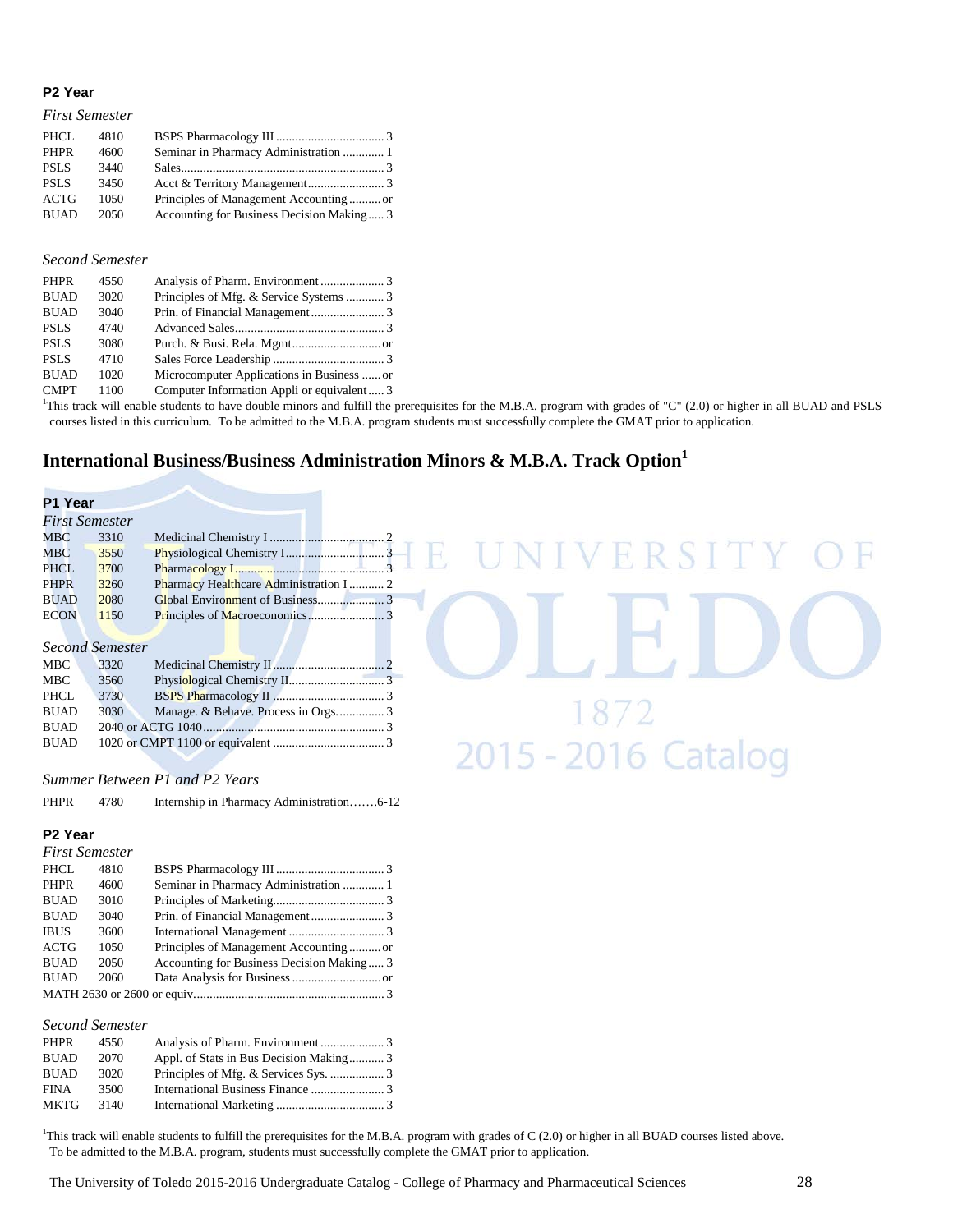#### **B.S.P.S. Internship Description**

All five majors in the bachelor of science in pharmaceutical sciences degree program require real-life workplace internships in a variety of appropriate settings at local, regional, national and international sites. Most students schedule their internships in the summer after their P1 year. Students are generally assigned to ongoing projects at the site and are evaluated on their performance by the project supervisor. A brief paper describing their role in the project is submitted to the coordinator for their major following completion of the practicum.

# **Doctor of Pharmacy Degree Requirements**

Following admission to the professional division, the entry-level Pharm.D. program students will complete a bachelor of science in pharmaceutical sciences degree prior to more focused course work in pharmacotherapy and pharmaceutical care. Students in the entry-level Pharm.D. track who have completed the bachelor of science in pharmaceutical sciences degree at The University of Toledo are eligible to continue in the Pharm.D. program.

In order to graduate with a Pharm.D. degree, students must meet the current academic performance standards. Only students who successfully complete the Pharm.D. degree will qualify for licensure in the practice of pharmacy. A total of 136 semester hours is required for graduation with the bachelor of science in pharmaceutical sciences-Pharm.D. track degree. A total of 75 graduate semester hours is required for graduation with eh Pharm.D. degree. The curriculum is outlined below.

VERSI

 $\frac{18/2}{2015}$  - 2016 Catalog

#### **Preprofessional Division Requirements**

#### **First Year**

| <b>Fall Semester</b> |      |                                   |  |
|----------------------|------|-----------------------------------|--|
| BIOL                 | 2150 |                                   |  |
| BIOL 2160            |      | Fundamentals of Life Sci. Lab I 1 |  |
| <b>CHEM</b>          | 1230 |                                   |  |
| <b>CHEM</b>          | 1280 |                                   |  |
| MATH 1750            |      |                                   |  |
| <b>PHPR</b>          | 1000 |                                   |  |
|                      |      |                                   |  |

#### *Spring Semester*

#### **Second Year**

#### *Fall Semester*

| CHEM 2410 |      |  |  |
|-----------|------|--|--|
| CHEM      | 2460 |  |  |
| PHCL      | 2600 |  |  |
| PHYS 1750 |      |  |  |
|           |      |  |  |
|           |      |  |  |

#### *Spring Semester*

| CHEM 2420 |  |  |
|-----------|--|--|
| CHEM 2470 |  |  |
|           |  |  |
|           |  |  |
|           |  |  |
|           |  |  |
|           |  |  |

\* Suggested sequence

**\*\***Select a course that will simultaneously fulfill a UT diversity studies Gen Ed Curriculum requirement.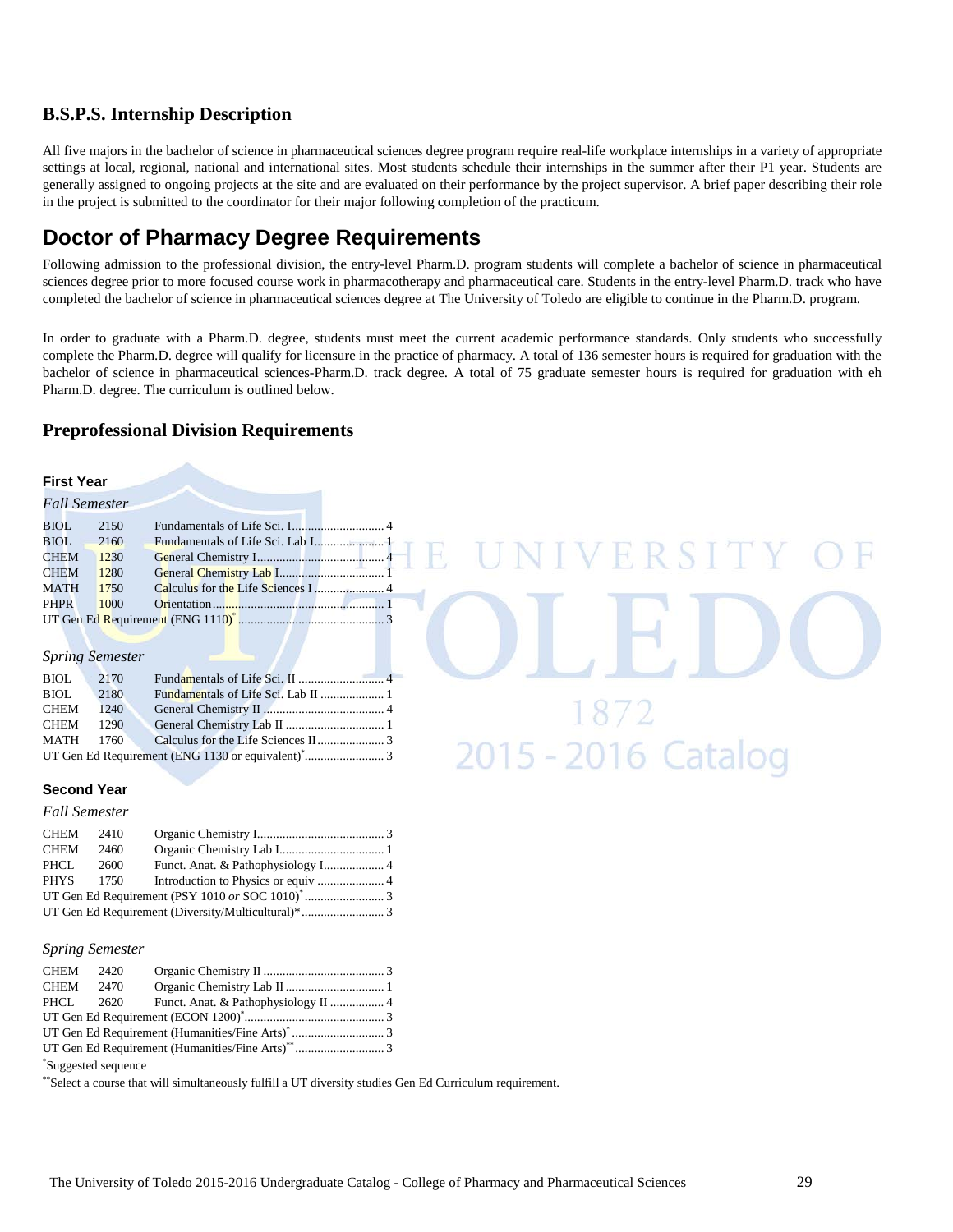#### **Professional Division Requirements**

PPT: Pathophysiology and Pharmacotherapy PPD: Professional Practice Development PHCAD: Pharmacy Health Care Administration IPPE: Introductory Pharmacy Practice Experience APPE: Advanced Pharmacy Practice Experience

#### **P1 Year**

#### *Fall Semester*

| MBC.        | 3310 |           |  |
|-------------|------|-----------|--|
| <b>MBC</b>  | 3550 |           |  |
| PHCL        | 3700 |           |  |
| <b>PHPR</b> | 3130 | $PPT-1$ 2 |  |
| <b>PHPR</b> | 3070 |           |  |
| <b>PHPR</b> | 3260 |           |  |
| <b>PHPR</b> | 3920 |           |  |

#### *Spring Semester*

| <b>MBC</b>  | 3320 |                                 |  |
|-------------|------|---------------------------------|--|
| <b>MBC</b>  | 3560 |                                 |  |
| <b>MBC</b>  | 3800 |                                 |  |
| <b>MBC</b>  | 3850 | Microbiology & Immunology Lab 1 |  |
| PHCL        | 3720 |                                 |  |
| <b>PHPR</b> | 3140 | $PPT-2$                         |  |
| <b>PHPR</b> | 3080 | PPD-2 $\ldots$                  |  |
| <b>PHPR</b> | 3930 |                                 |  |
|             |      |                                 |  |

#### **P2 Year**

#### *Fall Semester*

| <b>PHPR</b> | 4160 |                                         |
|-------------|------|-----------------------------------------|
| PHCL.       | 4700 |                                         |
| <b>PHPR</b> |      |                                         |
| <b>PHPR</b> |      |                                         |
| <b>PHPR</b> | 4920 |                                         |
|             |      | Undergraduate Professional Electives* 3 |

#### *Spring Semester*

| MBC 4300 |                                             |
|----------|---------------------------------------------|
| 4720     |                                             |
| 4330     |                                             |
| 4080     |                                             |
| 4140     |                                             |
| 4520     |                                             |
|          |                                             |
|          | Research Design & Drug Literature Eval I  2 |

\* A total of 3 credit hours of Undergraduate Professional Electives is required

Note: At the end of the P2 year, students are candidates for a B.S. degree in pharmaceutical sciences leading toward a Pharm.D. degree.

#### **P3 Year**

*Summer Semester Immediately Following P2 Year*

| <b>Fall Semester</b> |                                                   |  |
|----------------------|---------------------------------------------------|--|
|                      | MBC 5300 Molecular Basis of Cancer Chemotherapy 1 |  |

| <b>PHPR</b> | 5300 | Design & Applications of Cancer Chemo 1    |  |
|-------------|------|--------------------------------------------|--|
| <b>PHPR</b> | 6070 |                                            |  |
| <b>PHPR</b> | 6130 |                                            |  |
| <b>PHPR</b> | 6160 | Advanced Applied Pharmacokinetics  3       |  |
| <b>PHPR</b> | 6260 |                                            |  |
| <b>PHPR</b> | 6610 |                                            |  |
| <b>PHPR</b> | 6340 | Research Design & Drug Literature Eval 2 2 |  |
| <b>PHPR</b> | 6920 |                                            |  |
|             |      |                                            |  |
|             |      |                                            |  |

VERSITY

1872<br>2015 - 2016 Catalog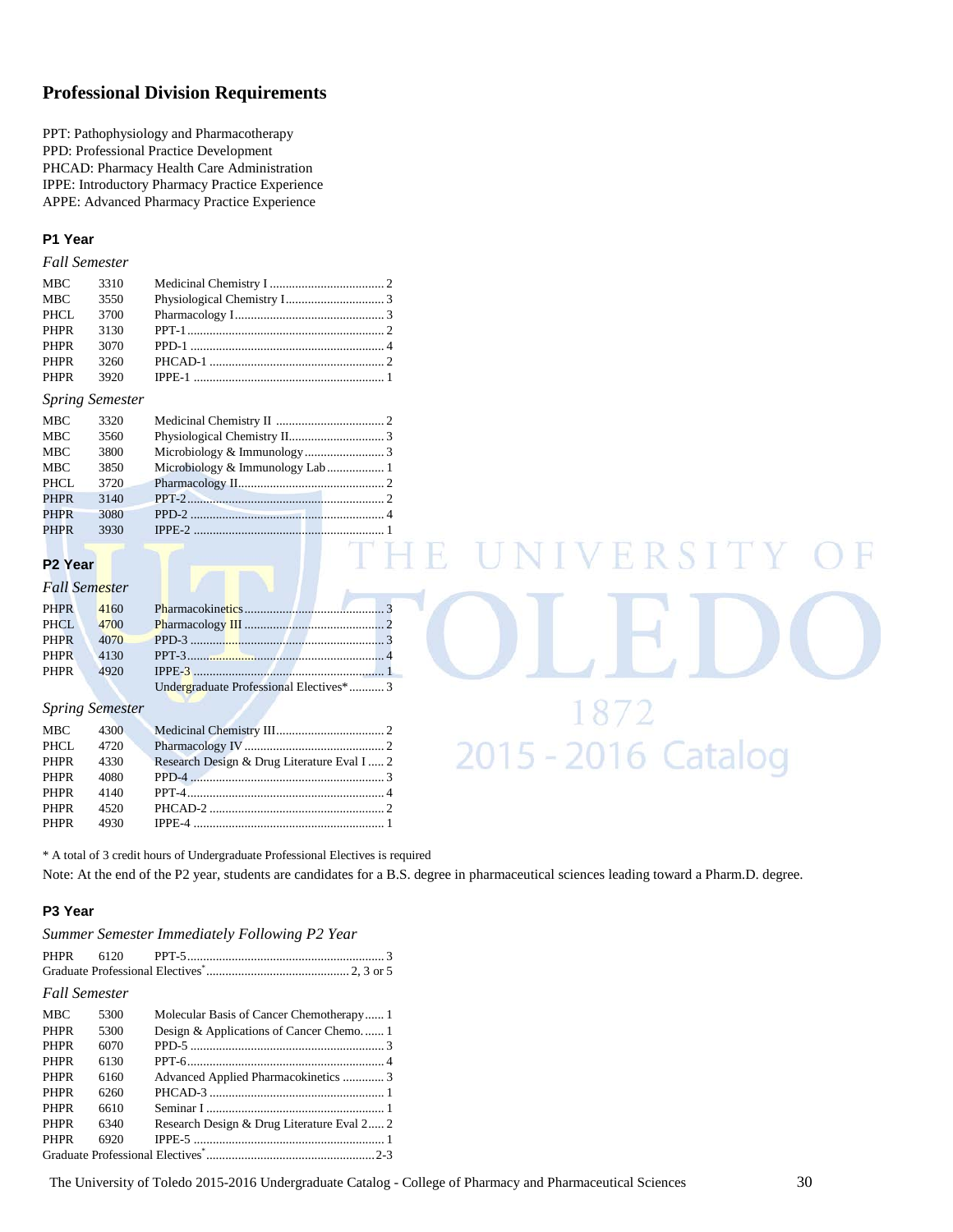#### *Spring Semester*

| <b>MBC</b>  | 6320 |                                            |  |
|-------------|------|--------------------------------------------|--|
| PHCL        | 6320 | Neurological & Psychiatric Pharmacology  1 |  |
| <b>PHPR</b> | 6080 |                                            |  |
| <b>PHPR</b> | 6140 |                                            |  |
| <b>PHPR</b> | 6250 |                                            |  |
| <b>PHPR</b> | 6280 |                                            |  |
| <b>PHPR</b> | 6310 |                                            |  |
|             |      |                                            |  |

\* A total of 5 credit hours of Graduate Professional Electives is required

#### **P4 Year**

#### *Fall Semester:*

| <b>PHPR</b> | 8630     | Longitudinal Drug Information (Fall or Spring)2       |
|-------------|----------|-------------------------------------------------------|
| <b>PHPR</b> | 8940:001 | Advanced Pharmacy Practice Experience I 4             |
| <b>PHPR</b> |          | 8940:002 Advanced Pharmacy Practice Experience II4    |
| <b>PHPR</b> |          | 8940:003 Advanced Pharmacy Practice Experience III 4  |
| <b>PHPR</b> |          | 8940:004 Advanced Pharmacy Practice Experience IV., 4 |

Option of graduate elective (if not completed in P3) By DL if not in PHPR 8620 Seminar II

#### *Spring Semester*

| <b>PHPR</b> | 8630 | Longitudinal Drug Information (Fall or Spring)2       |
|-------------|------|-------------------------------------------------------|
| <b>PHPR</b> |      | 8940:005 Advanced Pharmacy Practice Experience V 4    |
| <b>PHPR</b> |      | 8940:006 Advanced Pharmacy Practice Experience VI 4   |
| <b>PHPR</b> |      | 8940:007 Advanced Pharmacy Practice Experience VII. 4 |
| <b>PHPR</b> |      | 8940:008 Advanced Pharmacy Practice Experience VIII 4 |
|             |      | Option of graduate elective (if not completed in P3)  |

Option of graduate elective (if not completed in P3) By DL if not in PHPR 8620 Seminar II

Note: At the end of the P4 year, students are candidates for a Pharm.D. degree.

## **Pharm.D. Undergraduate Professional Electives**

The following is a list of recommended undergraduate professional electives. A total of 3 credit hours of undergraduate professional electives is required. Other electives may be chosen with the written approval of the CPPS Curriculum Committee.To count towards professional elective requirements, a grade of C or better must be earned in a course. Credit for courses taken outside The University of Toledo can be counted towards professional elective credit requirements if a grade of C or better is earned, but grades will not be factored into CPPS or University of Toledo GPA calculations.

# 2015 - 2016 Catalog

E UNIVERSITY

#### CPPS:

|                                                              |      | Research with individual faculty (must be arranged before registering) |
|--------------------------------------------------------------|------|------------------------------------------------------------------------|
| <b>MBC</b>                                                   |      | 4910 Problems in Biomedicinal Chemistry 1-3                            |
| <b>MBC</b>                                                   | 4900 | Honors Seminar Med & Biol Chem, 1-3                                    |
| <b>MBC</b>                                                   | 4960 | Honors Thesis Med & Biol Chem. 2-5                                     |
| <b>PHCL</b>                                                  | 4910 |                                                                        |
| PHCL                                                         | 4900 | Honors Seminar in Pharmacology1-3                                      |
| PHCL                                                         | 4960 | Honors Thesis in Pharmacology 2-5                                      |
| <b>PHPR</b>                                                  | 3670 | Chemical Dependency & The Pharmacist3                                  |
| <b>PHPR</b>                                                  | 4590 | Readings Access & Cultural Competence2                                 |
| <b>PHPR</b>                                                  | 4640 | Cosmetic Science Essentials3                                           |
| <b>PHPR</b>                                                  | 4910 | Pharmacy Practice Problems1-5                                          |
| <b>PHPR</b>                                                  | 4900 | Honors Seminar in Pharmacy Practice1-3                                 |
| <b>PHPR</b>                                                  | 4960 | Honors Thesis in Pharmacy Practice2-5                                  |
| PHCL                                                         | 4730 |                                                                        |
| PHCL.                                                        | 4750 |                                                                        |
| PHCL                                                         | 4630 |                                                                        |
| <b>MBC</b>                                                   | 4710 |                                                                        |
| MBC 4710 is only for students seeking double B.S.P.S. major. |      |                                                                        |
|                                                              |      |                                                                        |

#### **Others:**

| BIOL        | 3010  |                                       |  |
|-------------|-------|---------------------------------------|--|
| BIOL.       | 3210  |                                       |  |
| BIOL.       | 4110  |                                       |  |
| BIOL.       | 42.10 |                                       |  |
| <b>BUAD</b> | 2040  | Financial Accounting Information 3    |  |
| BUAD        | 2050  | Accounting Business Decision Making 3 |  |
|             |       |                                       |  |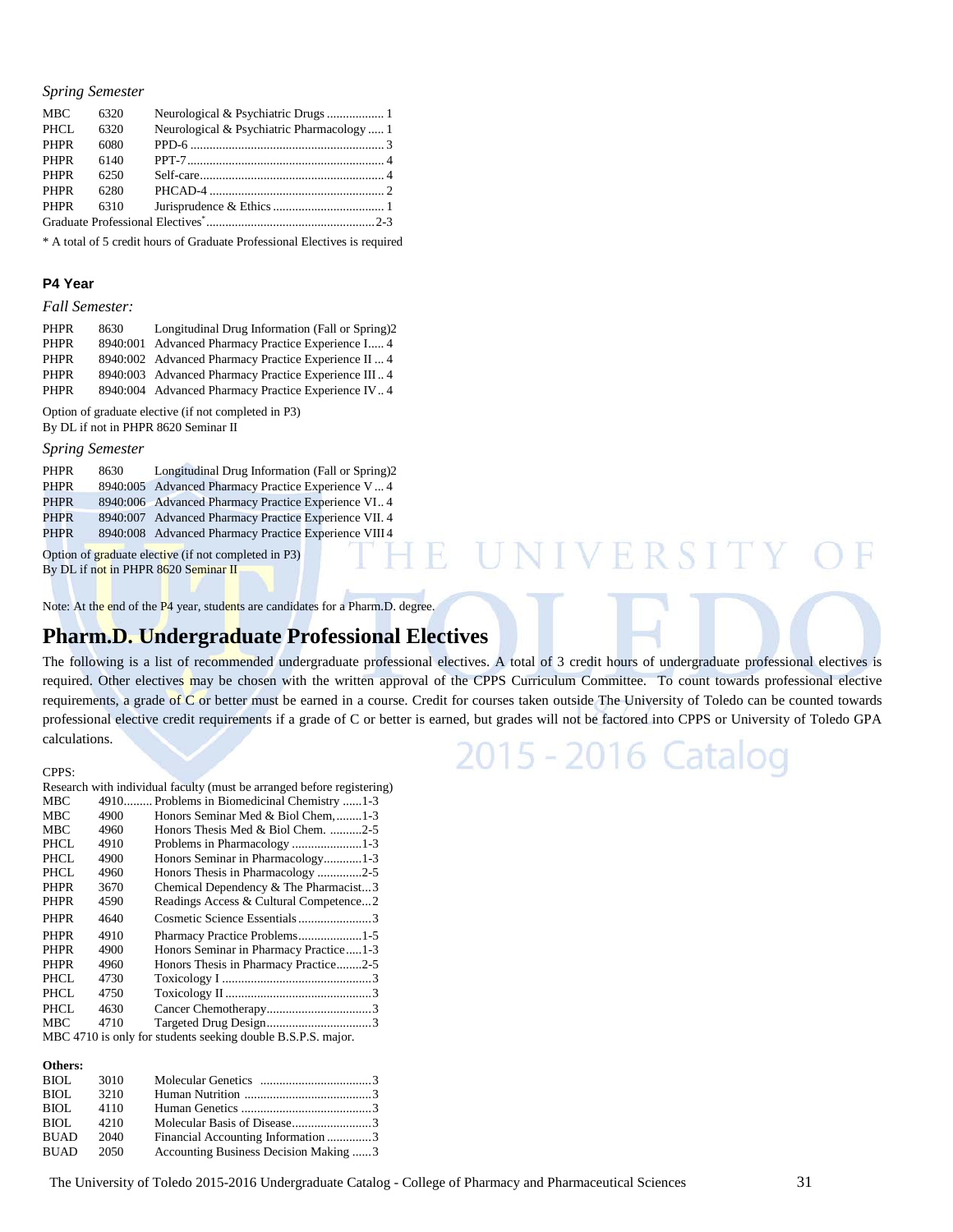| <b>BUAD</b> | 3010         |                                            |  |
|-------------|--------------|--------------------------------------------|--|
| <b>BUAD</b> | 3030         | Manage. & Behave. Processing Orgs3         |  |
| <b>BUAD</b> | 3040         | Principles of Financial Management3        |  |
| <b>BUAD</b> | 3470         | 1. Legal & Ethical Environment of Business |  |
| <b>COUN</b> | 3140         | Substance Abuse Prevention and             |  |
|             |              | Community Programming 3                    |  |
| <b>HCAR</b> | 4510         | Medical and Legal Aspects of Healthcare 3  |  |
| <b>HEAL</b> | 2800         |                                            |  |
| <b>HEAL</b> | 3300         |                                            |  |
| HEAL        | 3600         | Prevention and Control of Disease 3        |  |
| HEAL        | 4100         |                                            |  |
| HEAL        | 4400         |                                            |  |
| HEAL        | 4560         |                                            |  |
| <b>HEAL</b> | 4700         |                                            |  |
| HEAL        | 4750         | Obesity and Eating Disorders3              |  |
| <b>MATH</b> | 2600 or 2640 |                                            |  |
| PHIL.       | 3310         |                                            |  |
| PHIL        | 3370         |                                            |  |
| <b>PSC</b>  | 4330         |                                            |  |

### **Pharm.D. Professional Electives**

The following is a list of recommended graduate professional electives. A total of 5 credit hours of graduate professional electives is required. Other electives may be chosen with the written approval of the CPPS Curriculum Committee. A graduate course which significantly overlaps in content with a course used to fulfill the undergraduate professional elective requirement will not count towards fulfilling the graduate professional elective requirement. Credit for courses taken outside The University of Toledo can be counted towards professional elective credit requirements if a grade of C or better is earned, but grades will not be factored into CPPS or University of Toledo GPA calculations.

| <b>MBC</b>  |               |                                                    | ERSII               |
|-------------|---------------|----------------------------------------------------|---------------------|
| <b>MBC</b>  | 5100/<br>7100 | <b>Research Practices in Medicinal Chemistry 1</b> |                     |
| <b>MBC</b>  | 5380          |                                                    |                     |
| <b>MBC</b>  | 5620/<br>7620 |                                                    |                     |
| <b>MBC</b>  | 6100/<br>8100 |                                                    |                     |
| MBC         | 6190/<br>8190 | Advanced Medicinal Chemistry4                      |                     |
| <b>MBC</b>  | 6200/<br>8200 |                                                    |                     |
| <b>MBC</b>  | 6420          | Protein Chemistry/CHEM 6510/85102 or 4             |                     |
| <b>MBC</b>  | 6430/<br>8430 | Nucleic Acid Chem/CHEM 6530/85302 or 4             | 2015 - 2016 Catalog |
| <b>MBC</b>  | 6440/<br>8440 | Enzymology/CHEM 6520/85202 or 4                    |                     |
| MBC         | 6750/         | Bioorganic Chemistry: Chemical                     |                     |
|             | 8750          |                                                    |                     |
| <b>MBC</b>  | 6800/<br>8800 |                                                    |                     |
| MBC         | 6980          | Special Topics in Biological Chemistry 1 to 5      |                     |
| <b>PHCL</b> |               |                                                    |                     |
| <b>PHCL</b> | 5630          |                                                    |                     |

| PHCL | 5630 |                                 |  |
|------|------|---------------------------------|--|
| PHCL | 5730 |                                 |  |
| PHCL | 5750 |                                 |  |
| PHCL | 5760 |                                 |  |
| PHCL | 5990 |                                 |  |
| PHCL | 6600 |                                 |  |
| PHCL | 6770 | Toxicological Risk Assessment 3 |  |
|      |      |                                 |  |

#### **PHPR**

| PHPR        | 5590 | Readings Access & Cultural Competence2 |  |
|-------------|------|----------------------------------------|--|
| <b>PHPR</b> | 5680 |                                        |  |
| <b>PHPR</b> | 5690 |                                        |  |
| PHPR        | 5710 | Selected Topics in Pharmaceutical      |  |
|             |      |                                        |  |
| PHPR        | 5720 | Pharmaceutical Rate Processes3         |  |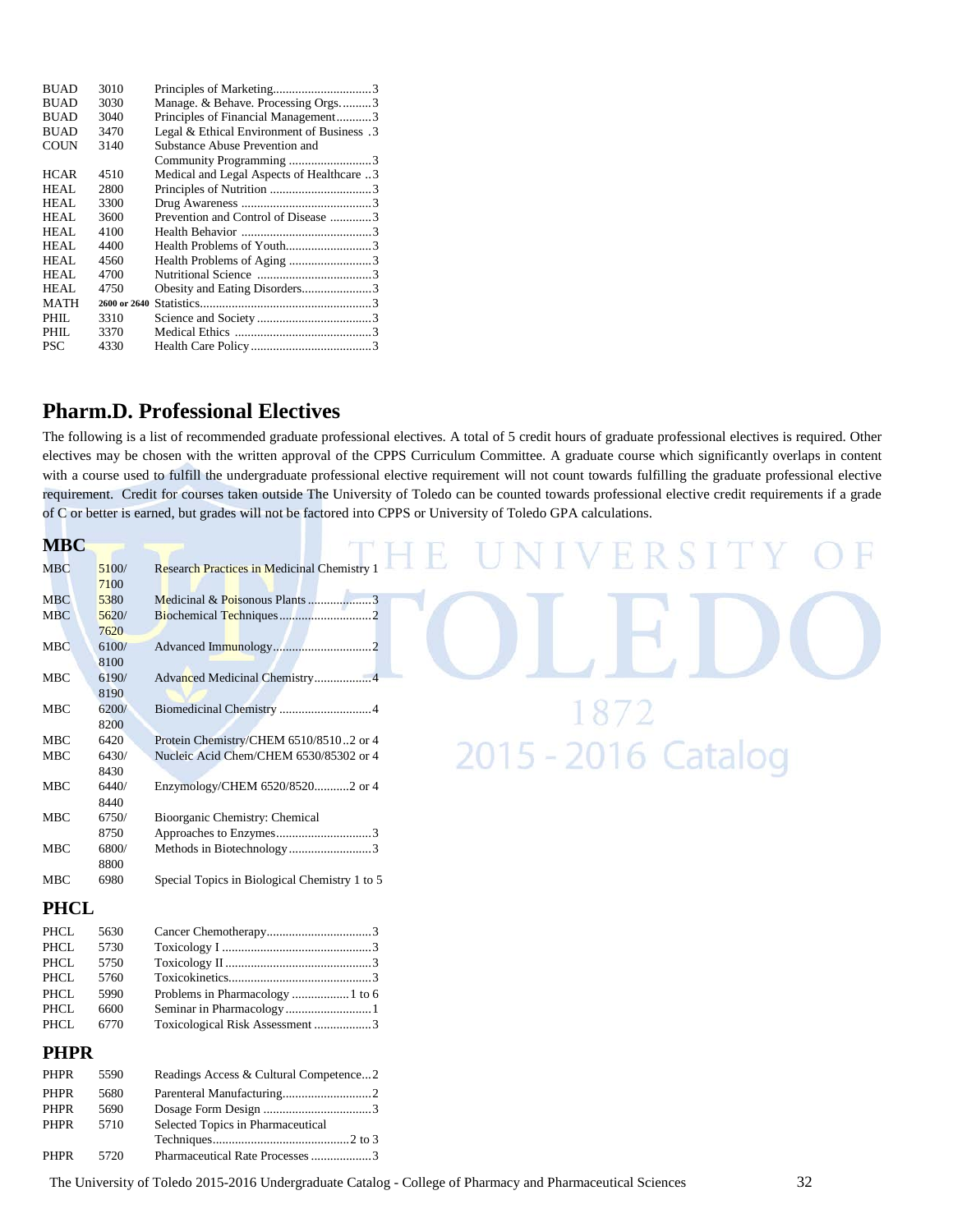| <b>PHPR</b> | 5810 | Finance & Personal Planning              |  |
|-------------|------|------------------------------------------|--|
|             |      |                                          |  |
| <b>PHPR</b> | 5870 |                                          |  |
| <b>PHPR</b> | 5990 | Problems in Pharmacy Practice 1 to 6     |  |
| <b>PHPR</b> | 6400 |                                          |  |
| <b>PHPR</b> | 6410 | Leadership: Principles and Practice2     |  |
| <b>PHPR</b> | 6530 | Research Methods in Pharmacy Practice  3 |  |
| <b>PHPR</b> | 6600 | Seminar in Administrative Pharmacy1      |  |
| <b>PHPR</b> | 6670 | Chemical Dependency & The Pharmacist3    |  |
| <b>PHPR</b> | 6700 | Special Topics in Diabetes Care2         |  |
| <b>PHPR</b> | 6810 | Hospital Pharmacy Administration3        |  |
| <b>PHPR</b> | 6820 | Selected Topics in Hospital Pharmacy3    |  |
| <b>PHPR</b> | 6830 | <b>Advanced Community Pharmacy</b>       |  |
|             |      |                                          |  |
| <b>PHPR</b> | 6840 | Selected Topics in Community Pharmacy 3  |  |
| <b>PHPR</b> | 6950 | Seminar in Industrial Pharmacy1          |  |
| <b>PHPR</b> | 6980 |                                          |  |
| <b>PHPR</b> | 8540 | Geriatric Monitoring Principles 3        |  |
|             |      |                                          |  |

#### **PHM**

| <b>PHM</b> | 6400 | Physical and Mental Effects of |  |
|------------|------|--------------------------------|--|
|            |      |                                |  |

#### **Additional Recommendations**

| <b>BUAD</b> | 6300 | Strategic Marketing & Analysis3                |
|-------------|------|------------------------------------------------|
| <b>BUAD</b> | 6600 | Supply Chain Management3                       |
| <b>BUAD</b> | 6900 | Senior Business Policy Forum 3                 |
| <b>COMM</b> | 6260 | <b>Business Communication and Technology.3</b> |
| <b>COUN</b> | 6240 |                                                |
| <b>COUN</b> |      | 6470/8470 Drugs and Mental Health Counseling 4 |
| <b>EDP</b>  | 5210 | Child Behavior and Development 3               |
| <b>EDP</b>  | 5230 |                                                |
| HEAL.       | 5750 |                                                |
| HEAL.       |      |                                                |
| <b>MGMT</b> | 5110 | Introduction to Management3                    |
| <b>NURS</b> | 5280 | Theories of Addictive Behavior 3               |
| <b>PSC</b>  | 5330 |                                                |
| <b>PSY</b>  | 6600 |                                                |
| PUBH        | 6330 | Public Health and Aging3                       |
| SOC         | 5160 |                                                |
|             |      | The University of Florida, College of Pharmacy |
| <b>PHA</b>  | 5239 | Legal and Org Environ of                       |
|             |      |                                                |
| <b>PHA</b>  | 6935 | Sel Topics in Pharmacy: Pharmaceutical         |
|             |      | Crimes Practice & Procedure 3                  |
| <b>PHA</b>  | 6935 | Selected Topics in Pharmacy:                   |
|             |      | <b>Mercer College of Pharmacy</b>              |
|             |      |                                                |
| PHA         | 505  | Community Pharmacy Ownership 2                 |

# **NIVERSI** 1872  $\frac{18}{2}$  2015 - 2016 Catalog

#### **PharmD/MBA Dual Degree Program**

The College of Pharmacy and Pharmaceutical Science (CPPS) and the College of Business and Innovation (COBI) have worked cooperatively through the School of Healthcare Business and Innovation (SHBIE) to enable students in the PharmD program to earn an MBA.

#### **Administration of the PharmD/MBA**

The admission process for the PharmD/MBA will require that students apply to each program separately. More specifically, students will apply and be required to meet the admission requirements of the MBA program as administered by the COBI, and the same students will be required to apply and meet the admission requirements of the PharmD program as administered by the CPPS. PharmD students take the Pharmacy College Admission Test (PCAT), and that would be accepted by the MBA program in lieu of the GMAT. The COBI Graduate Student Advising Office provides advising for the MBA portion of the program. Degrees will be conferred separately with the COBI conferring the MBA, and the CPPS conferring the PharmD.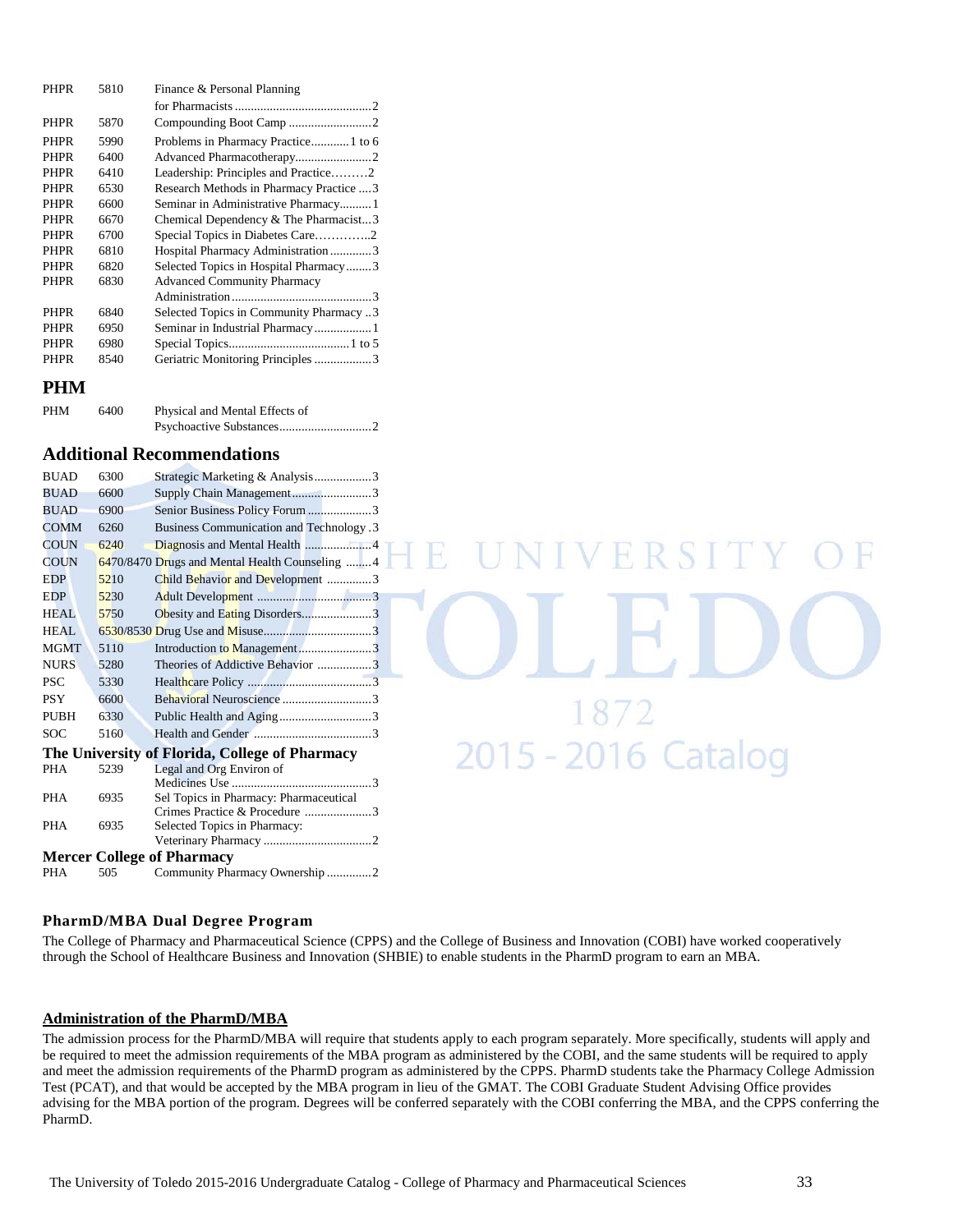#### **MBA Curriculum**

Please see the COBI catalog for specific course information.

#### **MBA Admissions Procedures**

For admission to the program, The University of Toledo MBA program requires a 2.7 undergraduate GPA on a 4.0 scale and a score of 450 on the Graduate Management Admissions Test (GMAT) with a minimum score of 20 in both the verbal and quantitative sections or the PCAT for those in the PharmD/MBA Dual Degree Program. For further admission information please refer to the COBI catalog or online admissions website.

# **College of Pharmacy and Pharmaceutical Sciences Faculty**

# **Department of Medicinal and Biological Chemistry**

**Amanda C. Bryant-Friedrich**, 2007, associate professor and director of international pharmaceutical sciences graduate student retention and recruitment B.S., North Carolina Central University; M.S., Duke University; Dr. rer. nat., Ruprecht-Karls Universität

**Paul W. Erhardt,** 1994, distinguished university professor B.A., Ph.D., University of Minnesota

**Ezdihar A.M. Hassoun,** 1995\* , professor and chair of pharmacology B.S. Pharm., University of Baghdad; Ph.D., University of Uppsala, Sweden

**Channing L. Hinman,** 1985, associate professor emeritus B.S., Brigham Young University; Ph.D., University of California - Los Angeles

**Wayne P. Hoss,** 1985, professor emeritus B.S., University of Idaho; Ph.D., University of Nebraska

**Richard A. Hudson,** 1985, professor emeritus B.A., Kalamazoo College; Ph.D., University of Chicago

**Bina Joe,** 2001\*, professor B.S., M.S., and Ph.D., University of Mysore, Mysore Karnataka, India

**Jon R. Kirchhoff,** 1997\* , distinguished university professor B.A., State University of New York - Cortland; Ph.D., Purdue University

**Richard W. Komuniecki**, 1997\*, distinguished university professor A.B., Holy Cross College; M.S., Ph.D., University of Massachusetts

**Marcia F. McInerney,** 1991, distinguished university professor; executive associate deanand associate dean for research and graduate programs B.A., University of Connecticut; M.S., Case Western University; Ph.D., University of Michigan

**William S. Messer Jr.,** 1985\*, professor and vice president of institutional research B.S., Springfield College; M.S., Ph.D., University of Rochester

**Sonia Najjar, 1994,** professor \* B.A., M.S., San Francisco State University; Ph.D., Stanford University Medical School

**Surya Nauli,** 2006, adjunct associate professor B.S., Minnesota State University; Ph.D., Loma Linda University

The University of Toledo 2015-2016 Undergraduate Catalog - College of Pharmacy and Pharmaceutical Sciences 34

ERSITY

1872<br>2015 - 2016 Catalog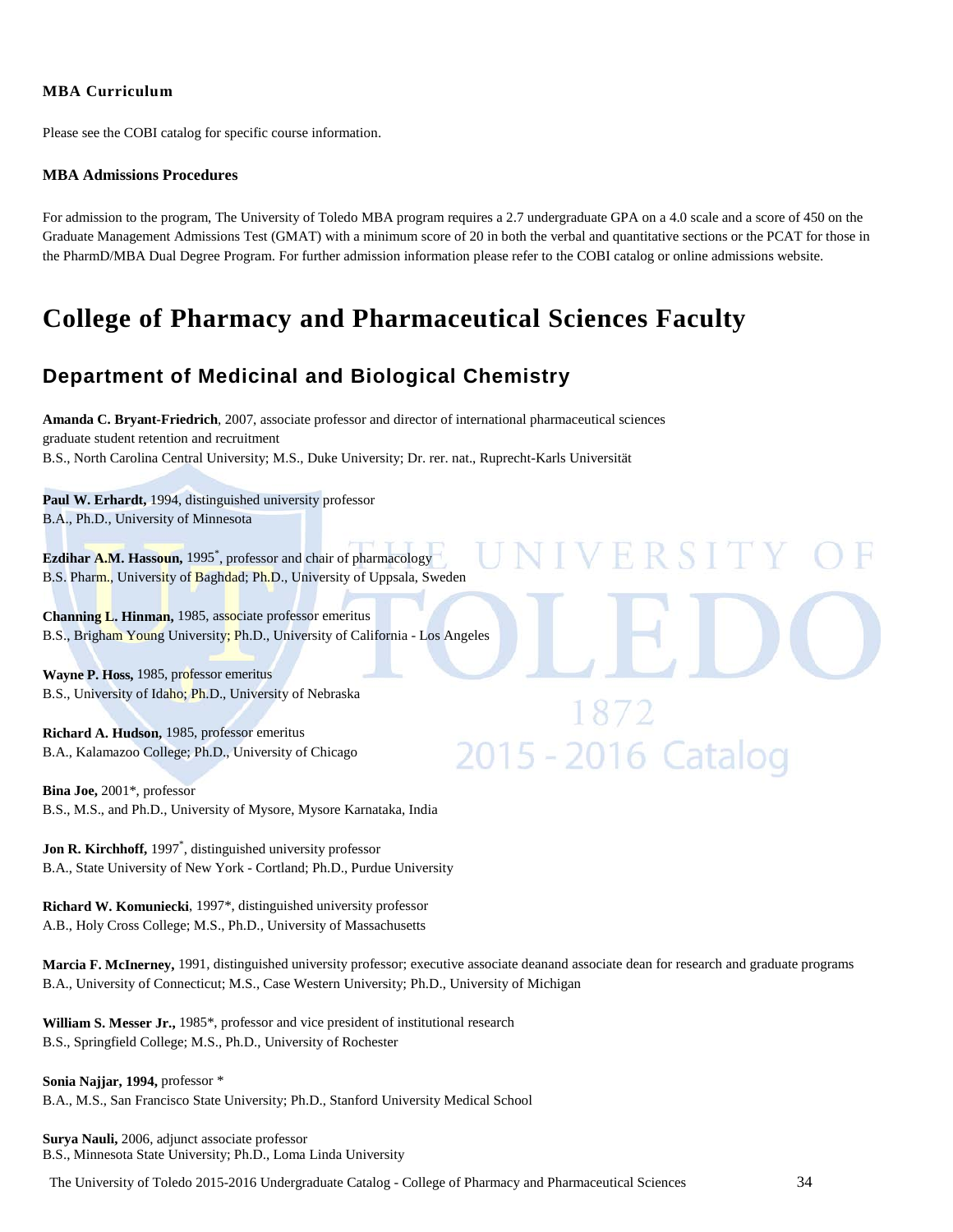**Susanne Nonekowski, 2009,** associate lecturer B.S., State University of New York College (SUNY) at Buffalo; M.S., Ph.D., University of Michigan

**Steven M. Peseckis,** 1994, associate professor and associate dean, Jesup Scott Honors College B.S., Dartmouth College; Ph.D., Massachusetts Institute of Technology

**A. Alan Pinkerton**, 1987\*, distinguished university professor R.I.C., Brighton College of Technology; Ph.D., University of Alberta

Youssef Sari<sup>+</sup>, 2010, assistant professor B.S., Denis Diderot University; M.S., Orsay University; Ph.D., Pierre and Marie Curie University

**Isaac T. Schiefer**, 2013 assistant professor B.S., The University of Toledo; Ph.D., University of Illinois at Chicago

**Zahoor Ahmad Shah**, 2009, associate professor B.S., University of Kashmir; M.S., Ph.D., Hamdard University

**James T. Slama,** 1991, professor and director of BSPS program A.B., Cornell University; Ph.D., University of California, Berkeley

**L.M.V. Tillekeratne,** 2006, professor D.Phil., Oxford University

**Hermann von Grafenstein,** 2002, associate professor and vice chair M.S., M.D., Ludwig Maximilian University; Ph.D., Max Planck Institute of Biochemistry, Munich and the University of Konstanz

1872<br>2015 - 2016 Catalog

Katherine A. Wall, 1991, professor and chair B.S., Montana State University; Ph.D., University of California, Berkeley

\* Joint appointment + Adjunct appointment

# **Department of Pharmacology**

**Wissam AbouAlaiwi,** 2014, assistant professor B.S. Lebanese University; M.S. American University of Beirut; Ph.D. University of Toledo

**Kenneth A. Bachmann,** 1973, distinguished university professor emeritus B.S. Pharm., Ph.D., The Ohio State University; R.Ph.

**Johnnie L. Early II,** 2000, professor and dean B.S. Pharm., Mercer University; M.S., Ph.D., Purdue University; R.Ph.

Paul W. Erhardt, 1994\*, distinguished university professor B.A., Ph.D., University of Minnesota

F. Scott Hall, 2014, assistant professor B.A. Harvard College; Ph.D. Cambridge University

**Ezdihar A.M. Hassoun,** 1995, professor and chair B.S. Pharm., University of Baghdad; Ph.D., University of Uppsala, Sweden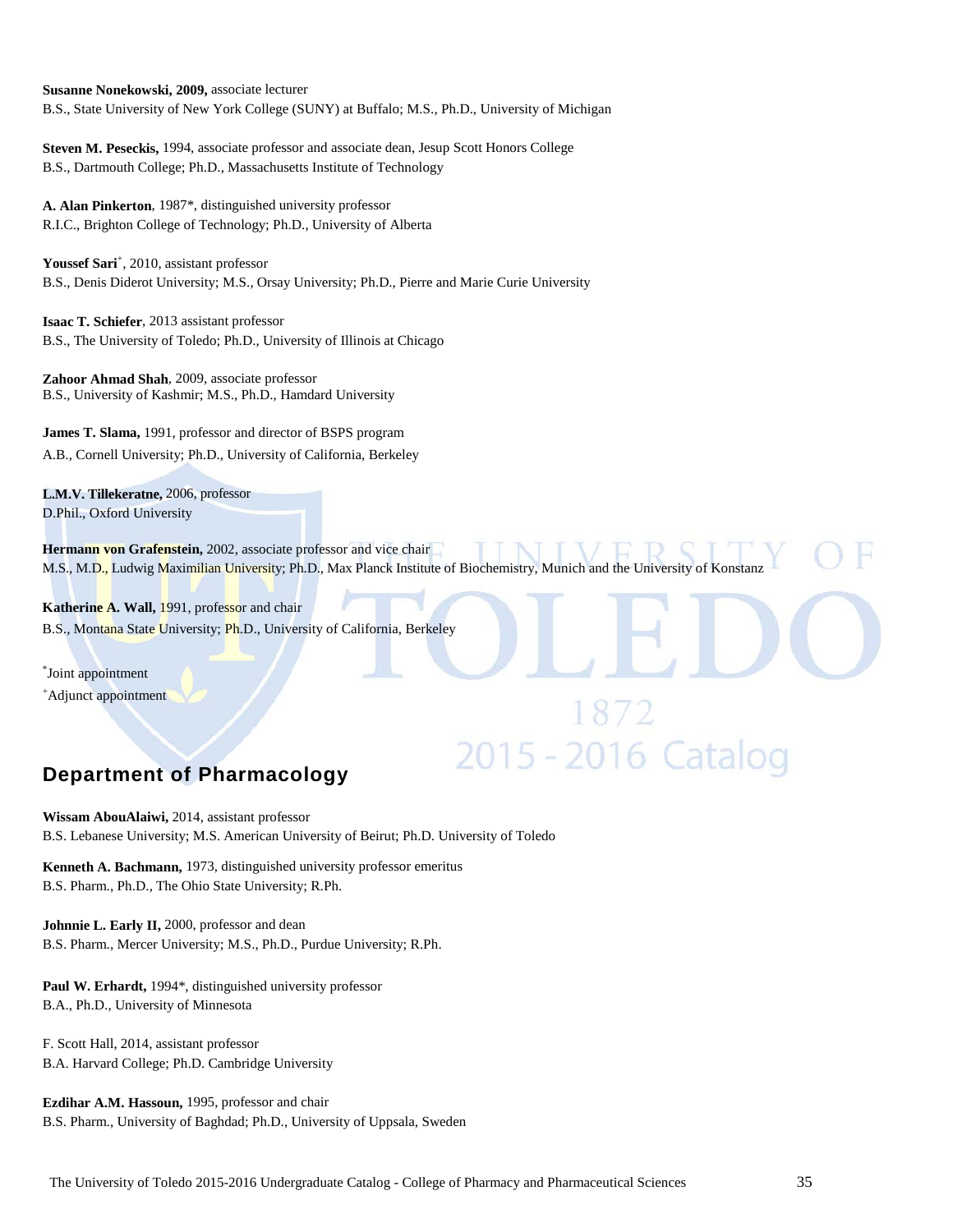#### **Christine N. Hinko, 1979, professor emeritus**

B.A., Clarion State College; Ph.D., The Ohio State University

#### **Ming-Cheh Liu, 2007, professor**

B.S., National Taiwan University; M.S., Ph.D., The University of Georgia.

**Marcia F. McInerney**, 1991,\* distinguished university professor and associate dean for research and graduate programs B.A., University of Connecticut; M.S., Case Western University; Ph.D., University of Michigan

**William S. Messer Jr**., 1985, professor and vice president research B.S., Springfield College; M.S., Ph.D., University of Rochester

**Ana Maria Oyarce**, 2008, associate lecturer B.S., University of Concepcion; M.S., Ph.D., Georgetown University

**Youssef Sari, 2010,** associate professor B.S., Denis Diderot University; M.S., Orsay University; Ph.D., Pierre and Marie Curie University

**Robert J. Schlembach,** 1954, professor emeritus B.S. Pharm., The University of Toledo; M.S., Ph.D., Purdue University; R.Ph.

**Zahoor Ahmad Shah,\*** 2009, associate professor B.S., University of Kashmir; M.S., Ph.D., Hamdard University

**Caren Steinmiller**, 2008, associate lecturer B.A., M.S.P.S., The University of Toledo; Ph.D., Wayne State University

**Amit K. Tiwari**, 2015, assistant professor B. Pharm, Ram-Eesh Institute; M.S., Ph.D., St. John's University

Hermann von Grafenstein, 2002<sup>\*</sup>, associate professor M.S., M.D., Ludwig Maximilian University; Ph.D., Max Planck Institute of Biochemistry, Munich and the University of Konstanz

**Donald B. White,** 1995\* , professor B.S., University of California - Los Angeles; M.S., Ph.D., University of California - Irvine

16 Catalog **Frederick E. Williams,** 2002, associate professor B.S., University of Michigan; M.H.S., Grand Valley State University; Ph.D., Medical College of Ohio

\* Joint appointment

# **Department of Pharmacy Practice**

**Kenneth S. Alexander,** 1972, professor B.Sc. Pharm., M.Sc., Philadelphia College of Pharmacy and Science; Ph.D., University of Rhode Island; Ed Sp., The University of Toledo; R.Ph.

**Gabriella Baki,** 2014, assistant professor PhD., University of Szeged, Hungary;RPh., M.S. Pharm., Doctor of Pharmacy

**Norman F. Billups,** 1977, professor and dean emeritus B.S. Pharm., M.S., Ph.D., Oregon State University; R.Ph.

**Bryan M. Bishop**, 2015, assistant professor B.S. Pharm., Pharm.D., The University of Toledo; RPh. VERSITY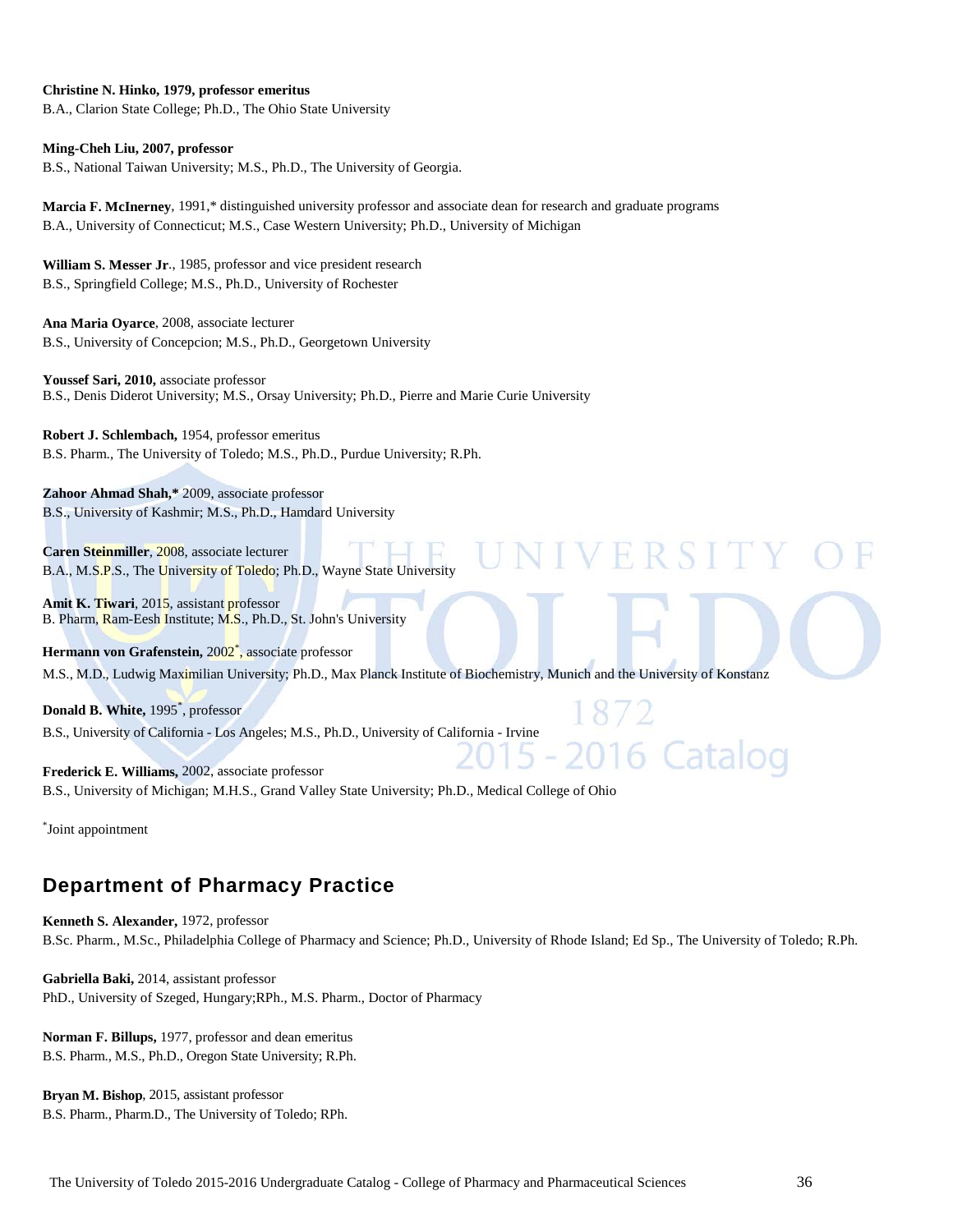**Sai Hanuman Sagar Boddu**, 2011, assistant professor B.S., Pharm, Bapatla College of Pharmacy; M.S., NDMVP Samaj's College of Pharmacy; Ph.D., University of Missouri-Kansas City

**Curtis D. Black,** 1990, distinguished university professor emeritus B.S. Pharm., The University of Toledo; M.S., Ph.D., Purdue University; R.Ph.

**Mary C. Borovicka,** 2002, associate professor and director of pharmacy partnership programs B.S. Pharm., Pharm.D., The University of Toledo; R.Ph., BCPS, BCPP

**Diane M. Cappelletty,** 2001, professor and department chair B.S. Pharm., Pharm.D., The Ohio State University; R.Ph.

**Mariann D. Churchwell**, 2005, associate professor B.S. Pharm., Pharm.D., Wayne State University; R.Ph., BCPS

**Angeline Gilis,** 1996, lecturer B.S. Pharm., The University of Toledo; R.Ph.

**Charles I. Hicks,** 1971, professor emeritus B.S. Pharm., M.S., University of Iowa; R.Ph.

**Monica G. Holiday-Goodman,** 1988, professor and associate dean for student affairs B.S. Pharm., Ph.D., Northeast Louisiana University; R.Ph.

**Rose Jung**, 2008, clinical associate professor, clinical lecturer B.S. Pharm, Rutgers University; Pharm.D., St. Johns University; M.P.H., The University of Toledo; R.Ph., BCPS

Gayle Kamm, 2008, clinical associate professor, clinical lecturer B.S. Pharm., Pharm.D., The University of Toledo; R.Ph., BCPS

**Megan A. Kaun**, 2006, clinical associate professor, clinical lecturer, and director of Pharm.D. experiential education Pharm.D., The University of Toledo; R.Ph., BCPS, BCACP

2015 - 2016 Catalog

**Aaron J. Lengel**, 2008, clinical associate professor, clinical lecturer Pharm.D., The University of Toledo; R.Ph., BCACP

**Laurie S. Mauro,** 1985, professor and assistant dean for academic affairs B.S. Pharm., Ohio Northern University; Pharm.D., The Ohio State University; R.Ph.

**Vincent F. Mauro,** 1985, professor

B.S. Pharm., Ohio Northern University; Pharm.D., The Ohio State University; R.Ph.

**Julie A. Murphy,** 2012, assistant professor B.S. Pharm., Pharm.D., The University of Toledo; R.Ph., BCPS, FASHP, FCCP

**Jerry Nesamony**, 2008, associate professor B. Pharm., M. Pharm., Medical College, University of Kerala; Ph.D., The University of Louisiana at Monroe

**Martin J. Ohlinger,** 2002, clinical associate professor; clinical lecturer B.S., College of William and Mary; B.S. Pharm, Pharm.D., Virginia Commonwealth University/MCV; R.Ph., BCPS

**Anthony J. Pattin**, 2015, assistant professor B.S. Pharm., Pharm.D., The University of Toledo; R.Ph.